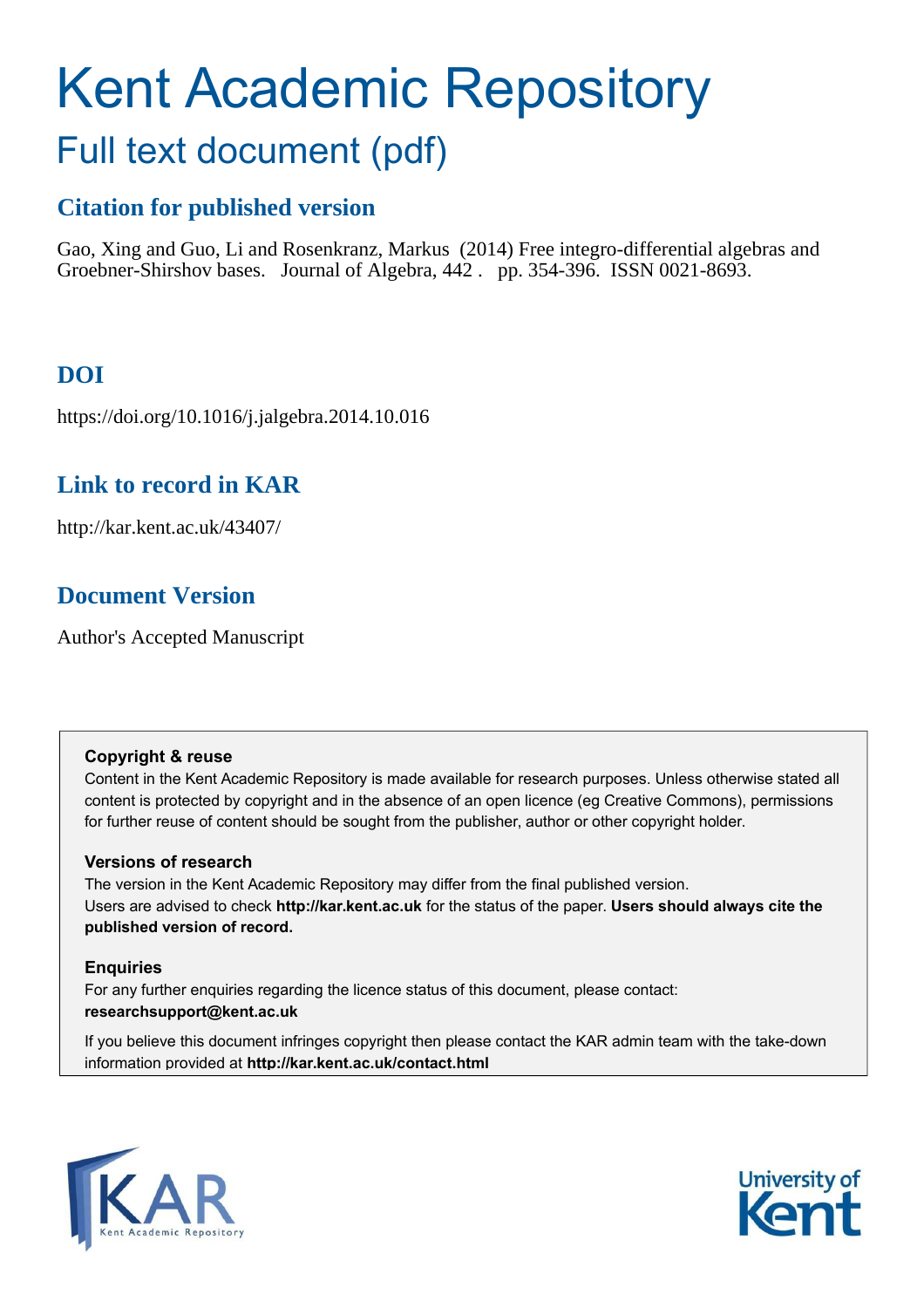### <span id="page-1-0"></span>**FREE INTEGRO-DIFFERENTIAL ALGEBRAS AND GROBNER-SHIRSHOV BASES ¨**

XING GAO, LI GUO, AND MARKUS ROSENKRANZ

Abstract. The notion of commutative integro-differential algebra was introduced for the algebraic study of boundary problems for linear ordinary differential equations. Its noncommutative analog achieves a similar purpose for linear systems of such equations. In both cases, free objects are crucial for analyzing the underlying algebraic structures, e.g. of the (matrix) functions.

In this paper we apply the method of Gröbner-Shirshov bases to construct the free (noncommutative) integro-differential algebra on a set. The construction is from the free Rota-Baxter algebra on the free differential algebra on the set modulo the differential Rota-Baxter ideal generated by the noncommutative integration by parts formula. In order to obtain a canonical basis for this quotient, we first reduce to the case when the set is finite. Then in order to obtain the monomial order needed for the Composition-Diamond Lemma, we consider the free Rota-Baxter algebra on the truncated free differential algebra. A Composition-Diamond Lemma is proved in this context, and a Gröbner-Shirshov basis is found for the corresponding differential Rota-Baxter ideal.

#### **CONTENTS**

| Introduction                                                        | $\overline{2}$ |
|---------------------------------------------------------------------|----------------|
| 1.1. Commutative Setting                                            | $\overline{2}$ |
| Noncommutative Setting.<br>1.2.                                     |                |
| 1.3. Structure of the Paper.                                        | 5              |
| Free integro-differential algebras<br>2.                            | 5              |
| The definitions<br>2.1.                                             | 5              |
| 2.2. Free differential algebras                                     | 6              |
| Free operated algebras<br>2.3.                                      | 7              |
| 2.4. The construction of free Rota-Baxter algebras.                 | 8              |
| Free integro-differential algebras<br>2.5.                          | 9              |
| Weakly monomial order<br>3.                                         | 10             |
| Composition-Diamond lemma<br>4.                                     | 13             |
| Gröbner-Shirshov bases and free integro-differential algebras<br>5. | 20             |
| 5.1. Gröbner-Shirshov basis                                         | 20             |
| 5.2. Bases for free integro-differential algebras                   | 27             |
| References                                                          | 30             |

*Date*: February 11, 2014.

Key words and phrases. Integro-differential algebra, free objects, Gröbner-Shirshov bases, Rota-Baxter algebra, differential Rota-Baxter algebra.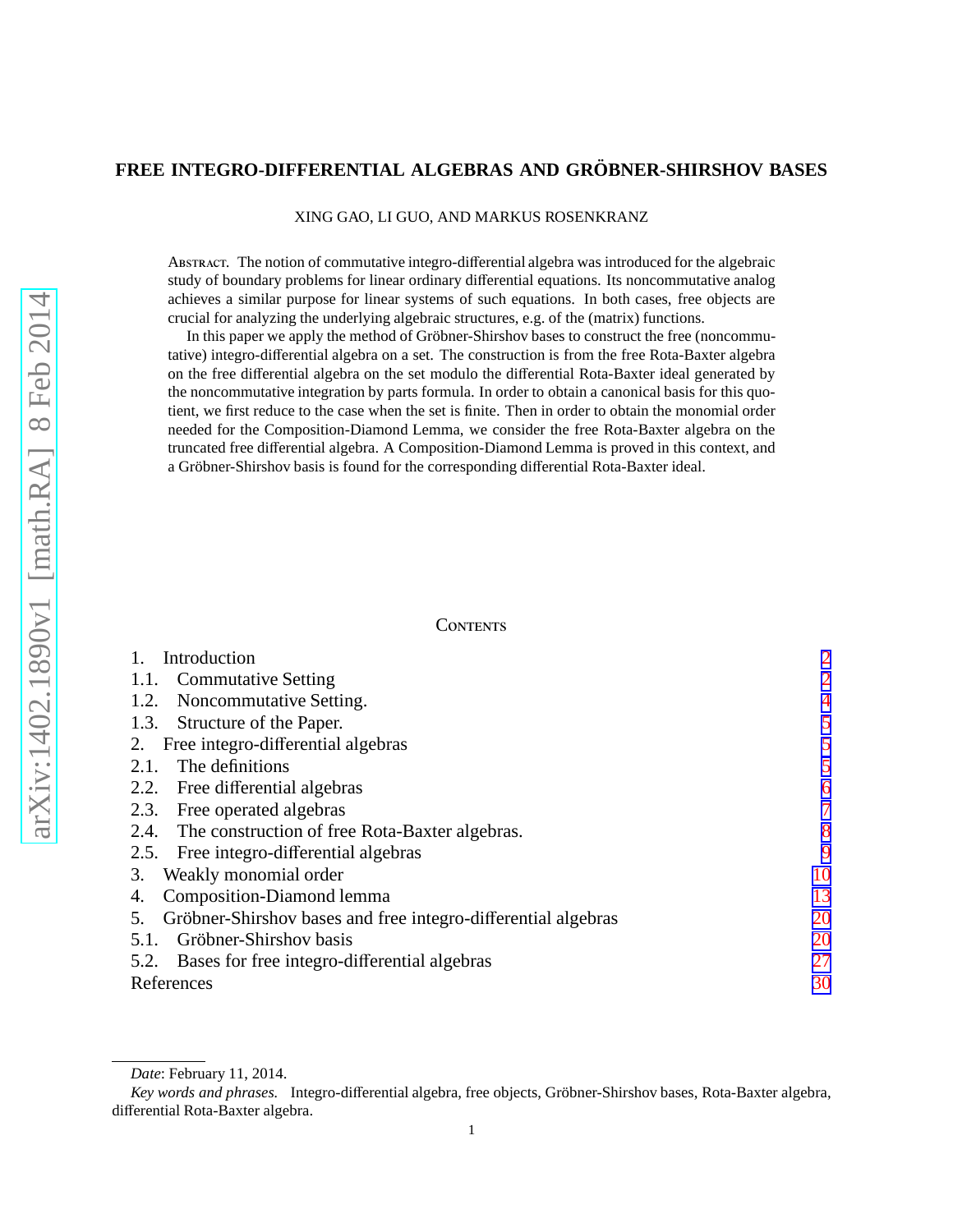#### 1. INTRODUCTION

<span id="page-2-0"></span>1.1. **Commutative Setting.** An *integro-di*ff*erential algebra* (*R*, *d*, *P*) is an algebraic abstraction of the familiar setting of calculus, where one employs a notion of differentiation *d* together with a notion of integration *P* on some (real or complex) algebra of functions.

For understanding the motivation behind this abstraction, let us first consider the (*R*, *d*). This is the familiar setting of *di*ff*erential algebra* as set up in the work of Ritt [[29,](#page-30-0) [30\]](#page-30-0) and Kolchin [\[26](#page-30-0)]. The idea is to capture the structure of (polynomially) nonlinear differential equations from a purely algebraic viewpoint. If one speaks of solutions in this context, one usually means elements in a suitable differential field  $\bar{R}$  extending  $R$ . In particular, in differential Galois theory, an "integral" of  $f \in R$  is taken as an element  $u \in \overline{R}$  such that  $d(u) = f$ .

In applications, however, differential equations often come together with *boundary conditions* (for simplicity here we include also initial conditions under this term). Incorporating these into the algebraic model requires some modifications: Assuming every  $f \in R$  has an integral  $u \in R$ , the condition  $d(u) = f$  becomes  $d \circ P = 1_R$ , and it is natural to assume that the operator  $P: f \mapsto u$ is linear. In the standard setting  $R = C^{\infty}(\mathbb{R})$  we have  $d(u) = u'$  and  $P(f) = \int_{a}^{x} f(\xi) d\xi$  for some initial point  $a \in \mathbb{R}$ . This leads us to expect some further properties of *P*:

- The Fundamental Theorem of Calculus tells us that *P* is a right inverse of *d*, as noted above. But it also tells us that *P* is *not* a left inverse; rather, we have  $P \circ d = 1_R - E_a$  in the standard setting, where  $E_a$  is the *evaluation*  $u \mapsto u(a)$ . Note that  $E_a$  is a multiplicative functional on *R*.
- Just like *d* satisfies the product rule (also known as the Leibniz law), so *P* satisfies the well-known *integration by parts* rule. In its strong form, this is the rule  $P(f d(g)) = fg - g$  $P(d(f)g) - E(f)E(g)$ ; in its weak form it is given by  $P(f)P(g) = P(fP(g)) + P(P(f)g)$ . Both can be verified immediately in the standard setting; for their distinction in general see below.

We will now explain briefly why both of these properties are instrumental for treating *boundary problems* (differential equations with boundary conditions) on an algebraic level. We restrict ourselves to the classical case of two-point boundary problems for a linear ordinary differential equations. For this and the more general setting of Stieltjes boundary condititions, we refer to [\[31](#page-30-0)].

If *R* is an arbitrary **k**-algebra, we can define an *evaluation* as a multiplicative linear functional  $R \to \mathbf{k}$ . In the case of a two-point boundary problem over  $[a, b] \subset \mathbb{R}$ , one will have two evaluations  $E_a$ :  $u \mapsto u(a)$  and  $E_b$ :  $u \mapsto u(b)$ . A boundary condition like  $2u(a) - 3u'(a) + u'(b) = 0$ then translates to  $\beta(u) = 0$  with the linear functional  $\beta = 2E_a - 3E_a d + E_b d$ .

We can now define a general boundary problem over  $(R, d, E_a, E_b)$  as the task of finding for given  $f \in R$  the solution  $u \in R$  of

| $T u = f,$                              |
|-----------------------------------------|
| $\beta_1(u) = \cdots = \beta_n(u) = 0,$ |

where  $T \in R[d]$  is a monic linear differential operator of order *n* and the boundary conditions  $\beta_i$ are linear functionals built from *d* and the evaluations  $E_a$ ,  $E_b$  as above, with differentiation order below *n*. We call the boundary problem [\(1.1](#page-1-0)) *regular* if there is a unique solution  $u \in R$  for every  $f \in R$ . In this case, the association  $f \mapsto u$  gives rise to linear map  $G: R \to R$  known as the *Green's operator* of ([1.1\)](#page-1-0).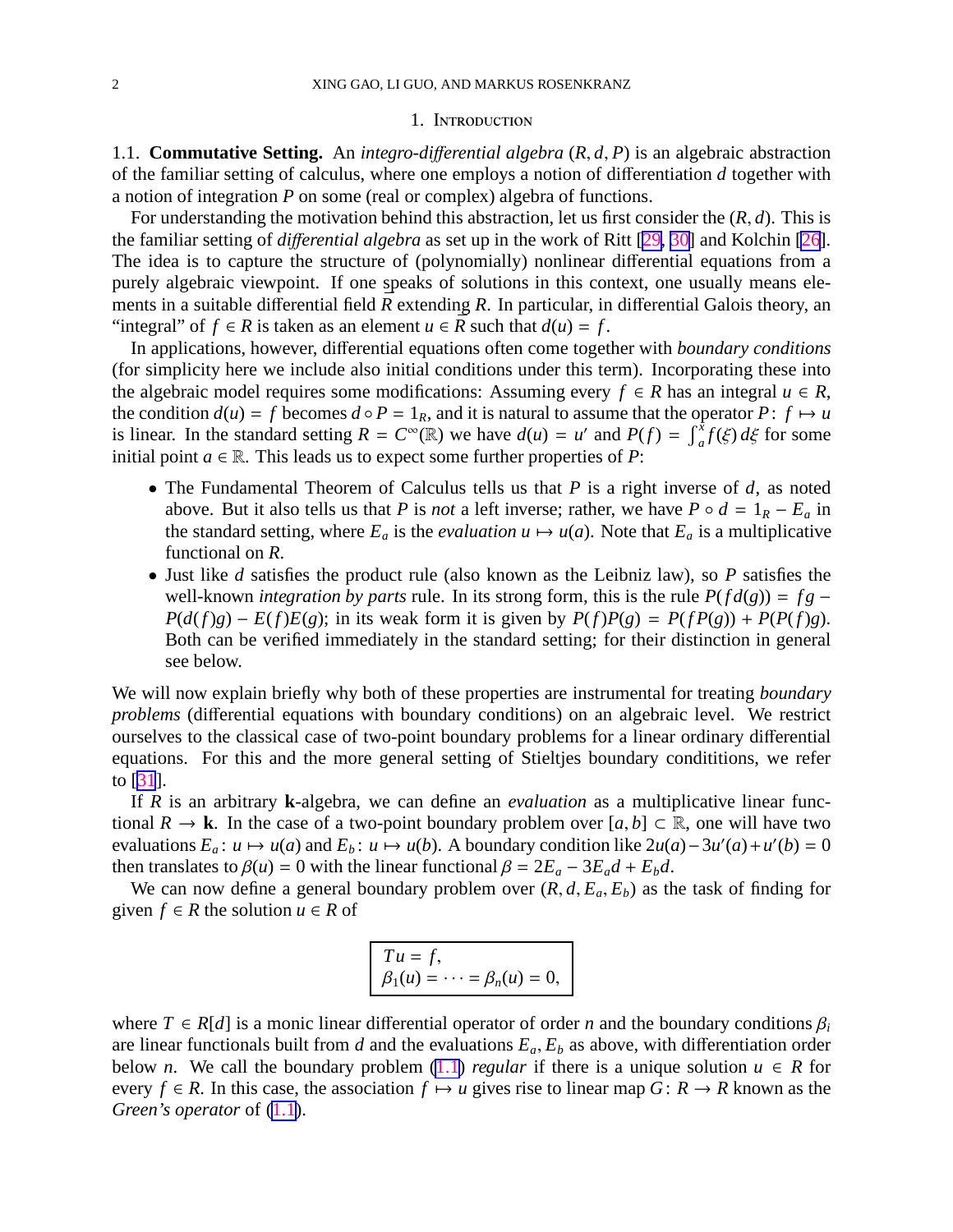<span id="page-3-0"></span>It turns out [[31,](#page-30-0) Thm. 26] that the Green's operator *G* of ([1.1\)](#page-1-0) can be computed algebraically from a given fundamental system of *T*. Moreover, *G* can be written in the form of an integral operator  $u = \int_a^b g(x,\xi) f(\xi) d\xi$ , where  $g(x,\xi)$  is the so-called *Green's function* of ([1.1\)](#page-1-0). More precisely, defining the operator ring generated by *R*[*d*], the integral operator *P* and the evaluations  $E_a$ ,  $E_b$ , modulo suitable relations, *G* can be written as an element of this quotient ring, with *g* as its canonical representative. We observe that a *single* integration is sufficient for undoing *n* differentiations—this is achieved by collapsing *n* integrations into one, using integration by parts as one of the relations.

In fact, the relations contain two different rules that encode *integration by parts*: The rewrite rule  $\int f \int \rightarrow \dots$  encapsulates the weak form  $P(f)P(g) = P(fP(g)) + P(P(f)g)$  while the rewrite *f*  $f \partial \rightarrow \dots$  encodes the strong form  $P(f d(g)) = fg - P(d(f)g) - E(f)E(g)$ . The former contracts multiple integrations into one, the purpose of latter is to eliminate derivatives from the Green's operator.

In concluding this brief account on the algebraic treatment of boundary problems, let us note that the operator ring is much more general than the usual Green's functions. Extending twopoint conditions to *Stieltjes boundary conditions* leads to a threefold generalization: More than two point evaluations can be used, definite integrals may appear, and the differentiation order need not be lower than that of *T*. In this case, *G* is still representable as an element of the operator ring, and as before it may be computed from a given fundamental system of *T*.

Let us now turn to the distinction between the "weak" form (also called Rota-Baxter axiom) and the "strong" form (called the hybrid Rota-Baxter axiom) of integration by parts. Since the former does not involve the derivation *d*, it can be used to encode an algebraic structure (*R*, *P*) with just an integral—this leads to the important notion of a Rota-Baxter algebra, introduced below in a more general context in Def. [2.1\(b\).](#page-5-0) Rota-Baxter algebras form an extremely rich structure with important applications in combinatorics, physics (Yang-Baxter equation, renormalization theory), and probability; see [\[20](#page-29-0)] for a detailed survey. Here we restrict our interest to the interaction between the Rota-Baxter operator *P* and the derivation *d*. If this interaction is only given by the section axiom  $d \circ P = 1_R$ , one speaks of a *differential Rota-Baxter algebra*, introduced formally in Def. [2.1\(c\)](#page-5-0) below. Intuitively, this is a weak coupling between the differential algebra (*R*, *d*) and the Rota-Baxter algebra (*R*, *P*).

In contrast, the hybrid Rota-Baxter axiom involves *P* as well as *d*, and it creates a stronger coupling between *d* and *P*. In fact, one checks immediately that it implies the Rota-Baxter axiom, but the converse is not in general true as one sees from Example 3 in [\[31](#page-30-0)]. An *integro-di*ff*erential algebra*  $(R, d, P)$  is then defined as a differential ring  $(R, d)$  with a right inverse P of *d* that satisfies the hybrid Rota-Baxter axiom; see Def.  $2.1(d)$  for the more general setting. Hence every integrodifferential algebra is also a differential Rota-Baxter algebra but generally not vice versa. The crucial difference between the two categories can be expressed in various equivalent ways [\[22](#page-29-0), Thm. 2.5] of which we shall mention only two. An integro-differential algebra (*R*, *d*, *P*) is a differential Rota-Baxter algebra satisfying one of the following equivalent extra conditions:

- The projector  $E := 1_R P \circ d$  is *multiplicative*. So if additionally ker  $d = \mathbf{k}$  as is typically the case in an ordinary differential algebra, then *E* deserves to be called an "evaluation". This is the situation we had observed before in the standard setting.
- The image *P*(*R*) is not only a subalgebra (as in any Rota-Baxter algebra) but an *ideal* of *R*. As a consequence, this excludes the possibility that (*R*, *d*) has the structure of a differential field so common in differential Galois theory (see above).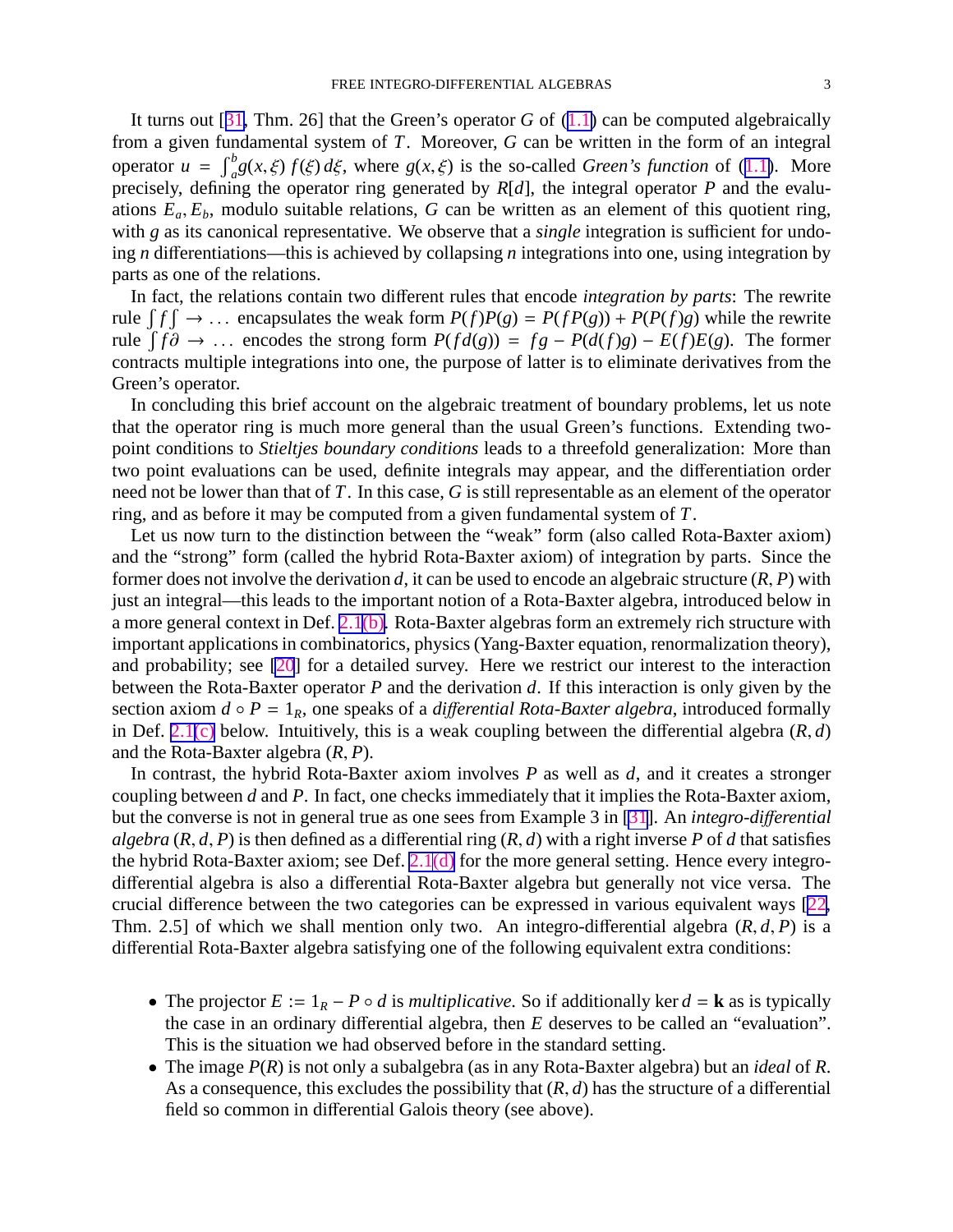<span id="page-4-0"></span>In many "natural" examples—such as the standard setting described above—the notions of differential Rota-Baxter algebra and integro-differential algebra actually coincide. However, their differences are borne out fully when it comes to constructing the corresponding *free objects*: For differential Rota-Baxter algebras, this works in the same way as for the free Rota-Baxter algebra (only with differential instead of plain monomials). Due to the tighter differential/Rota-Baxter coupling, the construction of the free integro-differential algebra is significantly more complex. Two different methods have been used to this end: In [\[22](#page-29-0)] an artificial evaluation is set up while in  $[18]$  $[18]$  Gröbner-Shirshov bases are employed.

Free objects are useful in many ways. In the case of the free integro-differential algebra, we mention the following two *applications*, where we think of the *R* as function spaces similar to the standard setting:

- It allows to build up integro-differential subalgebras *R* ⊂ *C* <sup>∞</sup>(R) by *adjoining* new functions. For example, we can create the subalgebra of exponentials  $R = \mathbb{R}[e^x]$  by forming the free integro-differential algebra in one indeterminate *e* and passing to the quotient modulo the integro-differential ideal generated by *P*(*e*)−*e*+1. Note that this implies the differential relation  $d(e) = e$  and the initial value  $E(e) = 1$ .
- It attaches a rigorous meaning to the intuitive notion of *purely algebraic manipulations of integro(-differential) equations.* For example, in the proof of the Picard-Lindelöf theorem, one transforms a given initial value problem for a differential equation into an equivalent integral equation.

Intuitively, one should think of the elements in a free integro-differential as an integro-differential generalization of differential polynomials (with trivial derivation on the coefficients).

1.2. **Noncommutative Setting.** Up to now we have thought of the ring *R* as commutative but the above considerations—in particular the applications of the free integro-differential algebra—will also make sense without the assumption of commutativity. In fact, the noncommutative standard example is the (real or complex) *matrix algebra*  $R = C^{\infty}(\mathbb{R})^{n \times n}$ , and this forms the basis for twopoint (and more general) boundary problems for linear systems of ordinary differential equations. Hence we may think of the (noncommutative) free object as the substrate for adjoining matrix functions and manipulating systems of integro-differential equations (the usual situation of the Picard-Lindelöf theorem).

This can immediately be generalized. The *matrix functor* assigns to an arbitrary (commutative or noncommutative) integro-differential algebra (*R*, *d*, *P*) the (necessarily noncommutative) integro-differential algebra ( $R^{n \times n}$ ,  $\bar{d}$ ,  $\bar{P}$ ) whose derivation  $\bar{d}$  and Rota-Baxter operator  $\bar{P}$  are defined coordinatewise; the same is true for the transport of morphisms from  $R \to S$  to  $R^{n \times n} \to S^{n \times n}$ .

Another familiar functor from the category of integro-differential algebras to itself is given by the construction of *noncommutative polynomials*  $R\langle x_1, \ldots, x_k \rangle$  over a commutative integrodifferential algebra  $(R, d, P)$ , where the  $x_1, \ldots, x_k$  are assumed to commute with the coefficients in *R* but not amongst themselves. The derivation and Rota-Baxter operator, as well as the transport of morphisms, are defined coefficientwise.

The construction of  $R\langle x_1, \ldots, x_k \rangle$  models some extensions of a commutative integro-differential algebra to a larger noncommutative one: In some cases, the larger algebra will be a quotient of  $R\langle x_1, \ldots, x_k \rangle$ . A typical case is given by extending  $R = C^{\infty}(\mathbb{R})$  to  $R[i, j, k] := R\langle i, j, k \rangle /I$ where *I* is the ideal generated by the familiar relations  $i^2 = j^2 = k^2 = -1$  and  $ij = k, jk = 1$  $i, ki = j$  with their anticommutative counterparts. Obviously  $R[i, j, k]$  can be seen as an algebraic model for smooth *quaternion-valued functions* of a real variable. (Finding the right notions of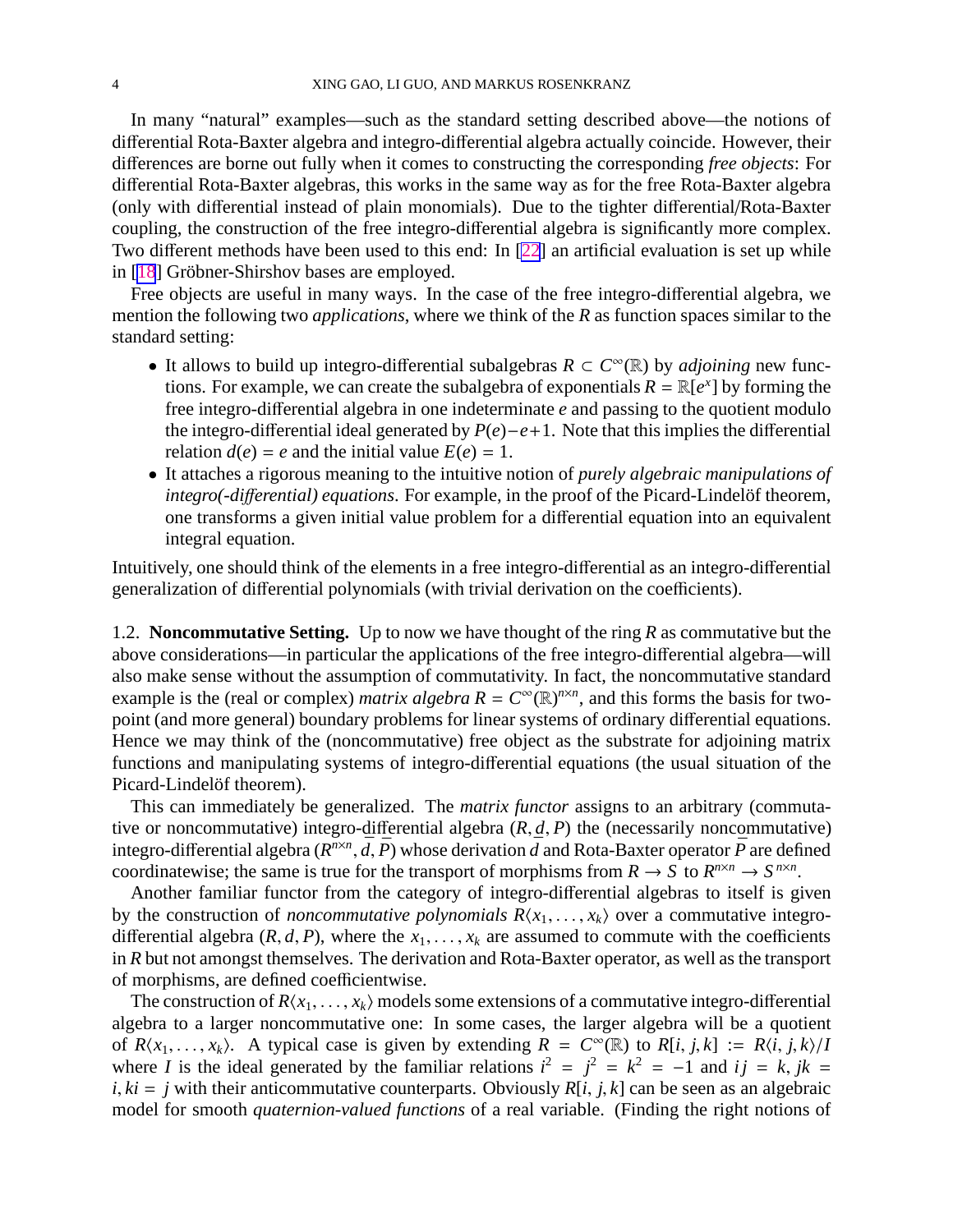<span id="page-5-0"></span>differentiation and integration for functions of a quaternion variable is a far more delicate process, giving rise to the *quaternion calculus* [\[15](#page-29-0)]. It would be interesting to investigate this in the frame of noncommutative integro-differential algebras but this is beyond the scope of the current paper.)

Finally, let us mention a potential application in combinatorics: In *species theory* [[2\]](#page-29-0), the usage of derivations and so-called combinatorial differential equations [\[27](#page-30-0)] is well-established. Algebraically, the isomorphism classes of species form a differential semiring that can be extended to a differential ring by introducing so-called virtual species. Using the more restricted setting of linear species, it is also possible to introduce an integral operator [\[2](#page-29-0), [28](#page-30-0)], thus endowing the class of virtual linear species with the structure of an integro-differential ring. Since species can be extended to a noncommutative setting [\[14](#page-29-0)], it would be interesting to see how an integro-differential structure can be set up in this case.

1.3. **Structure of the Paper.** In this paper we construct free integro-differential algebras. This construction, built on an earlier construction of free differential Rota-Baxter algebras [\[21](#page-29-0)], is obtained by applying the method of Gröbner bases or Gröbner-Shirshov bases. The method has its origin in the works of Buchberger [[12\]](#page-29-0), Hironaka [[25\]](#page-29-0), Shirshov [\[32](#page-30-0)] and Zhukov [[33\]](#page-30-0). Even though it has been fundamental for many years in commutative algebra, associative algebra, algebraic geometry and computational algebra [\[3](#page-29-0), [4](#page-29-0)]. It has only recently shown how comprehensive the method of Gröbner-Shirshov bases can be, through the large number of algebraic structures that the method has been successfully applied to. See [[5,](#page-29-0) [6](#page-29-0), [8](#page-29-0), [11\]](#page-29-0) for further details. The method is especially useful in constructing free objects in various categories, including the alternative constructions of free Rota-Baxter algebras and free differential Rota-Baxter algebras [[7,](#page-29-0) [9\]](#page-29-0). In the recent paper [\[18](#page-29-0)], this method is applied to construct the free commutative integro-differential algebras.

The layout of the paper is as follows. In *Section [2](#page-4-0)*, we give the definition of integro-differential algebra and summarize the construction of free differential Rota-Baxter algebras as a preparation for the construction of free (noncommutative) integro-differential algebras. In *Section [3](#page-9-0)*, we set up a weakly monomial order on differential Rota-Baxter monomials of order *n*. In *Section [4](#page-12-0)*, we prove the Composition-Diamond Lemma for free differential Rota-Baxter algebras of order *n*. In *Section [5](#page-19-0)*, we prove that the differential Rota-Baxter ideal of the free differential Rota-Baxter algebra that defines the relations for free integro-differential algebras possesses a Gröbner-Shirshov basis. Therefore we can apply the Composition-Diamond Lemma to obtain a canonical basis, identified as the set of functional monomials, for the free integro-differential algebra of order *n*. We then show that the order *n* pieces form a direct system whose functional monomials accumulate to a canonical basis of the free integro-differential algebra on a finite set *X*. Finally, we prove that for an arbitrary set *X*, the inclusions of the finite subsets of *X* into *X* also preserve the functional monomials, which allows us to take their union as a canonical basis of the free integro-differential algebra on *X*.

#### 2. Free integro-differential algebras

We recall the definitions of algebras with various differential and integral operators and the constructions of the free objects in the corresponding categories. See [\[17](#page-29-0), [22](#page-29-0)] for further details and examples.

2.1. **The definitions.** We recall the algebraic structures considered in this paper. We also introduce variations with bounded derivation order that will be needed later. Algebras considered in this paper are assumed to be unitary, unless specified otherwise.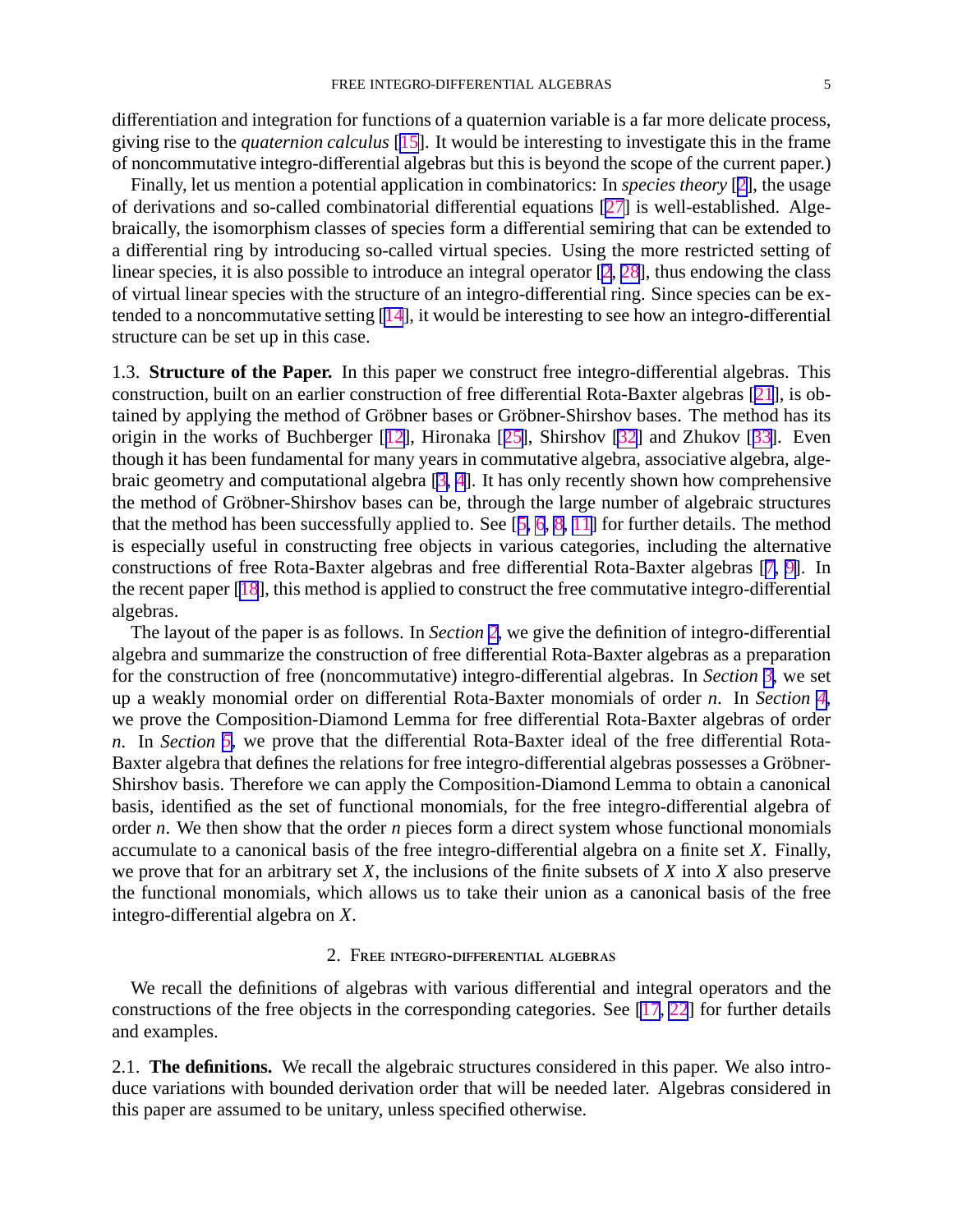<span id="page-6-0"></span>**Definition 2.1.** Let **k** be a unitary commutative ring. Let  $\lambda \in \mathbf{k}$  be fixed.

(a) A **di**ff**erential k-algebra of weight** λ (also called a λ**-di**ff**erential k-algebra**) is an associative **k**-algebra *R* together with a linear operator  $d: R \rightarrow R$  such that

(1) 
$$
d(1) = 0, d(uv) = d(u)v + ud(v) + \lambda d(u)d(v) \text{ for all } u, v \in R.
$$

(b) A **Rota-Baxter k-algebra of weight** λ is an associative **k**-algebra *R* together with a linear operator  $P: R \to R$  such that

(2) 
$$
P(u)P(v) = P(uP(v)) + P(P(u)v) + \lambda P(uv) \text{ for all } u, v \in R.
$$

(c) A **di**ff**erential Rota-Baxter k-algebra of weight** λ (also called a λ**-di**ff**erential Rota-Baxter k-algebra**) is a differential **k**-algebra  $(R, d)$  of weight  $\lambda$  and a Rota-Baxter operator *P* of weight  $\lambda$  such that

$$
(3) \t\t d \circ P = id.
$$

(d) An **integro-di**ff**erential k-algebra of weight** λ (also called a λ**-integro-di**ff**erential kalgebra**) is a differential **k**-algebra  $(R, d)$  of weight  $\lambda$  with a linear operator  $P: R \to R$  that satisfies Eq.  $(3)$  $(3)$  and such that

(4) 
$$
P(d(u)P(v)) = uP(v) - P(uv) - \lambda P(d(u)v) \text{ for all } u, v \in R,
$$

$$
P(P(u)d(v)) = P(u)v - P(uv) - \lambda P(ud(v)) \text{ for all } u, v \in R.
$$

Eqs. [\(2](#page-5-0)), [\(3](#page-5-0)) and [\(4](#page-5-0)) are called the **Rota-Baxter axiom**, **section axiom** and **integration by parts axiom**, respectively. See [\[22](#page-29-0)] for the equivalent conditions for the integration by parts axiom in various forms.

2.2. **Free di**ff**erential algebras.** We first recall the construction of free differential algebras and introduce their order *n* variations. For a set *Y*, let  $M(Y)$  be the free monoid on *Y* with identity 1, and let  $S(Y)$  be the free semigroup on *Y*. Thus elements in  $M(Y)$  are words, plus the identity 1, from the alphabet set *Y*. Further the noncommutative polynomial algebra  $\mathbf{k}\langle Y\rangle$  on *Y* is the semigroup algebra **k***M*(*Y*).

**Theorem 2.2.** (a) Let Y be a set with a map  $d_0: Y \to Y$ . Extend  $d_0$  to  $d: \mathbf{k}\langle Y \rangle \to \mathbf{k}\langle Y \rangle$  as *follows. Let*  $w = u_1 \cdots u_k, u_i \in Y$ ,  $1 \le i \le k$ , be a word from the alphabet set Y. Recursively *define*

(5) 
$$
d(w) = d_0(u_1)u_2\cdots u_k + u_1 d(u_2\cdots u_k) + \lambda d_0(u_1) d(u_2\cdots u_k).
$$

*Explicitly, we have*

(6) 
$$
d(w) = \sum_{\emptyset \neq I \subseteq [k]} \lambda^{|I|-1} d_I(u_1) \cdots d_I(u_k), \quad d_I(u_i) := d_{w,I}(u_i) = \begin{cases} d(u_i), & i \in I, \\ u_i, & i \notin I. \end{cases}
$$

*Further define d*(1) = 0 *and then extend d to*  $\mathbf{k}\langle Y \rangle$  *by linearity. Then*  $(\mathbf{k}\langle Y \rangle, d)$  *is a differential algebra of weight* λ*.*

- (b) Let *X* be a set. Let  $Y := \Delta X := \{x^{(n)} \mid x \in X, n \ge 0\}$  with the map  $d_0: \Delta X \to \Delta X, x^{(n)} \mapsto$ *x* (*n*+1)*. Then with the extension d of d*<sup>0</sup> *as in Eq. [\(5](#page-5-0)),* (**k**h∆*X*i, *d*) *is the free di*ff*erential algebra of weight* λ *on the set X.*
- (c) For a given  $n \ge 1$ , let  $\Delta X^{(n+1)} := \{x^{(k)} \mid x \in X, k \ge n+1\}$ . Then  $\mathbf{k} \langle \Delta X \rangle \Delta X^{(n+1)} \mathbf{k} \langle \Delta X \rangle$  is the  $d$ *ifferential ideal*  $I_n$  *of*  $\mathbf{k} \langle \Delta X \rangle$  generated by the set { $x^{(n+1)} | x \in X$ }. The quotient differential *algebra*  $\mathbf{k}\langle\Delta X\rangle/\mathbf{I}_n$  *is of order n and has a canonical basis given by*

$$
\Delta_n X := \{x^{(k)} \mid x \in X, k \le n\},\
$$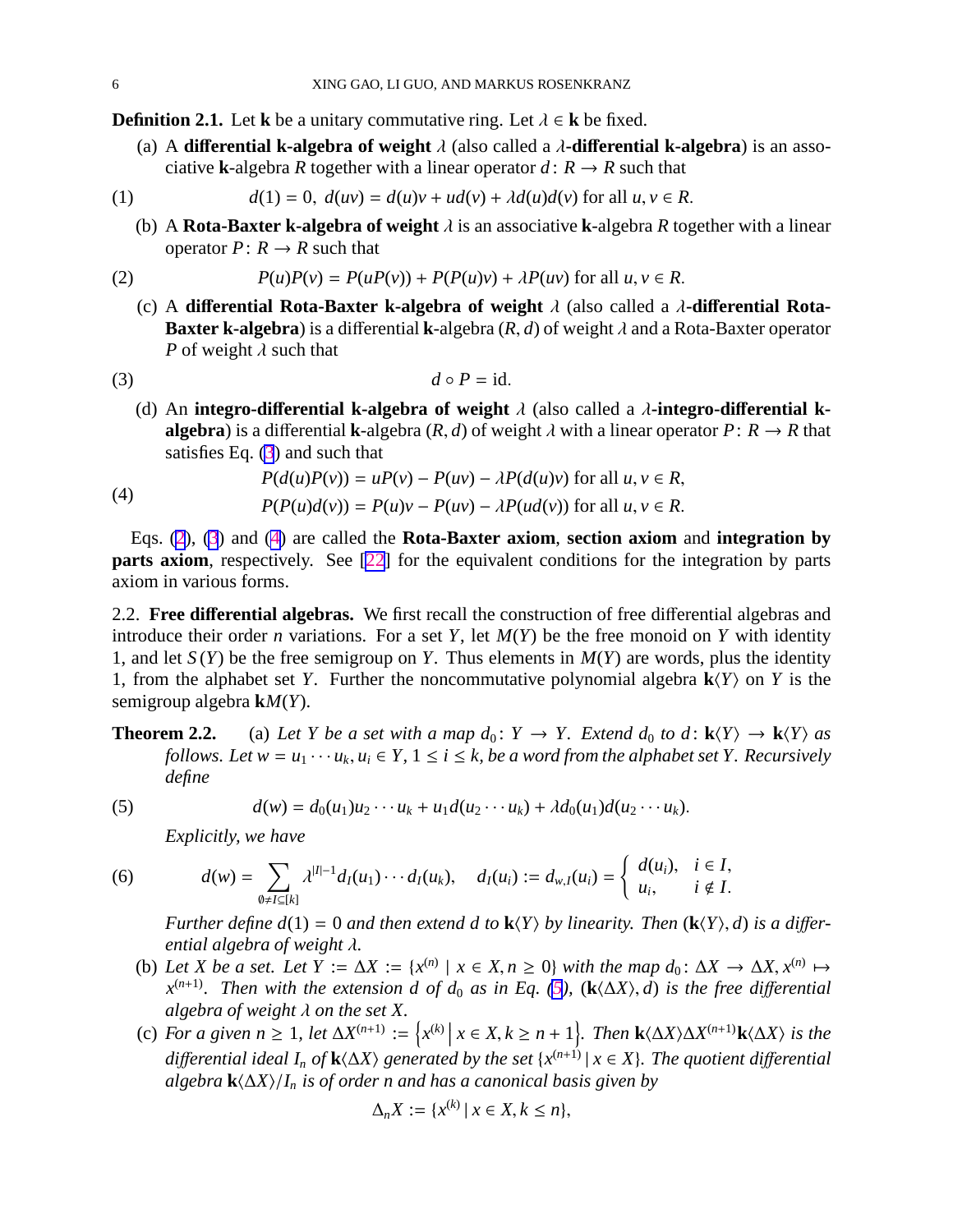<span id="page-7-0"></span>*thus giving a differential algebra isomorphism*  $\mathbf{k}\langle\Delta X\rangle/I_n \cong \mathbf{k}\langle\Delta_nX\rangle$ *, called the differential* **polynomial algebra of order** *n. Here the di*ff*erential structure on the later algebra is given by*

$$
d(x^{(i)}) = \begin{cases} x^{(i+1)}, & 1 \le i \le n-1, \\ 0, & i = n. \end{cases}
$$

*Proof.* Item [\(a\)](#page-5-0) is a generalization of Item [\(b\)](#page-5-0) from [[21\]](#page-29-0) and can be proved in the same way. Item  $(c)$  is a direct consequence of Item  $(b)$ .

2.3. **Free operated algebras.** We now recall the construction of the free operated algebra on a set *X* that has the free (differential) Rota-Baxter algebra as a quotient [\[9](#page-29-0), [19,](#page-29-0) [20,](#page-29-0) [23](#page-29-0)]. At the same time, the explicit construction of free Rota-Baxter algebras and free differential Rota-Baxter algebras in Theorem [2.5](#page-8-0) can be realized on a submodule of the free operated algebra spanned by reduced words under a rewriting rule defined by the Rota-Baxter axiom.

**Definition 2.3.** An **operated monoid (resp. k-algebra) with operator set**  $\Omega$  is a monoid (resp. **k**-algebra) *G* together with maps  $\alpha_{\omega}$ :  $G \rightarrow G, \omega \in \Omega$ . A homomorphism between operated monoids (resp. **k**-algebras)  $(G, {\alpha_\omega}_\omega)$  and  $(H, {\beta_\omega}_\omega)$  is a monoid (resp. **k**-algebra) homomorphism  $f: G \to H$  such that  $f \circ \alpha_{\omega} = \beta_{\omega} \circ f$  for  $\omega \in \Omega$ .

We next construct the free objects in the category of operated monoids.

Fix a set *Y*. We define monoids  $\mathfrak{M}_{\Omega,n} := \mathfrak{M}_{\Omega,n}(Y)$  for  $n \geq 0$  by the following recursion. We use the notation ⊔ for disjoint union.

First denote  $\mathfrak{M}_{\Omega,0} := M(Y)$ . Let  $[M(Y)]_{\omega} := \{ [u]_{\omega} | u \in M(Y) \}$ ,  $\omega \in \Omega$ , be disjoint sets in bijection with and disjoint from *M*(*Y*). Then define

$$
\mathfrak{M}_{\Omega,1} := M(Y \sqcup (\sqcup_{\omega \in \Omega} [M(Y)]_{\omega})).
$$

Note that elements in  $[M(Y)]_{\omega}$  are only symbols indexed by elements in  $M(Y)$ . For example,  $\lfloor 1 \rfloor_{\omega}$  is not the identity, but a new symbol. The inclusion *Y* → *Y*  $\sqcup$  ( $\sqcup_{\omega \in \Omega}$ [ $\mathfrak{M}_{\Omega,0}$ ]<sub>ω</sub>) induces a monomorphism  $i_{0,1}$ :  $\mathfrak{M}_{\Omega,0} = M(Y) \hookrightarrow \mathfrak{M}_{\Omega,1} = M(Y \sqcup (\sqcup_{\omega \in \Omega} [\mathfrak{M}_{\Omega,0}]_{\omega}))$  of free monoids through which we identify  $\mathfrak{M}_{\Omega,0}$  with its image in  $\mathfrak{M}_{\Omega,1}$ . Inductively assume that  $\mathfrak{M}_{\Omega,m-1}$  has been defined for  $m \geq 2$  and that the embedding

$$
i_{m-2,m-1} : \mathfrak{M}_{\Omega,m-2} \hookrightarrow \mathfrak{M}_{\Omega,m-1}
$$

has been obtained. We then define

$$
\mathfrak{M}_{\Omega,m}:=M(Y\sqcup(\sqcup_{\omega\in\Omega}[\mathfrak{M}_{\Omega,m-1}]_{\omega})).
$$

We also have the injection

$$
\lfloor \mathfrak{M}_{\Omega,m-2} \rfloor_{\omega} \hookrightarrow \lfloor \mathfrak{M}_{\Omega,m-1} \rfloor_{\omega}, \ \omega \in \Omega.
$$

Thus by the freeness of  $\mathfrak{M}_{\Omega,m-1} = M(Y \sqcup (\sqcup_{\omega \in \Omega}[\mathfrak{M}_{\Omega,m-2}]_{\omega}))$  as a free commutative monoid, we have

$$
\mathfrak{M}_{\Omega,m-1} = M(Y \sqcup (\sqcup_{\omega \in \Omega} [\mathfrak{M}_{\Omega,m-2}]_{\omega})) \hookrightarrow M(Y \sqcup (\sqcup_{\omega \in \Omega} [\mathfrak{M}_{\Omega,m-1}]_{\omega})) = \mathfrak{M}_{\Omega,m}.
$$

We finally define the monoid

$$
\mathfrak{M}_{\Omega}(Y) := \bigcup_{m \geq 0} \mathfrak{M}_{\Omega,m} = \lim_{m \to \infty} \mathfrak{M}_{\Omega,m}.
$$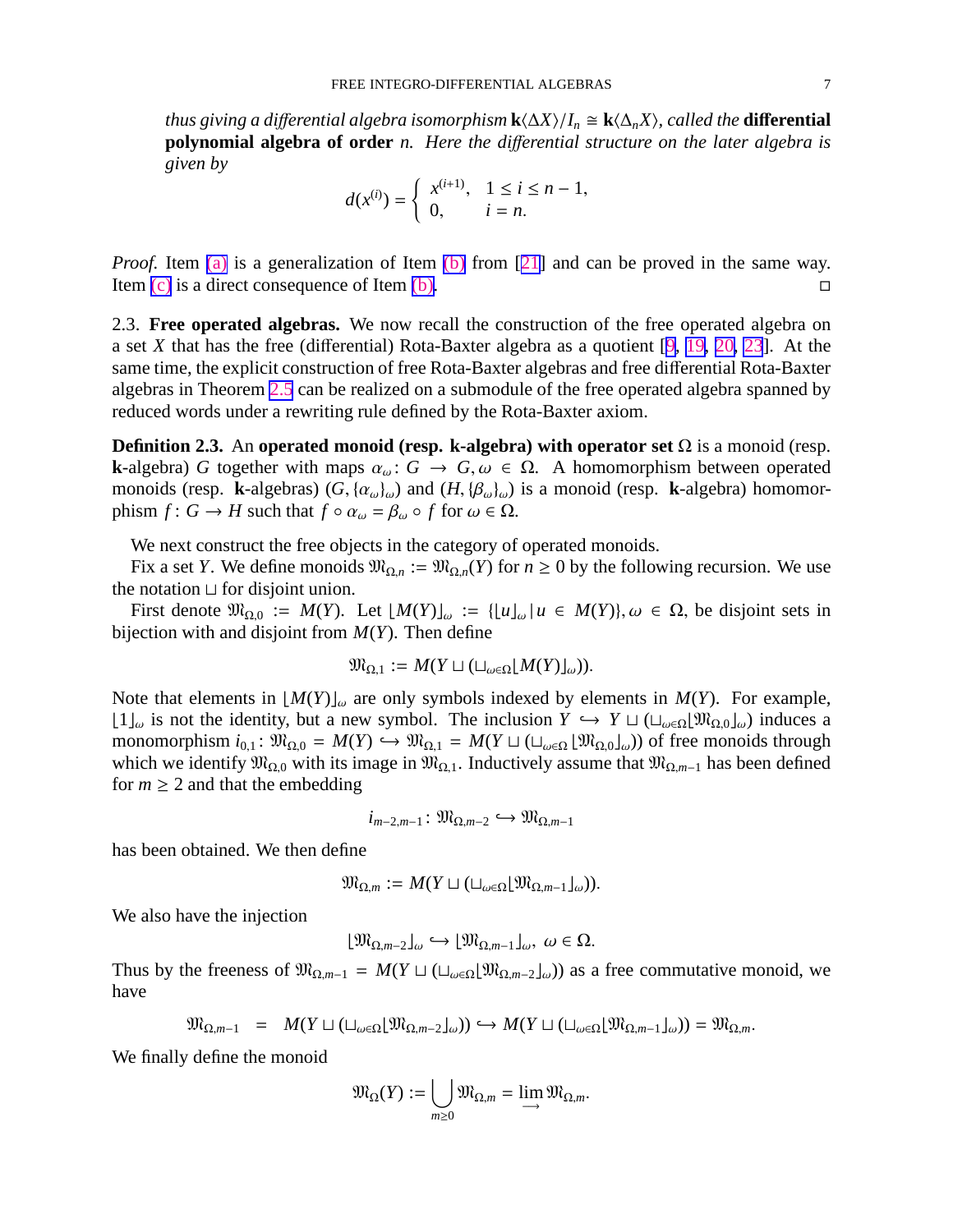<span id="page-8-0"></span>When  $\Omega$  is a singleton, the subscript  $\Omega$  will be suppressed. Elements in  $\mathfrak{M}_{\Omega}(Y)$  are called **bracketed monomials** in *Y*. Defining

$$
L \rvert_{\omega}: \mathfrak{M}_{\Omega}(Y) \to \mathfrak{M}_{\Omega}(Y), u \mapsto \lvert u \rvert_{\omega}, \ \omega \in \Omega,
$$

then  $(\mathfrak{M}_{\Omega}(Y), \{\}\_\omega)_{\omega\in\Omega})$  is an operated monoid and its linear span  $(\mathbf{k}\mathfrak{M}_{\Omega}(Y), \[\,\,\,\,\,\,\,\,\,\,\omega\in\Omega)$  is an operated **k**-algebra.

**Proposition 2.4.** ([\[19](#page-29-0)]) Let  $j_Y: Y \hookrightarrow \mathfrak{M}_{\Omega}(Y)$  denote the natural embedding. Then the triple  $(\mathbf{k}\mathfrak{M}_{\Omega}(Y), \{\lfloor \int_{\omega}\rbrace_{\omega}, j_Y\}$  is the free operated **k**-algebra on Y. More precisely, for any operated **k***algebra R and any set map f* :  $Y \rightarrow R$ , there is a unique extension of f to a homomorphism  $\bar{f}$ :  $\mathbf{k} \mathfrak{M}_{\Omega}(Y) \rightarrow R$  of operated **k**-algebras.

2.4. **The construction of free Rota-Baxter algebras.** Consider  $\mathfrak{M}_{\Omega}(Y)$  with  $\Omega = {\omega}$  being a singleton. Denote  $P(u) := |u| := |u|_{\omega}$ ,  $u \in \mathfrak{M}(Y)$ . For a nonempty set Y and nonempty subsets U and *V* of  $\mathfrak{M}(Y)$ , define the **alternating products of** *U* and *V* to be the following subsets of  $\mathfrak{M}(Y)$ 

$$
(7) \quad \Lambda(U,V):=\left(\bigcup_{r\geq 0} (UP(V))^rU\right)\bigcup\left(\bigcup_{r\geq 1} \left(UP(V)\right)^r\right)\bigcup\left(\bigcup_{r\geq 0} (P(V)U)^rP(V)\right)\bigcup\left(\bigcup_{r\geq 1} (P(V)U)^r\right).
$$

With these notations, define  $\Lambda_0(Y) = M(Y)$  to be the free monoid on *Y* and, for  $m \ge 1$ , define

$$
\Lambda_m(Y) = \Lambda(S(Y), \Lambda_{m-1}(Y)) \cup \{1\}.
$$

Then  $\Lambda_m(Y)$ ,  $m \geq 0$ , define an increasing sequence and we define the set of **Rota-Baxter words** to be

$$
\mathcal{R}(Y) := \Lambda_\infty(Y) := \cup_{m \geq 0} \Lambda_m(Y).
$$

Each  $1 \neq u \in \mathcal{R}(Y)$  can be uniquely expressed as  $u = u_1 \cdots u_m$ , where  $u_1, \cdots, u_m$  are alternately in *S*(*Y*) and *P*( $\mathcal{R}(Y)$ ). The **depth** dep(*u*) of *u* is defined to be the least  $m \ge 0$  such that *u* is contained in  $\Lambda_m(Y)$ . Define

$$
P_Y: \mathcal{R}(Y) \to \mathcal{R}(Y), \quad u \mapsto [u], \quad u \in \mathcal{R}(Y).
$$

Let  $I_{RB}(Y)$  denote the operated ideal of  $k\mathfrak{M}(Y)$  generated by elements of the form

$$
\lfloor u \rfloor \lfloor v \rfloor - \lfloor u \lfloor v \rfloor \rfloor - \lfloor \lfloor u \rfloor v \rfloor - \lambda \lfloor uv \rfloor, \quad u, v \in \mathbf{k} \mathfrak{M}(Y).
$$

By [[16,](#page-29-0) [20\]](#page-29-0) where  $k\mathcal{R}(Y)$  is denoted by  $III^{NC}(Y)$ , the composition

(8) 
$$
\mathbf{k} \mathcal{R}(Y) \to \mathbf{k} \mathfrak{M}(Y) \to \mathbf{k} \mathfrak{M}(Y) / I_{\rm RB}(Y)
$$

is a bijection. Hence (the coset representatives of) the words in R(*Y*) form a linear basis of the free Rota-Baxter algebra on *Y*. Further, write

(9) 
$$
\text{Red} := \alpha \circ \eta: \mathbf{k} \mathfrak{M}(Y) \to \mathbf{k} \mathfrak{M}(Y) / I_{\text{RB}}(Y) \to \mathbf{k} \mathfrak{R}(Y),
$$

where  $\eta$ :  $\mathbf{k} \mathfrak{M}(Y) \to \mathbf{k} \mathfrak{M}(Y)/I_{RB}$  is the quotient map and  $\alpha$ :  $\mathbf{k} \mathfrak{M}(Y)/I_{RB} \to \mathbf{k} \mathfrak{R}(Y)$  is the inverse of the linear bijection in Eq. [\(8](#page-7-0)).

Define a product  $\diamond$  on  $k\mathcal{R}(Y)$  as follows. Let  $u = u_1u_2\cdots u_s$  and  $v = v_1v_2\cdots v_t$  be two Rota-Baxter words, where  $u_i$  for  $1 \le i \le s$  and  $v_j$  for  $1 \le j \le t$  are alternately in  $S(Y)$  and  $[\mathcal{R}(Y)]$ .

(a) If  $s = t = 1$  and hence  $u, v \in S(Y) \cup |\mathcal{R}(Y)|$ , then define

(10) 
$$
u \diamond v := \begin{cases} uv, & u \text{ or } v \in S(Y), \\ \text{Red}([\tilde{u}][\tilde{v}]) = \text{Red}([B(\tilde{u}, \tilde{v})]) = [\text{Red}(B(\tilde{u}, \tilde{v}))], & u = [\tilde{u}], v = [\tilde{v}] \in [\mathcal{R}(Y)], \\ \text{where } B(\tilde{u}, \tilde{v}) = \tilde{u}[\tilde{v}] + [\tilde{u}]\tilde{v} + \lambda \tilde{u} \tilde{v}. \end{cases}
$$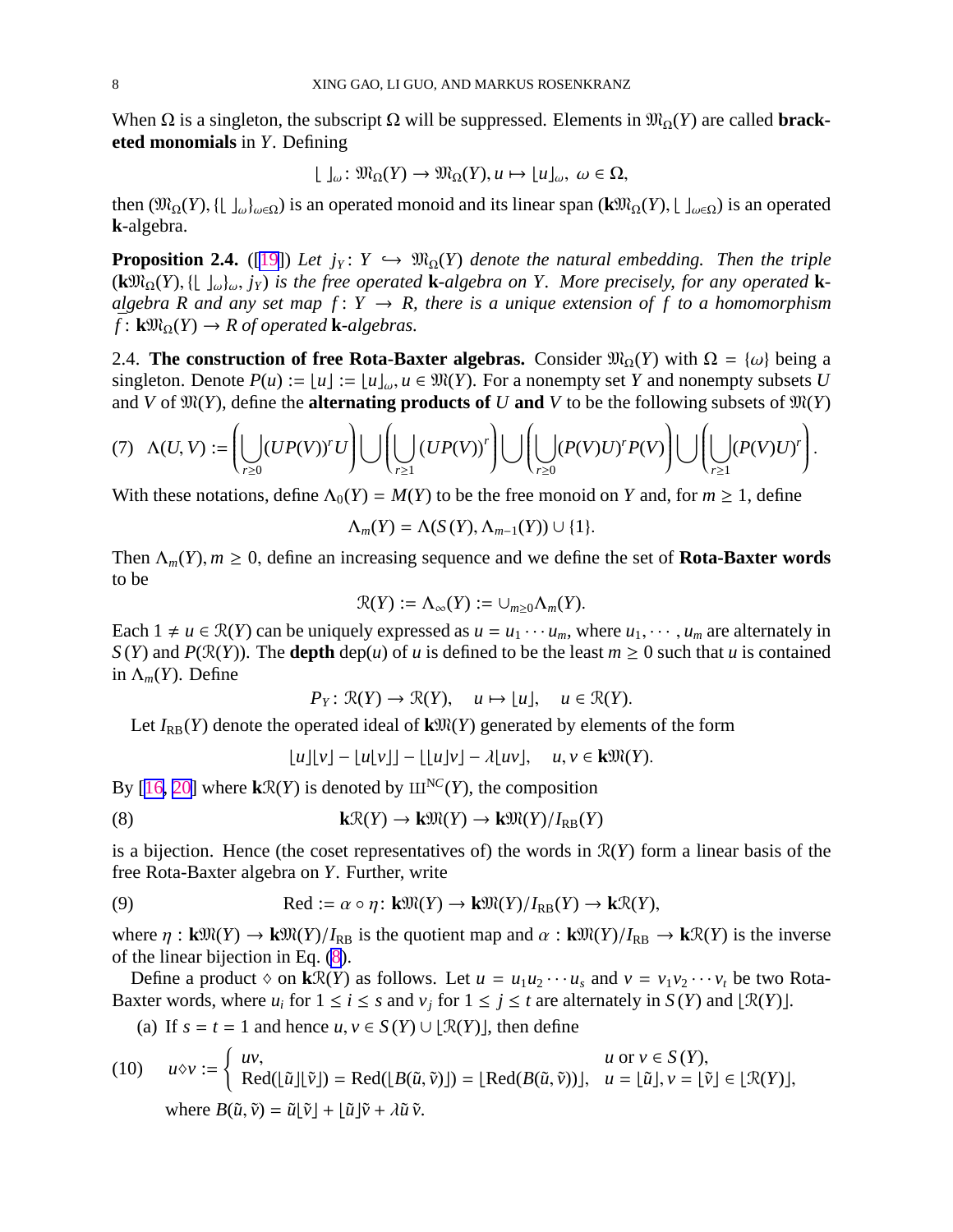<span id="page-9-0"></span>(b) If  $s > 1$  or  $t > 1$ , then define

$$
u\diamond v := u_1u_2\cdots(u_s\diamond v_1)v_2\cdots v_t,
$$

where  $u_s \, \lozenge \, v_1$  is defined by Eq. [\(10](#page-7-0)) and the remaining products are given by concatenation together with **k**-linearity when  $u_s \diamond v_1$  is a linear combination.

We call R(∆*X*) the set of **di**ff**erential Rota-Baxter (DRB) monomials** on *X*.

- **Theorem 2.5.** (a) ([\[16](#page-29-0)]) Let Y be a set. Then  $(kR(Y), \diamond, P_Y)$  is the free Rota-Baxter algebra *on Y.*
	- (b) ([\[21](#page-29-0)]) Let X be a set and  $(k\langle \Delta X \rangle, d)$  the differential algebra of weight  $\lambda$  on X in Theo*rem* 2.2.(*b*)*. There is a unique extension*  $d_{\Delta X}$  *of d to*  $\mathbf{k} \mathcal{R}(\Delta X)$  *such that* ( $\mathbf{k} \mathcal{R}(\Delta X)$ *,*  $d_{\Delta X}$ *,*  $P_{\Delta X}$ *), together with j<sup>X</sup>* : **k**h∆*X*i ֒→ **k**R(∆*X*)*, is the free di*ff*erential Rota-Baxter* **k***-algebra of weight*  $\lambda$  *on the differential algebra*  $\mathbf{k}$  $\langle \Delta X \rangle$ *.*

In the same fashion, one obtains  $\mathcal{R}(\Delta_n X)$ , called the set of **DRB monomials of order** *n* on *X*, as a basis of  $k\mathcal{R}(\Delta_n X)$  by applying [\(a\)](#page-8-0) to  $Y := \Delta_n X, n \ge 1$ . We note that in  $k\mathcal{R}(\Delta_n X)$ , the property  $d^{n+1}(u) = 0$  only applies to  $u \in X$ . For example, taking  $n = 2$ , then  $d^2(x) = 0$ . But  $d(\lfloor x \rfloor) = x$  and hence  $d^2(\lfloor x \rfloor) = d(x) = x^{(1)} \neq 0$ .

2.5. **Free integro-differential algebras.** By the universal property of  $k\mathfrak{M}(Y)$ , we obtain the following conclusion from general principles of universal algebra [[1,](#page-29-0) [13\]](#page-29-0).

**Proposition 2.6.** *Let X be a set. Let*  $\Omega = \{d, P\}$  *and denote*  $d(u) := \lfloor u \rfloor_d$ ,  $P(u) := \lfloor u \rfloor_P$ . *Let*  $J_{\text{ID}} = J_{\text{ID},X}$  *be the operated ideal of*  $\mathbf{k} \mathfrak{M}_{\Omega}(X)$  *generated by the set* 

> $\int d(uv) - d(u)v - ud(v) - \lambda d(u)d(v),$  $\left\{\right\}$  $\begin{array}{c} \hline \end{array}$ *d*(1),  $(d ∘ P)(u) - u,$  $P(d(u)P(v)) - uP(v) + P(uv) + \lambda P(d(u)v),$  $P(P(u)d(v)) - P(u)v + P(uv) + \lambda P(ud(v))$   $u, v \in \mathfrak{M}_{\Omega}(X)$  $\mathcal{I}$  $\left\{\right.$  $\begin{array}{c} \hline \end{array}$ .

*Then the quotient operated algebra*  $\mathbf{k} \mathfrak{M}_{\Omega}(X)/J_{\text{ID}}$ *, with the quotient of the operator d and P, is the free integro-di*ff*erential algebra on X.*

Our main purpose in this paper is to give an explicit construction of the free integro-differential algebra by determining a canonical subset of  $\mathfrak{M}_{\Omega}(X)$ . The construction is given in Theorem [5.15](#page-28-0).

We will achieve this construction in several steps. First let  $J_{DRB} = J_{DRB,X}$  denote the operated ideal of  $k\mathfrak{M}_{\Omega}(X)$  generated by the set

$$
\begin{cases}\n d(uv) - d(u)v - ud(v) - \lambda d(u)d(v), \\
d(1), \\
(d \circ P)(u) - u, \\
P(u)P(v) - P(uP(v)) - P(P(u)v) - \lambda P(uv)\n\end{cases} u, v \in \mathfrak{M}_{\Omega}(X)
$$

.

Then the quotient operated algebra  $\mathbf{k} \mathfrak{M}_{\Omega}(X)/J_{\text{DRB}}$ , with the quotient operators *d* and *P*, is the free differential Rota-Baxter algebra on *X*. Its explicit construction is given in [[21\]](#page-29-0) and recalled in Theorem [2.5](#page-8-0):

$$
\mathbf{k} \mathfrak{M}_{\Omega}(X)/J_{\text{DRB}} \cong \mathbf{k} \mathcal{R}(\Delta X),
$$

as the free Rota-Baxter algebra on the free differential algebra  $\mathbf{k}$  $\langle \Delta X \rangle$  on *X*.

Let *I*<sub>ID</sub> denote the image of *J*<sub>ID</sub> under the quotient map  $k\mathfrak{M}_{\Omega}(X) \to k\mathfrak{R}(\Delta X)$ , then we have

$$
\mathbf{k} \mathfrak{M}_{\Omega}(X)/J_{\mathrm{ID}} \cong \mathbf{k} \mathcal{R}(\Delta X)/I_{\mathrm{ID}}.
$$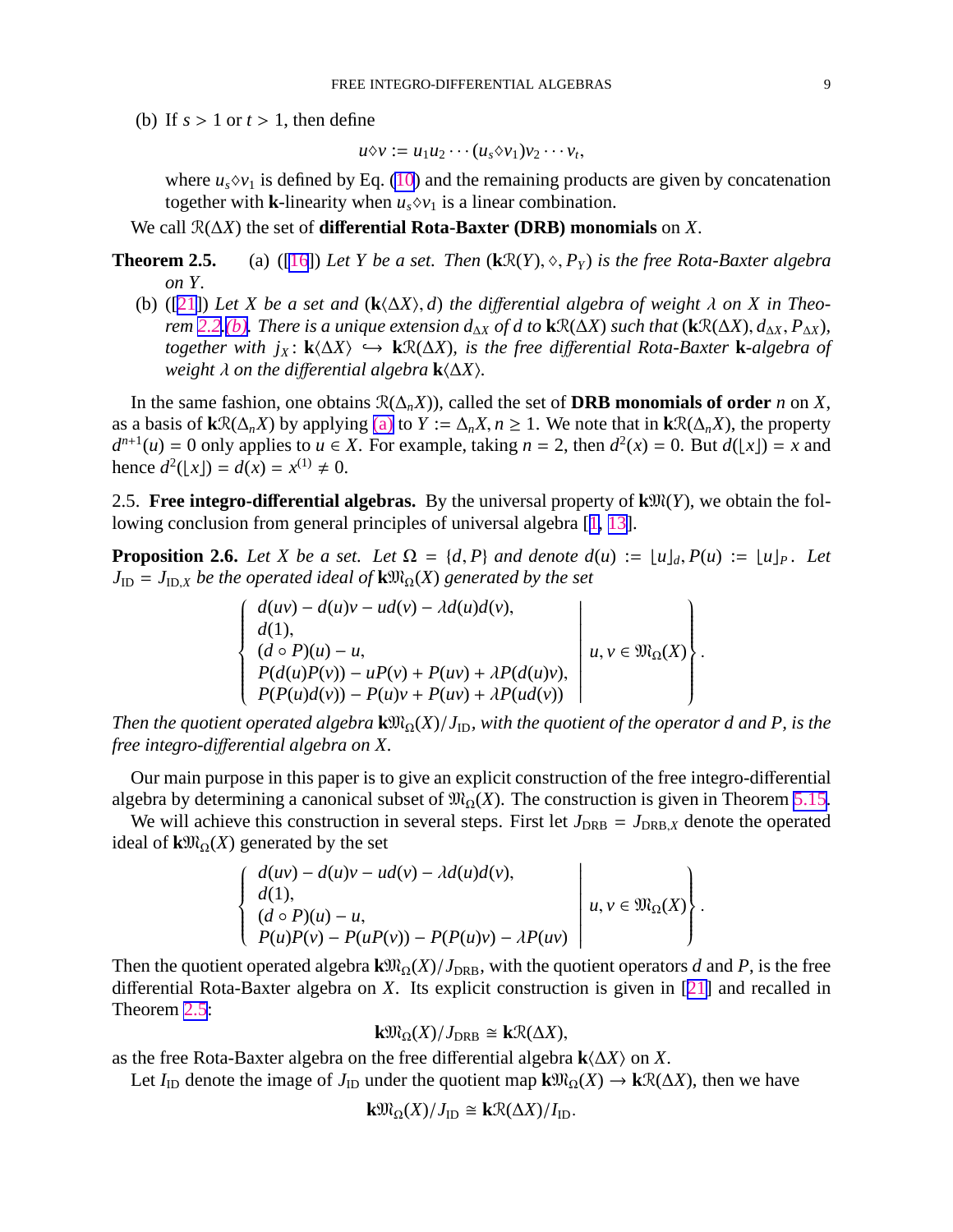<span id="page-10-0"></span>Further, *I*ID is the differential Rota-Baxter ideal of R(∆*X*) generated by the set

$$
\left\{\n \begin{array}{l}\n P(d(u)P(v)) - uP(v) + P(uv) + \lambda P(d(u)v), \\
P(P(u)d(v)) - P(u)v + P(uv) + \lambda P(ud(v))\n \end{array}\n \middle| \ u, v \in \mathcal{R}(\Delta X)\n \right\}.
$$

Thus to obtain an explicit construction of the free integro-differential algebra  $\mathbf{k} \mathfrak{M}_{\Omega}(X)/J_{\text{ID}}$  by providing a canonical subset of  $\mathfrak{M}_{\Omega}(X)$  as a basis (of coset representatives) of the quotient, we just need to determine a canonical subset of R(∆*X*) as a basis of the quotient **k**R(∆*X*)/*I*ID.

However, in order to apply the Gröbner-Shirshov basis method, we need a monomial (well) order on  $\mathcal{R}(\Delta X)$  which is easily seen to be nonexistent: Suppose  $x > P(x)$ , then we have  $x >$  $P(x) > \cdots > P^{n}(x) > \cdots$  leading to an infinite descending chain. Suppose  $P(x) > x$ , then we have  $x > d(x)$ , again leading to an infinite descending chain  $x > d(x) \cdots > x^{(n)} > \cdots$ . To overcome this difficulty, we consider, for each  $n \geq 1$ , the free Rota-Baxter algebra  $\mathbf{k}\mathcal{R}(\Delta_n X)$  on the truncated differential algebra **k**[∆*nX*] in Theorem [2.2.\(c\)](#page-5-0) and construct an explicit basis of the quotient  $k\mathcal{R}(\Delta_n X)/I_{\text{ID},n}$  where  $I_{\text{ID},n}$  is the differential Rota-Baxter ideal of the Rota-Baxter algebra **k** $\mathcal{R}(\Delta_n X)$  generated by the set

(11) 
$$
\left\{\begin{array}{l}\phi_1(u,v) := P(d(u)P(v)) - uP(v) + P(uv) + \lambda P(d(u)v),\\ \phi_2(u,v) := P(P(u)d(v)) - P(u)v + P(uv) + \lambda P(ud(v))\end{array}\middle| u, v \in \mathcal{R}(\Delta_n X)\right\}.
$$

Then as *n* goes to infinity, the above explicit basis will give the desired basis of  $\mathbf{k} \mathcal{R}(\Delta X)/I_{\text{ID}}$ and hence of  $\mathbf{k} \mathfrak{M}_{\Omega}(X)/J_{\text{ID}}$ . See the proof of Theorem [5.15](#page-28-0) for details of this last step.

#### 3. Weakly monomial order

Write  $\mathcal{R}_n := \mathcal{R}(\Delta_n X)$ .

**Definition 3.1.** Let *X* be a set,  $\star$  a symbol not in *X* and  $\Delta_n X^{\star} := \Delta_n(X \cup {\star}).$ 

- (a) By a **★-DRB monomial on**  $\Delta_n X$ , we mean any expression in  $\mathcal{R}(\Delta_n X^*)$  with exactly one occurrence of  $\star$ . The set of all  $\star$ -DRB monomials on  $\Delta_n X$  is denoted by  $\mathcal{R}_n^{\star}$ .
- (b) For  $q \in \mathbb{R}_n^*$  and  $u \in \mathbb{R}_n$ , we define

$$
q|_u := q|_{\star \mapsto u}
$$

to be the bracketed monomial in  $\mathfrak{M}(\Delta_n X)$  obtained by replacing the letter  $\star$  in *q* by *u*, and call  $q|_u$  a *u***-monomial on**  $\Delta_n X$ .

(c) For  $s = \sum_i c_i u_i \in k\mathcal{R}_n$ , where  $c_i \in k$ ,  $u_i \in \mathcal{R}_n$  and  $q \in \mathcal{R}_n^*$ , we define

$$
q|_s := \sum_i c_i q|_{u_i},
$$

which is in  $\mathbf{k}\mathfrak{M}(\Delta_n X)$ . We call  $q|_s$  an *s***-monomial** on  $\Delta_n X$ . This applies in particular when *s* is a monomial.

We note that a  $\star$ -DRB monomial *q* is a DRB monomial in  $\Delta_n X^*$  while the *u*-monomial  $q|_u$ might not be a DRB monomial. For example, for  $q = P(x) \star \in \mathbb{R}_n^*$  and  $u = P(x) \in \mathbb{R}_n$  where *x* ∈ *X*, the *u*-monomial  $q|_u = P(x)P(x)$  is no longer in  $\mathcal{R}_n$ .

**Lemma 3.2.** Let S be a subset of  $\mathbf{k} \mathcal{R}_n$  and Id(S) be the differential Rota-Baxter ideal of  $\mathbf{k} \mathcal{R}_n$ *generated by S . Then*

$$
\mathrm{Id}(\mathrm{S})=\left\{\sum_{i}c_{i}q_{i}|_{s_{i}}\,\middle|\, c_{i}\in\mathrm{I\!K},q_{i}\in\mathfrak{R}_{n}^{\star},s_{i}\in\mathrm{S}\right\}.
$$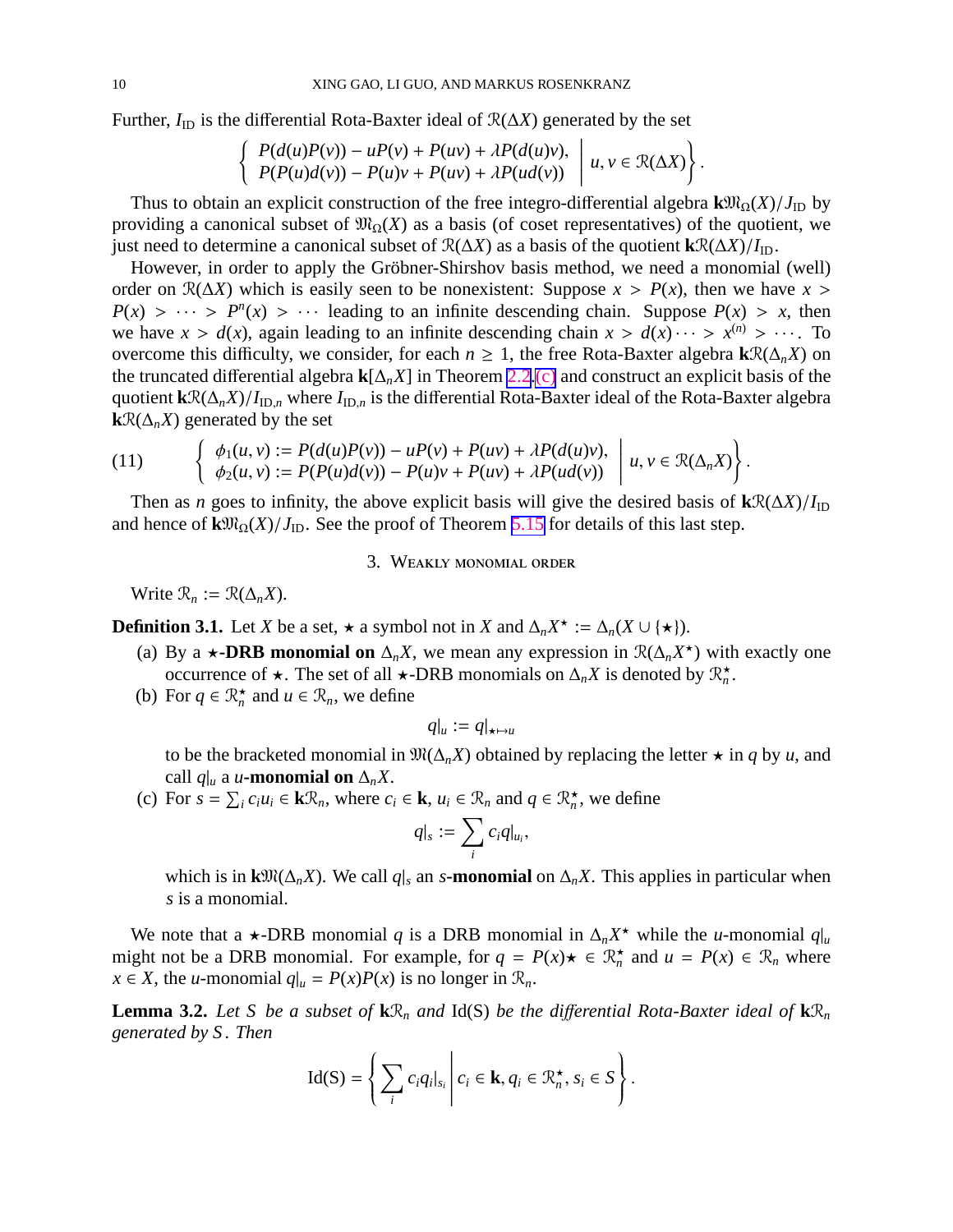<span id="page-11-0"></span>*Proof.* It is easy to see that the right hand side is contained in the left side. On the other hand, the right hand side is already an operated ideal of  $k\mathcal{R}_n$  containing *S*.

**Definition 3.3.** If  $q = p|_{d^{\ell}(\star)}$  for some  $p \in \mathbb{R}^{\star}(\Delta_n X)$  and  $\ell \in \mathbb{Z}_{\geq 1}$ , then we call  $q$  a **type I**  $\star$ -**DRB monomial**. Let  $\mathbb{R}_{n,1}^{\star}$  denote the set of type I  $\star$ -DRB monomials on  $\Delta_n X$  and call

$$
\mathcal{R}_{n,\mathrm{II}}^\star := \mathcal{R}_n^\star \setminus \mathcal{R}_{n,\mathrm{I}}^\star
$$

the set of **type II**  $\star$ **-DRB** monomials.

**Definition 3.4.** Let < be a linear order on  $\mathcal{R}(\Delta_n X)$ ,  $q \in \mathcal{R}^{\star}_n$  and  $s \in k\mathcal{R}_n$ .

- (a) For any  $0 \neq f \in k\mathcal{R}_n$ , let  $\overline{f}$  denote the leading term of  $f: f = c\overline{f} + \sum_i c_i u_i$ , where  $0 \neq c, c_i \in \mathbf{k}, u_i \in \mathcal{R}_n, u_i \leq \overline{f}$ . Furthermore, f is called **monic** if  $c = 1$ .
- (b) Write

$$
\overline{q|_s} := \overline{\text{Red}(q|_s)},
$$

where Red:  $\mathbf{k} \mathfrak{M}(\Delta_n X) \to \mathbf{k} \mathfrak{R}_n$  is the reduction map in Eq. ([9\)](#page-7-0).

- (c) The element  $q|_s \in \mathbf{k}\mathcal{R}_n$  is called **normal** if  $q|_{\overline{s}}$  is in  $\mathcal{R}_n$ . In other words, if Red $(q|_{\overline{s}}) = q|_{\overline{s}}$ .
- **Remark 3.5.** (a) By definition,  $q|_s$  is normal if and only if  $q|_{\overline{s}}$  is normal if and only if the *s*-DRB monomial  $q|_{\overline{s}}$  is already a DRB monomial, that is, no further reduction in  $\mathbf{k}\mathcal{R}_n$  is possible.
	- (b) Examples of not normal (abnormal) *s*-DRB monomials are
		- (i)  $q = \star P(x)$  and  $\bar{s} = P(x)$ , giving  $q|_{s} = P(x)P(x)$ , which is reduced to  $P(xP(y))$  +  $P(P(x)y) + \lambda P(xy)$  in **k** $\mathcal{R}_n$ ;
		- (ii)  $q = d(\star)$  and  $\bar{s} = P(x)$ , giving  $q|_{\bar{s}} = d(P(x))$ , which is reduced to *x* in  $\mathbf{k} \mathcal{R}_n$ ;
		- (iii)  $q = d(\star)$  and  $\bar{s} = x^2$ , giving  $q|_{\bar{s}} = d(x^2)$ , which is reduced to  $2xx^{(1)} + \lambda(x^{(1)})^2$  in  $\mathbf{k} \mathcal{R}_n$ ;
		- (iv)  $q = d^n(\star)$  and  $\bar{s} = d(x)$ , giving  $q|_{\bar{s}} = d^{n+1}(s)$ , which is reduced to 0 in  $\mathbf{k} \mathcal{R}_n$ .

**Definition 3.6.** A weakly monomial order on  $\mathcal{R}_n$  is a well order < satisfying

$$
u < v \Rightarrow \overline{q|_u} < \overline{q|_v}
$$
 if either  $q \in \mathbb{R}^{\star}_{n,\Pi}$ , or  $q \in \mathbb{R}^{\star}_{n,\Pi}$  and  $q|_v$  is normal

for  $u, v \in \mathcal{R}_n$ .

Let *X* be a well-ordered set. Let  $n \ge 0$  be given. First, we extend the order on *X* to  $\Delta X$  and  $\Delta_n X$ . For  $x_0^{(i_0)}$  $x_0^{(i_0)}, x_1^{(i_1)}$  $\Delta X$  (resp.  $\Delta_n X$ ) with *x*<sub>0</sub>, *x*<sub>1</sub> ∈ *X*, define

(12) 
$$
x_0^{(i_0)} < x_1^{(i_1)} \left( \text{resp. } x_0^{(i_0)} <_{n} x_1^{(i_1)} \right) \Leftrightarrow (x_0, -i_0) < (x_1, -i_1) \quad \text{lexicographically.}
$$

For example  $x^{(2)} < x^{(1)} < x$ . Also,  $x_1 < x_2$  implies  $x_1^{(2)} < x_2^{(2)}$  $\binom{2}{2}$ . Then by [\[1](#page-29-0)], the order  $\lt_n$  is a well order on  $\Delta_n X$ . Next, we extend the well order on  $\Delta_n X$  to a weakly monomial order on  $\mathcal{R}_n$ .

We adapt the order defined in [\[7](#page-29-0)] to the case when the set is taken to be  $\Delta_n X$  and when the order is restricted to  $\mathcal{R}_n$ . For any  $u \in \mathcal{R}_n$  and for a set  $T \subseteq \Delta_n X \cup \{P\}$ , denote by  $\deg_T(u)$  the number of occurrences of  $t \in T$  in  $u$ . Let

$$
\deg(u) = (\deg_{P \cup \Delta_n X}(u), \deg_P(u)).
$$

We order deg(*u*) lexicographically. If  $u \in \Delta_n X \cup P(\mathcal{R}_n)$ , then *u* is called **indecomposable**. For any  $u \in \mathcal{R}_n$ , *u* has a **standard form:** 

(13) 
$$
u = u_0 \cdots u_k, \text{ where } u_0, \cdots, u_k \text{ are indecomposable.}
$$

Now we set up an order  $\lt_n$  on  $\mathcal{R}_n$  as follows. Let  $u, v \in \mathcal{R}_n$ . If deg(*u*)  $\lt \deg(v)$ , then  $u \lt_n v$ . If deg(*u*) = deg(*v*) = (*m*<sub>1</sub>, *m*<sub>2</sub>), then we define  $u <_n v$  by induction on (*m*<sub>1</sub>, *m*<sub>2</sub>) which is at least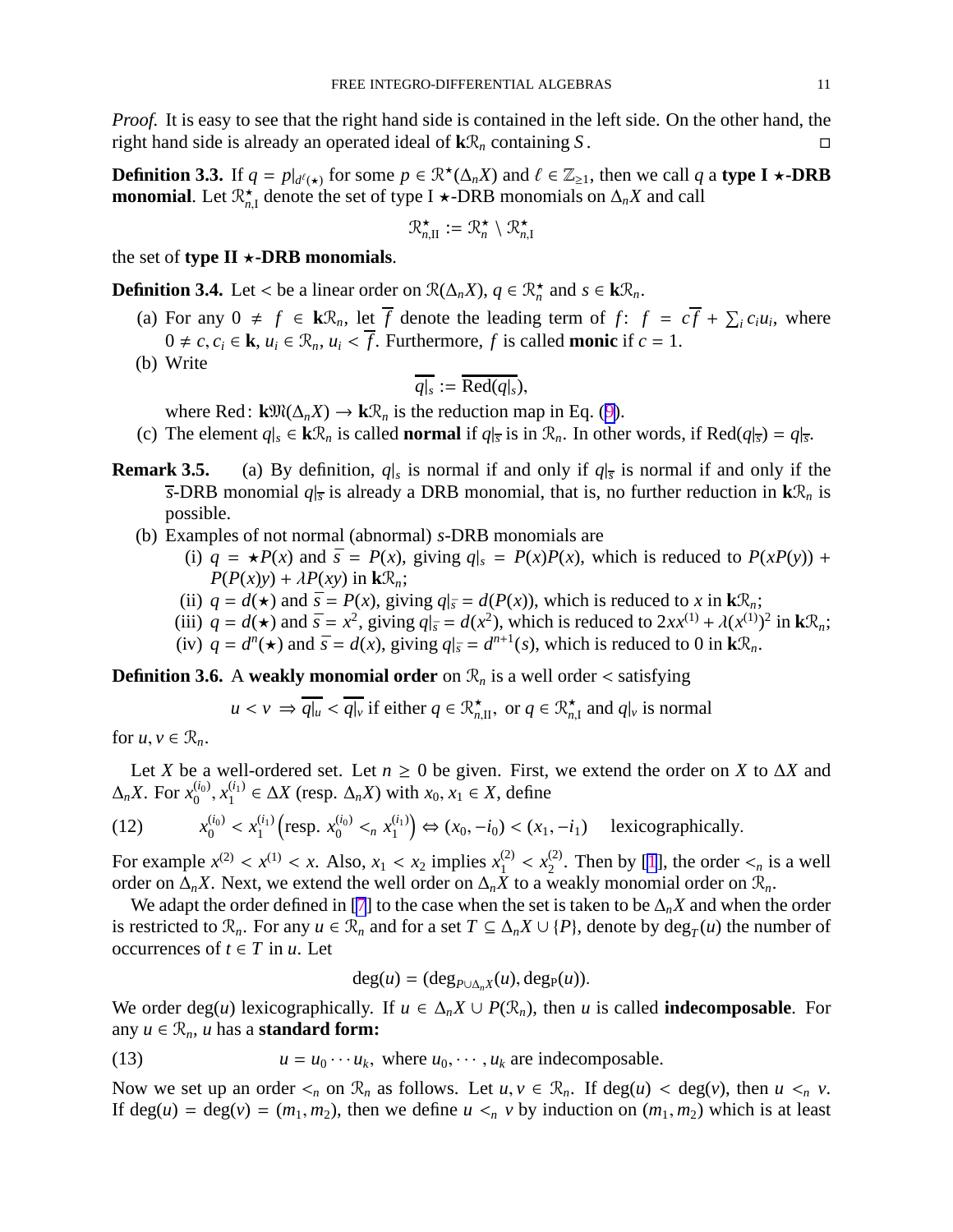<span id="page-12-0"></span>(1, 0). If  $(m_1, m_2) = (1, 0)$ , that is,  $u, v \in \Delta_n X$ , we use the order in Eq [\(12](#page-10-0)). Let  $(m_1, m_2) > (1, 0)$ be given, and assume the order is defined for all (*m* ′  $'_{1}, m'_{2}$  $\chi_2'$  <  $(m_1, m_2)$  and consider  $u, v$  with  $deg(u) = deg(v) = (m_1, m_2)$ . If  $u, v \in P(\mathcal{R}_n)$ , say  $u = P(\tilde{u})$  and  $v = P(\tilde{v})$ , then define  $u <_n v$  if and only if  $\tilde{u} <_{n} \tilde{v}$  where the latter is defined by the induction hypothesis. Otherwise, let  $u = u_0 \cdots u_k$ and  $v = v_0 \cdots v_\ell$  be the standard forms with  $k > 0$  or  $\ell > 0$ . Then define  $u <_n v$  if and only if  $(u_0, \dots, u_k) < (v_0, \dots, v_\ell)$  lexicographically. Here the latter is again defined by the induction hypothesis.

We next show that the order  $\lt_n$  defined above is a weakly monomial order on  $\mathcal{R}_n$ . Recall the following lemma from [[7\]](#page-29-0) on  $\mathcal{R}(X)$  which still applies when it is restricted to  $\mathcal{R}_n$ .

**Lemma 3.7.** *([\[7](#page-29-0)] Lemma 3.3) If*  $u <sub>n</sub> v with u, v \in \mathcal{R}_n$ *, then*  $\overline{uw} <sub>n</sub> \overline{vw}$  *and*  $\overline{wu} <sub>n</sub> \overline{w}$  *for any*  $w \in \mathcal{R}_n$ .

**Lemma 3.8.** *Let*  $\ell \geq 1$  *and*  $s \in \mathbb{R}_n$ *. Then*  $d^{\ell}(\star)|_s$  *is normal if and only if*  $s \in \Delta_{n-\ell}X$ *.* 

*Proof.* If  $s \in \Delta_{n-\ell}X$ , then  $d^{\ell}(s)$  is in  $\Delta_nX$  and hence  $d^{\ell}(\star)|_s$  is normal. Conversely, if  $s \notin \Delta_{n-\ell}X$ , then either  $s \notin \Delta_n X$  or  $s \in \Delta_n X \setminus \Delta_{n-\ell} X$ . In both cases we have that  $d^{\ell}(\star)|_s$  is not normal. See Remark [3.5.](#page-10-0)

**Lemma 3.9.** Let  $u, v \in \mathcal{R}_n$  and  $\ell \in \mathbb{Z}_{\geq 1}$ . If  $u <_n v$  and  $d^{\ell}(\star)|_v$  is normal, then  $\overline{d^{\ell}(u)} <_n \overline{d^{\ell}(v)}$ .

*Proof.* We prove the result by induction on  $\ell$ . We first consider  $\ell = 1$  and prove  $\overline{d(u)} \leq n \overline{d(v)}$ . Since  $d(\star)|_v$  is normal, we have  $v = x_1^{(i_1)}$  $\alpha_1^{(i_1)}$  ∈  $\Delta_{n-1}X$  by Lemma [3.8](#page-11-0). Since  $u <_n v$ , by the definition of  $\lt_n$ , we have  $u = x_2^{(i_2)}$  $\alpha_{2}^{(i_2)}$  ∈  $\Delta_n X$  with either  $x_2 < x_1$  or  $x_1 = x_2$  and  $i_2 > i_1$ . Hence  $d(u) <_n d(v)$ .

Next, suppose the result holds for  $1 \le m < \ell$ . Then by the induction hypothesis, we have

$$
\overline{d^{\ell}(u)} = \overline{d(d^{\ell-1}(u))} = d(\overline{d^{\ell-1}(u)}) <_{n} d(\overline{d^{\ell-1}(v)}) = \overline{d(d^{\ell-1}(v))} = \overline{d^{\ell}(v)}.
$$

 $\Box$ 

**Proposition 3.10.** *The order*  $\lt_n$  *is a weakly monomial order on*  $\mathcal{R}_n$ *.* 

*Proof.* Let  $u, v \in \mathcal{R}_n$  with  $u \leq v$  and  $q \in \mathcal{R}_n^*$ . Depending on the location of the symbol  $\star$ , we have the following three cases to consider.

**Case 1.** Suppose the symbol  $\star$  in *q* is not contained in *P* or *d*. Then  $q = s \star t$  where  $s, t \in \mathcal{R}_n$ . This case is covered by Lemma [3.7](#page-11-0)

**Case 2.** Suppose the symbol  $\star$  is contained in *P*. Then  $q = sP(p)t$  for some  $s, t \in \mathbb{R}_n$  and  $p \in \mathbb{R}_n^{\star}$ . This case can be verified by induction on dep(q) and the fact that, for  $u, v \in \mathcal{R}_n$ ,  $u \leq v$  implies  $P(u) \leq n P(v)$  by the definition of  $\leq n$ .

**Case 3.** The symbol  $\star$  is contained in *d*, that is,  $q \in \mathbb{R}^{\star}_{n,1}$ . Then  $q = p|_{d^{\ell}(\star)}$  for some  $p \in \mathbb{R}^{\star}_{n}$ and  $\ell \in \mathbb{Z}_{\geq 1}$ . Take such  $\ell$  maximal so that  $p \in \mathbb{R}^{\star}_{n,\text{II}}$ . We need to show that if  $u <_{n} v$  and  $q|_{v}$  is normal, then  $\overline{q|_u} <_{n} \overline{q|_v}$ . But if  $q|_v$  is normal then  $d^{\ell}(\star)|_v$  is normal. Then by Lemma [3.9,](#page-11-0) we have  $d^{\ell}(u) <_{n} d^{\ell}(v)$ . Then by Cases 1 and 2, we have  $q|_{u} = p|_{\overline{d^{\ell}(u)}} <_{n} p|_{\overline{d^{\ell}(v)}} = q|_{v}$ . This completes the proof.  $\Box$ 

We shall use the weakly monomial order  $\lt_n$  on  $\mathcal{R}_n$  throughout the rest of this paper. The following consequence of Proposition [3.10](#page-11-0) will be applied in Section 4.

**Lemma 3.11.** *Let*  $q \in \mathbb{R}^{\star}$  *and let*  $s \in \mathbf{k}\mathbb{R}$ *n be monic. If*  $q|_s$  *is normal, then*  $\overline{q|_s} = q|_{\overline{s}}$ *.*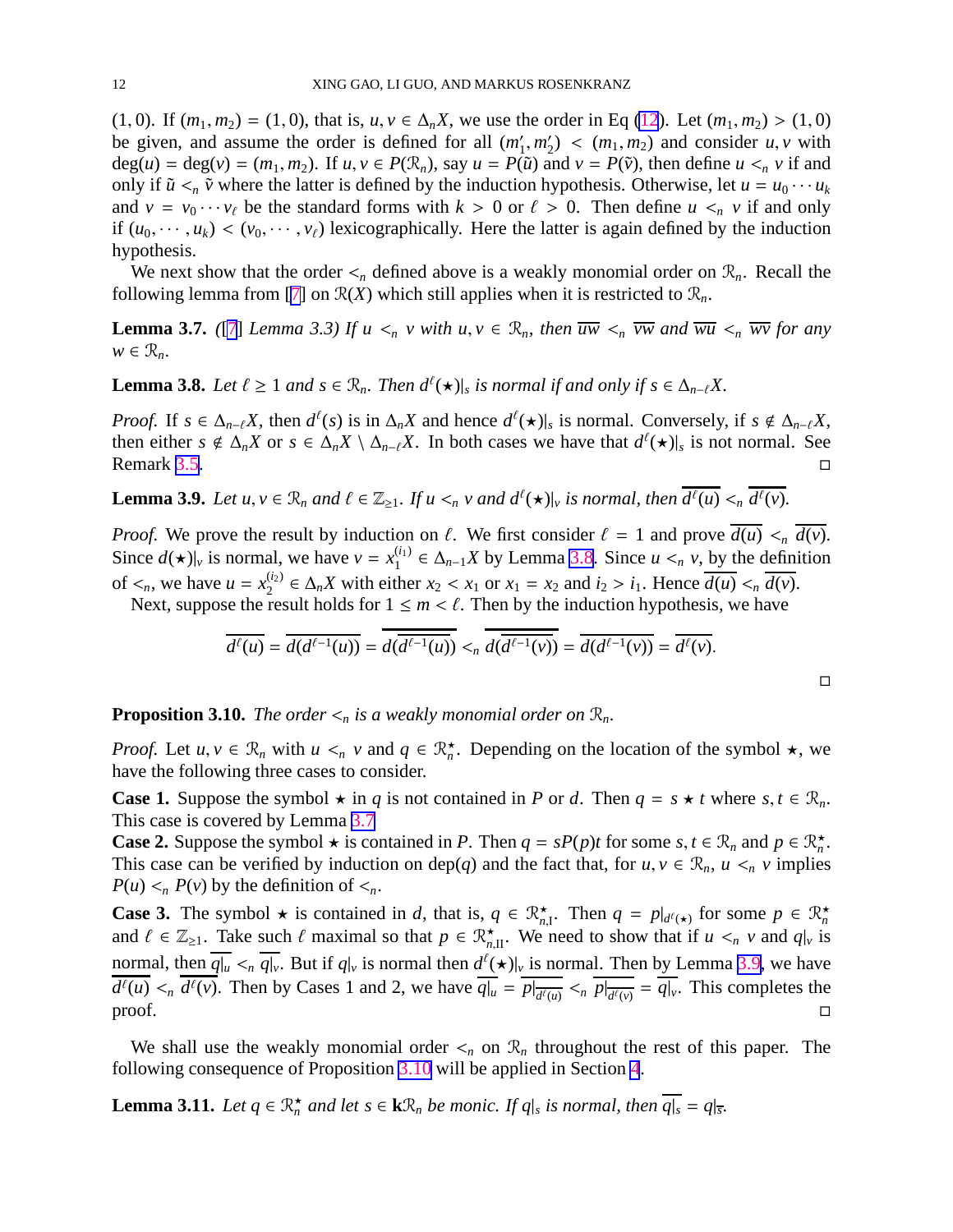<span id="page-13-0"></span>*Proof.* Let  $s = \overline{s} + \sum_i c_i s_i$  with  $0 \neq c_i \in \mathbf{k}$  and  $s_i \leq \overline{s}$ . Then  $q|_{s} = q|\overline{s} + \sum_i c_i q|_{s_i}$ . Since  $q|_{s}$  is normal, it follows that  $q|_{\overline{s}} \in \mathcal{R}_n$  and so  $\overline{q|_{\overline{s}}} = q|_{\overline{s}}$ . We have the following two cases to consider. **Case 1.**  $q \in \mathbb{R}_{n,\text{II}}^{\star}$ . Then  $\overline{q|_{s_i}} \leq n \overline{q|_{\overline{s}}} = q|_{\overline{s}}$  by Definition [3.6](#page-10-0) and Proposition [3.10](#page-11-0). Hence  $\overline{q|_{s}} = \overline{q|_{\overline{s}}} =$ 

*q*|*s* . **Case 2.**  $q \in \mathbb{R}_{n,1}^{\star}$ . Since  $q|_{s}$  is mormal, we have  $q|_{\overline{s}}$  is normal and so  $\overline{q|_{s_i}} < \overline{q|_{\overline{s}}} = q|_{\overline{s}}$  by Definition [3.6](#page-10-0) and Proposition [3.10](#page-11-0). Hence  $\overline{q|_s} = q|_{\overline{s}}$ . .<br>1980 - Johann Stein, Amerikaansk politiker († 1908)<br>1980 - Johann Stein, Amerikaansk politiker († 1908)

#### 4. Composition-Diamond lemma

In this section, we shall establish the Composition-Diamond lemma for the order *n* free differential Rota-Baxter algebra **k**R*n*.

**Definition 4.1.** Let *X* be a set,  $\star_1$ ,  $\star_2$  two distinct symbols not in *X* and  $\Delta_n X^{\star_1, \star_2} := \Delta_n(X \cup$  $\{\star_1,\star_2\}$ ).

- (a) We define  $\mathcal{R}(\Delta_n X^{\star_1, \star_2})$  in the same way as for  $\mathcal{R}(\Delta_n X)$  with *X* replaced by  $X \cup {\star_1, \star_2}$ .
- (b) We define a  $(\star_1, \star_2)$ -DRB monomial on  $\Delta_n X$  to be an expression in  $\mathcal{R}(\Delta_n X^{\star_1, \star_2})$  with exactly one occurrence of  $\star_1$  and exactly one occurrence of  $\star_2$ . The set of all  $(\star_1, \star_2)$ -DRB monomials on  $\Delta_n X$  is denoted by  $\mathcal{R}_n^{\star_1, \star_2}$ .
- (c) For  $q \in \mathbb{R}_n^{\star_1,\star_2}$  and  $u_1, u_2 \in \mathbf{k} \mathbb{R}_n$ , we define

$$
q|_{u_1,u_2}:=q|_{\star_1\mapsto u_1,\star_2\mapsto u_2}
$$

to be the bracketed monomial obtained by replacing the letter  $\star_1$  (resp.  $\star_2$ ) in *q* by *u*<sub>1</sub> (resp. *u*<sub>2</sub>) and call it a  $(u_1, u_2)$ -monomial on  $\Delta_n X$ .

(d) The element  $q|_{u_1,u_2}$  is called **normal** if  $q|_{\overline{u}_1,\overline{u}_2}$  is in  $\mathcal{R}_n$ . In other words, if Red $(q|_{\overline{u}_1,\overline{u}_2}) = q|_{\overline{u}_1,\overline{u}_2}$ .

A  $(u_1, u_2)$ -DRB monomial on  $\Delta_n X$  can also be recursively defined by  $q|_{u_1, u_2} := (q^{\star_1}|_{u_1})|_{u_2}$ , where  $q^{\star_1}$  is *q* when *q* is regarded as a  $\star_1$ -DRB monomial on the set  $\Delta_n X^{\star_2}$ . Then  $q^{\star_1}|_{u_1}$  is in  $\mathbb{R}^{\star_2}(\Delta_n X)$ . Similarly, we have  $q|_{u_1,u_2} := (q^{\star_2}|_{u_2})|_{u_1}$ .

**Definition 4.2.** (a) Let  $u, w \in \mathcal{R}_n$ . We call *u* a **subword** of *w* if there is a  $q \in \mathcal{R}_n^{\star}$  such that  $w = q|_{u}$ .

- (b) Let  $u_1$  and  $u_2$  be two subwords of *w*. Then  $u_1$  and  $u_2$  are called **separated** if  $u_1, u_2 \in \mathcal{R}_n$ and there is a  $q \in \mathbb{R}^{\star_1, \star_2}(\Delta_n X)$  such that  $w = q|_{u_1, u_2}$ .
- (c) Let  $u = u_1 \cdots u_k \in \mathcal{R}_n$  be the standard form. The integer *k* is called the **breadth** of *u* and is denoted by  $bre(u)$ .
- (d) Let  $f, g \in \mathcal{R}_n$ . A pair  $(u, v)$  with  $u, v \in \mathcal{R}_n$  is called an **intersection pair** for  $(f, g)$  if  $w := fu = v$ g or  $w := uf = gv$  is a differential Rota-Baxter monomial and satisfies  $\max{\text{bre}(f), \text{bre}(g)} < \text{bre}(w) < \text{bre}(f) + \text{bre}(g)$ . Then we call f and g **overlapping**.

There are three kinds of compositions.

**Definition 4.3.** Let *f*, *g* ∈ **k** $\mathcal{R}_n$  be monic with respect to  $\lt_n$ .

- (a) If  $f \in \mathcal{R}_n P(\mathcal{R}_n)$ , then define a **composition of right multiplication** to be *fu* where  $u \in$  $P(\mathcal{R}_n)\mathcal{R}_n$ . We similarly define a **composition of left multiplication**.
- (b) If there is an intersection pair  $(u, v)$  for  $(\overline{f}, \overline{g})$  with  $w := \overline{f}u = v\overline{g}$  (resp.  $w := u\overline{f} = \overline{g}v$ ), then we define

$$
(f, g)_w := (f, g)_w^{u, v} := fu - v g
$$
 (resp.  $uf - gv)$ 

and call it an **intersection composition** of *f* and *g*.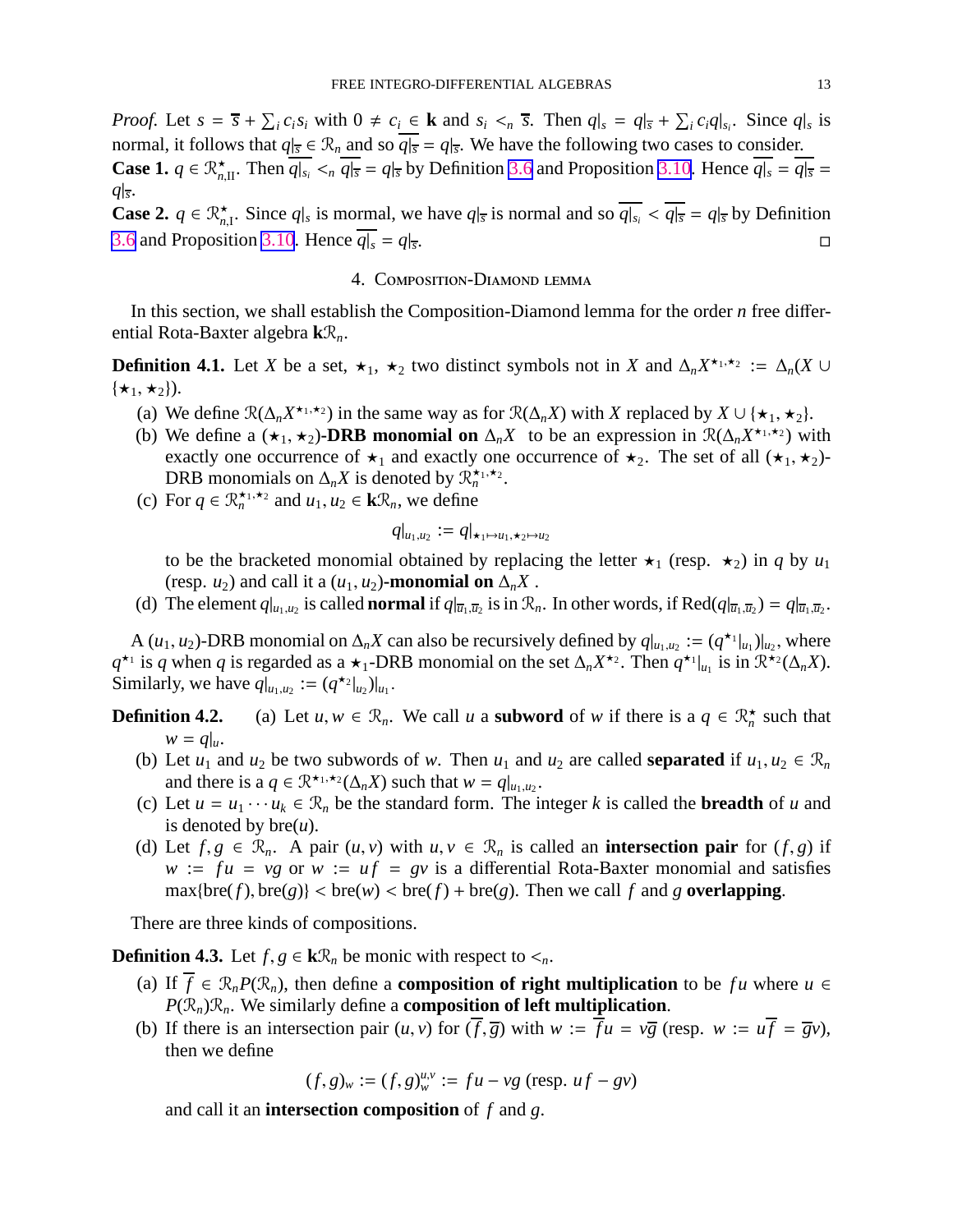<span id="page-14-0"></span>(c) If there exists a  $q \in \mathbb{R}_n^{\star}$  such that  $w := \overline{f} = q|_{\overline{g}}$ , then we define  $(f, g)_w := (f, g)_w^q := f - q|_{g}$ and call it an **inclusion composition** of *f* and *g* with respect to *q*. Note that if this is the case, then  $q|g$  is normal.

In the last two cases,  $(f, g)_w$  is called the **ambiguity** of the composition.

**Definition 4.4.** Let *S* ⊆ **k** $\mathcal{R}_n$  be a set of monic differential Rota-Baxter polynomials and *w* ∈  $\mathcal{R}_n$ .

- (a) An element *g* in  $\mathbf{k}\mathcal{R}_n$  is called **trivial modulo** [S] if  $g = \sum_i c_i q_i |_{s_i}$ , where, for each *i*, we have  $0 \neq c_i \in \mathbf{k}$ ,  $q_i \in \mathbb{R}_n^{\star}$ ,  $s_i \in S$  such that  $q_i|_{s_i}$  is normal and  $q_i|_{s_i} \leq_n \overline{g}$ . If this is the case, we write  $g \equiv 0 \mod [S]$ .
- (b) The composition of right (resp. left) multiplication *f u* (resp. *u f*) is called **trivial modulo**  $[S]$  if  $fu \equiv 0 \mod [S]$  (resp.  $uf \equiv 0 \mod [S]$ ).
- (c) For  $u, v \in k\mathcal{R}_n$ , we call *u* and *v* **congruent modulo** [*S*, *w*] and denote this by

$$
u \equiv v \bmod [S, w]
$$

if  $u - v = 0$ , or if  $u - v = \sum_i c_i q_i |_{s_i}$ , where  $0 \neq c_i \in \mathbf{k}$ ,  $q_i \in \mathcal{R}^{\star}_n$ ,  $s_i \in S$  such that  $q_i |_{s_i}$  is normal and  $q_i|_{\overline{s_i}} <_n w$ .

(d) For  $f, g \in \mathbf{k} \mathcal{R}_n$  and suitable *u*, *v* or *q* that give an intersection composition  $(f, g)_{w}^{u,v}$  or an including composition  $(f, g)_{w}^q$ , the composition is called **trivial modulo** [*S*, *w*] if

$$
(f, g)_{w}^{u,v}
$$
 or  $(f, g)_{w}^{q} \equiv 0 \mod [S, w].$ 

(e) The set *S* ⊆ **k** $\mathcal{R}_n$  is a **Gröbner-Shirshov basis** if all compositions of right multiplication and left multiplication are trivial modulo [*S*], and, for  $f, g \in S$ , all intersection compositions  $(f, g)_{w}^{u,v}$  and all inclusion compositions  $(f, g)_{w}^{q}$  are trivial modulo [*S*, *w*].

We give some preparatory lemmas before establishing the Composition-Diamond Lemma.

**Lemma 4.5.** *Let*  $S ⊆ kR_n$  *with*  $d(S) ⊆ S$ *. If each composition of left multiplication and right multiplication of S* is trivial modulo [S], then  $q|_s$  is trivial modulo [S] for every  $q \in \mathbb{R}^{\star}_n$  and  $s \in S$ .

*Proof.* We have the following two cases to consider.

**Case 1.**  $q \in \mathbb{R}^{\star}_{n,\text{II}}$ . This case is similar to the proof of Lemma 3.6 in [[7\]](#page-29-0).

**Case 2.**  $q \in \mathbb{R}^{\star}$  $\sum_{n=1}^{\infty}$ . Then  $q = p|_{d^{\ell}(\star)}$  for some  $p \in \mathbb{R}^{\star}$  and  $\ell \geq 1$ . Choose such an  $\ell$  to be maximal so that *p* is in  $\mathbb{R}_{n,\Pi}^{*}$ . Since  $d(S) \subseteq S$ , by Case 1 that has been proved above, the result holds.  $\square$ 

**Lemma 4.6.** *Let*  $S \subseteq k\mathcal{R}_n$  *with*  $d(S) \subseteq S$  *be a Gröbner-Shirshov basis. Let*  $s_1, s_2 \in S$ ,  $q_1, q_2 \in \mathcal{R}_n^{\star}$ *and*  $w \in \mathcal{R}_n$  such that  $w = q_1|_{\overline{s_1}} = q_2|_{\overline{s_2}}$ , where  $q_i|_{s_i}$  is normal for  $i = 1, 2$ . If  $\overline{s_1}$  and  $\overline{s_2}$  are separated *in w, then*  $q_1|_{s_1} \equiv q_2|_{s_2} \mod [S, w]$ *.* 

*Proof.* Let  $q \in \mathbb{R}^{\star_1,\star_2}_{n}$  be the  $(\star_1,\star_2)$ -DRB monomial obtained by replacing the occurrence of  $\overline{s_1}$ in *w* by  $\star_1$  and the occurrence of  $\overline{s_2}$  in *w* by  $\star_2$ . Then we have

$$
q^{\star_1}|_{\overline{s_1}} = q_2, q^{\star_2}|_{\overline{s_2}} = q_1
$$
 and  $q|_{\overline{s_1}, \overline{s_2}} = q_1|_{\overline{s_1}} = q_2|_{\overline{s_2}}$ ,

where in the first two equalities, we have identified  $\mathbb{R}_n^{\star_2}$  and  $\mathbb{R}_n^{\star_1}$  with  $\mathbb{R}_n^{\star}$ . Let  $s_1 - \overline{s_1} = \sum_i c_i u_i$ and  $s_2 - \overline{s_2} = \sum_j d_j v_j$  with  $0 \neq c_i, d_j \in \mathbf{k}$  and  $u_i, v_j \in \mathcal{R}_n$  such that  $u_i \leq \frac{\pi}{2}$  and  $v_j \leq \pi \overline{s_2}$ . Then by the linearity of  $s_1$  and  $s_2$  in  $q|_{s_1,s_2}$ , we have

$$
q_1|_{s_1} - q_2|_{s_2} = (q^{\star_2}|_{\overline{s_2}})|_{s_1} - (q^{\star_1}|_{\overline{s_1}})|_{s_2}
$$
  
=  $q|_{s_1, \overline{s_2}} - q|_{\overline{s_1}, s_2}$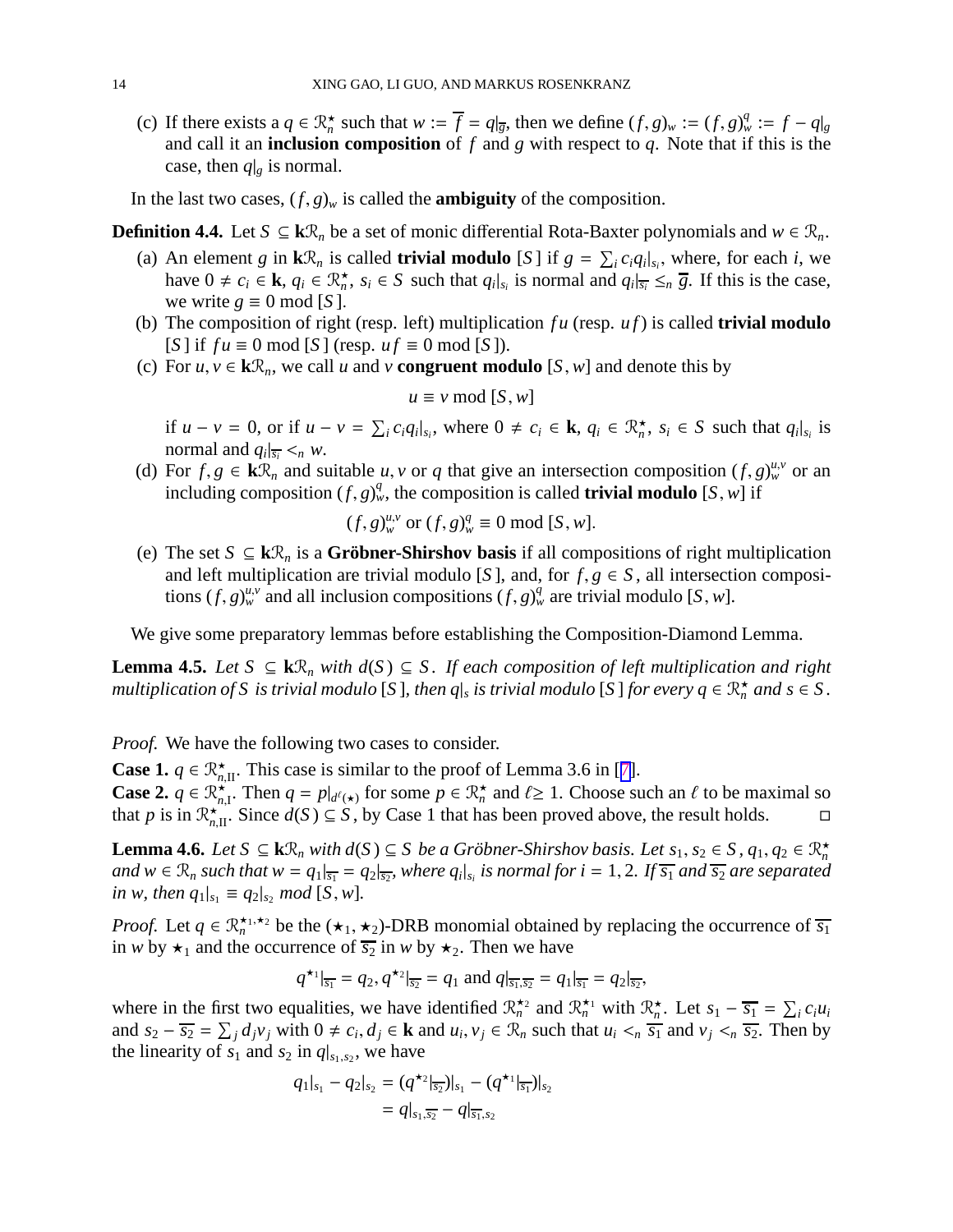$$
= q|_{s_1,\overline{s_2}} - q|_{s_1,s_2} + q|_{s_1,s_2} - q|_{\overline{s_1},s_2}
$$
  
\n
$$
= -q|_{s_1,s_2-\overline{s_2}} + q|_{s_1-\overline{s_1},s_2}
$$
  
\n
$$
= -(q^{\star_2}|_{s_2-\overline{s_2}})|_{s_1} + (q^{\star_1}|_{s_1-\overline{s_1}})|_{s_2}
$$
  
\n
$$
= -\sum_j d_j(q^{\star_2}|_{v_j})|_{s_1} + \sum_i c_i(q^{\star_1}|_{u_i})|_{s_2}
$$
  
\n
$$
= -\sum_j d_j q|_{s_1,v_j} + \sum_i c_i q|_{u_i,s_2}.
$$

<span id="page-15-0"></span>From Lemma [4.5](#page-13-0), for each *j*, we may suppose that

$$
q|_{s_1,v_j}=(q|_{s_1})|_{v_j}=\sum_{\ell}d_{j\ell}p_{\ell}|_{v_{j\ell}},
$$

where  $0 \neq d_{j\ell} \in \mathbf{k}$ ,  $p_{\ell} \in \mathcal{R}_n^{\star}$ ,  $v_{j\ell} \in S$  such that  $p_{\ell}|_{v_{j\ell}}$  is normal and  $\overline{p_{\ell}|_{v_{j\ell}}} \leq_n \overline{(q|_{s_1})|_{v_j}} = \overline{q|_{s_1,v_j}}$ . Since  $(q^{\star_1}|_{s_1})|_{\overline{s_2}} = q|_{s_1,\overline{s_2}} = (q^{\star_2}|_{\overline{s_2}})|_{s_1} = q_1|_{s_1}$  is normal and  $v_j \leq_n \overline{s_2}$ , by Definition [3.6](#page-10-0) and Proposition [3.10](#page-11-0), we have

$$
\overline{q|_{s_1,v_j}} = \overline{(q^{\star_1}|_{s_1})|_{v_j}} <_n \overline{(q^{\star_1}|_{s_1})|_{s_2}} = \overline{q_1|_{s_1}} = q_1|_{s_1} = w.
$$

So we have

$$
\overline{p_{\ell}|_{v_{j\ell}}} \leq_n w.
$$

With a similar argument to the case of  $q|_{u_i,s_2}$ , we can obtain that  $q_1|_{s_1} \equiv q_2|_{s_2} \mod [S, w]$ .

For  $k \geq 1$ , write  $\mathfrak{M}_k := \mathfrak{M}_{\Omega,k}(\Delta_n X)$  where  $\Omega = \{d, P\}$ . For  $q \in \mathcal{R}^\star_n$ , we define the **depth** dep<sub> $\star$ </sub> $(q)$ **of** ★ **in** *q* by induction on  $k \ge 0$  such that  $q \in \mathbb{R}_n^* \cap \mathbb{R}_k$ . Let  $k = 0$ . Then  $q \in M(\Delta_n X^*)$  and we define  $\text{dep}_{\star}(q) = 0$ . Suppose  $\text{dep}_{\star}(q)$  has been defined for  $q \in \mathbb{R}_{n}^{\star} \cap \mathbb{R}_{m}, m \ge 0$ , and consider *q* ∈  $\mathbb{R}_n^*$  ∩  $\widehat{\mathbb{W}}_{m+1}$ . Then we have  $q = q_1 \cdots q_\ell$  with each  $q_i$  in  $\Delta_n X \cup \{*\}$  or  $[\mathbb{W}(\Delta_n X^*)] \cap \mathbb{W}_{m+1}$ ,  $1 \leq$ *i* ≤  $\ell$ , and with  $\star$  appearing in a unique  $q_i$ . Suppose the unique  $q_i$  is in  $\Delta_n X \cup {\star}$ . Then define  $\deg_{\star}(q) = 0$ . Suppose the unique  $q_i$  is in  $[\mathfrak{M}(\Delta_n X^{\star})] \cap \mathfrak{M}_{m+1}$ . Then  $q_i = [\tilde{q}_i]$  with  $\tilde{q}_i \in \mathfrak{M}(\Delta_n X^*) \cap \mathfrak{M}_m$ . Thus  $\tilde{q}_i$  is in  $\mathcal{R}^*_n \cap \mathfrak{M}_m$  and  $\text{dep}_\star(\tilde{q}_i)$  is defined by the induction hypothesis. We then define  $\text{dep}_{\star}(q) := \text{dep}_{\star}(\tilde{q}_i) + 1$ . For example,  $\text{dep}_{\star}(q) = 1$  if  $q = P(\star)$  and  $\text{dep}_{\star}(q) = 2$ if  $q = P(xP(\star))$ .

For the purpose of the proof the next lemma, we describe the relative location of two bracketed subwords in the more precise notion of placements (or occurrences [[10\]](#page-29-0)) in a bracketed word. See [\[24](#page-29-0)] for details. But note that we focus on words in  $\mathcal{R}_n$  as a subset of  $\mathfrak{M}(\Delta_n X)$ .

**Definition 4.7.** Let  $w, u \in \mathbb{R}_n$  and  $q \in \mathbb{R}_n^*$  be such that  $w = q|_u$ . Then we call the pair  $(u, q)$  a **placement** (or **occurrence**) of *u* in *w*.

The pair  $(u, q)$  corresponds to the pair  $(q, u)$  in [\[10](#page-29-0), Chapter 2] where q is called the prefix. We note that a placement  $(u, q)$  gives an appearance of *u* as a subword or subterm of  $w = q|_u$ . A placement is more precise than a subword since a placement emphasizes the location of a subword. For example  $u = x$  has two appearances in  $w = x \lfloor x \rfloor$  which are differentiated by the two placements  $(u, q_1)$  and  $(u, q_2)$  where  $q_1 = \star \lfloor x \rfloor$  and  $x \lfloor \star \rfloor$ .

**Definition 4.8.** Let  $w, u_1, u_2 \in \mathcal{R}_n$  and  $q_1, q_2 \in \mathcal{R}_n^{\star}$  be such that

$$
(14) \t\t q_1|_{u_1} = w = q_2|_{u_2}.
$$

The two placements  $(u_1, q_1)$  and  $(u_2, q_2)$  are said to be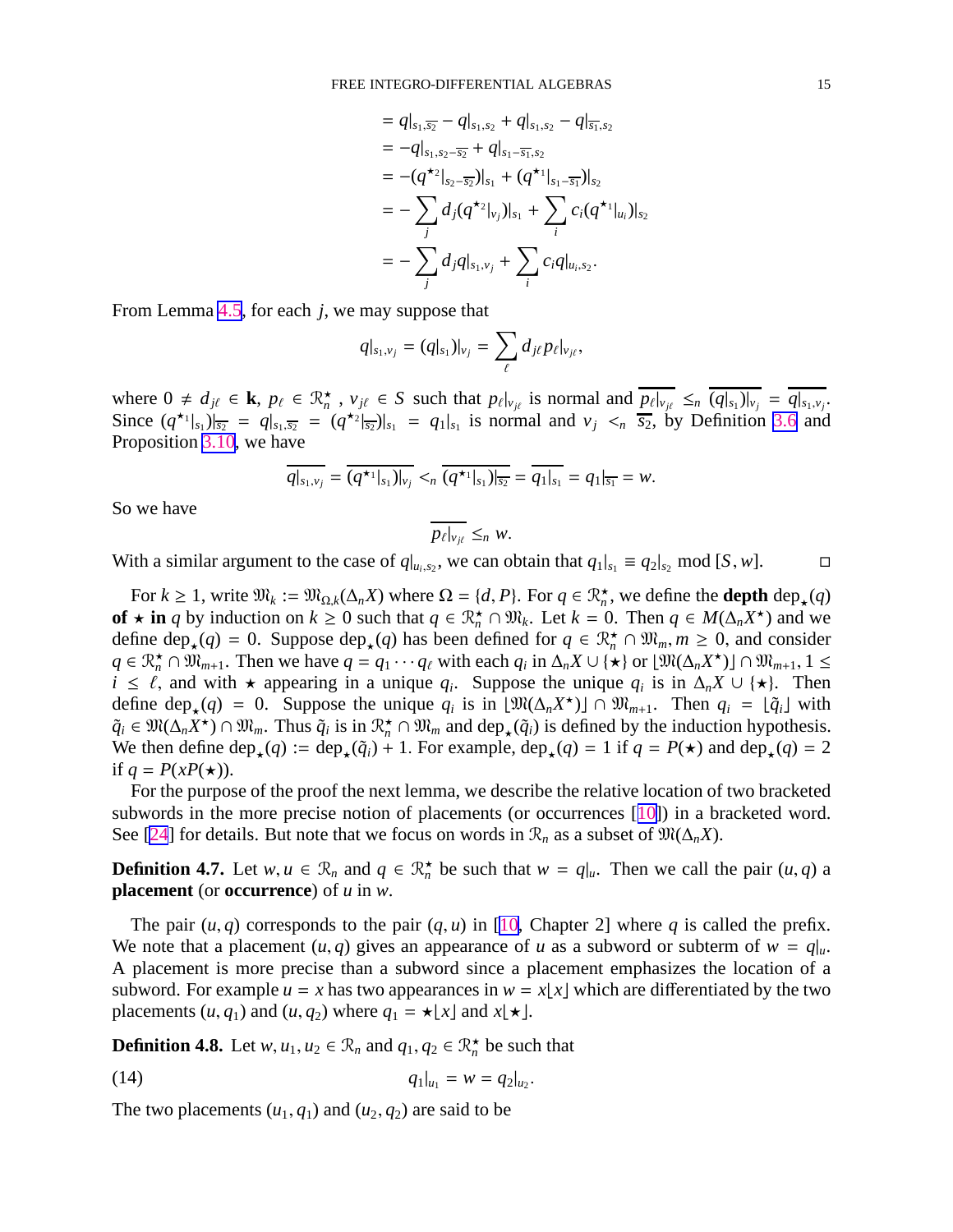- (a) **separated** if there exists an element *q* in  $\mathbb{R}_n^{\star_1,\star_2}$  and  $a, b \in \mathbb{R}_n$  such that  $q_1|_{\star_1} = q|_{\star_1,b}$ ,  $q_2|_{\star_2} = q|_{a,\star_2}$  and  $w = q|_{a,b}$ ;
- (b) **nested** if there exists an element *q* in  $\mathbb{R}_n^{\star}$  such that either  $q_2 = q_1|_q$  or  $q_1 = q_2|_q$ ;
- (c) **intersecting** if there exist an element *q* in  $\mathbb{R}_n^*$  and elements *a*, *b*, *c* in  $\mathbb{R}_n\setminus\{1\}$  such that  $w = q|_{abc}$  and either
	- (i)  $q_1 = q|_{\star c}, q_2 = q|_{a\star}$ ; or
	- (ii)  $q_1 = q|_{a\star}, q_2 = q|_{\star c}.$

By taking  $u = abc$ , it is easy to see that  $(u_1, q_1)$  and  $(u_2, q_2)$  are intersecting (in case (i)) if and only if there are  $v_1, v_2 \in \mathcal{R}_n$  such that  $w = q|_u, u := u_1v_1 = v_2u_2$  and

$$
\max\{\text{bre}(u_1), \text{bre}(u_2)\} < \text{bre}(u) < \text{bre}(u_1) + \text{bre}(u_2).
$$

This corresponds to the above definition via the relations  $(u, v_1, v_2) = (abc, c, a)$ . **Theorem 4.9.** [\[24](#page-29-0), Theorem 4.11] *Let w be a bracketed word in* R*n. For any two placements*  $(u_1, q_1)$  *and*  $(u_2, q_2)$  *in w, exactly one of the following is true:* 

- (a)  $(u_1, q_1)$  *and*  $(u_2, q_2)$  *are separated;*
- (b)  $(u_1, q_1)$  *and*  $(u_2, q_2)$  *are nested;*
- (c)  $(u_1, q_1)$  *and*  $(u_2, q_2)$  *are intersecting.*

Now we are ready to prove the next result.

**Lemma 4.10.** *Let*  $S ⊆ kR_n$  *with*  $d(S) ⊆ S$ *. If*  $S$  *is a Gröbner-Shirshov basis, then for each pair*  $s_1, s_2 \in S$  for which there exist  $q_1, q_2 \in \mathbb{R}_n^{\star}$  and  $w \in \mathbb{R}_n$  such that  $w = q_1|_{\overline{s_1}} = q_2|_{\overline{s_2}}$  with  $q_1|_{s_1}$  and  $q_2|_{s_2}$  *normal, we have*  $q_1|_{s_1} \equiv q_2|_{s_2}$  *mod* [*S*, *w*].

*Proof.* Let  $s_1, s_2 \in S$ ,  $q_1, q_2 \in \mathbb{R}_n^*$  and  $w \in \mathbb{R}_n$  be such that  $w = q_1|_{\overline{s_1}} = q_2|_{\overline{s_2}}$ . Let  $(\overline{s_1}, q_1)$  and  $(\overline{s_2}, q_2)$  be the corresponding placements of *w*. By Theorem [4.9](#page-15-0), according to the relative location of the placements  $(q_1, \overline{s_1})$  and  $(q_2, \overline{s_2})$  in *w*, we have the following three cases to consider.

**Case 1.** The placements  $(\overline{s_1}, q_1)$  and  $(\overline{s_2}, q_2)$  are separated in *w*. This case is covered by Lemma [4.6](#page-13-0).

**Case 2.** The placements  $(\overline{s_1}, q_1)$  and  $(\overline{s_2}, q_2)$  are intersecting in *w*. We only need to consider Case (i) of overlapping since the proof of Case (ii) is similar. Then by the remark after Definition [4.8](#page-15-0), there are  $u, v \in \mathcal{R}_n$  such that  $w_1 := \overline{s_1}u = v\overline{s_2}$  is a subword in *w*, where

$$
\max\{\text{bre}(\overline{s_1}), \text{bre}(\overline{s_2})\} < \text{bre}(w_1) < \text{bre}(\overline{s_1}) + \text{bre}(\overline{s_2}).
$$

Since *S* is a Gröbner-Shirshov basis, we have

$$
s_1u - vs_2 = \sum_j c_j p_j|_{t_j},
$$

where  $0 \neq c_j \in \mathbf{k}$ ,  $t_j \in S$ ,  $p_j \in \mathbb{R}_n^*$  such that  $p_j|_{t_j}$  is normal and  $\overline{p_j|_{t_j}} = p_j|_{t_j} < \sqrt{s_1}$   $\leq v \overline{s_2} = w_1$ .

Let  $q \in \mathbb{R}^{\star_1,\star_2}_{n}$  be obtained from  $q_1$  by replacing  $\star$  by  $\star_1$ , and the *u* on the right of  $\star$  by  $\star_2$ . Let  $p \in \mathbb{R}_n^{\star}$  be obtained from *q* by replacing  $\star_1 \star_2$  by  $\star$ . Then we have

$$
q^{\star 2}|_{u} = q_1, q^{\star 1}|_{v} = q_2
$$
 and  $p|_{\overline{s_1}u} = q|_{\overline{s_1}u} = q_1|_{\overline{s_1}} = w$ ,

where in the first two equalities, we have identified  $\mathcal{R}_n^{\star_2}$  and  $\mathcal{R}_n^{\star_1}$  with  $\mathcal{R}_n^{\star}$ . Thus we have

$$
q_1|_{s_1}-q_2|_{s_2}=(q^{\star_2}|_u)|_{s_1}-(q^{\star_1}|_v)|_{s_2}=p|_{s_1u-vs_2}=\sum_j c_jp|_{p_j|_{t_j}}=\sum_j c_j\tilde{p}_j|_{t_j},
$$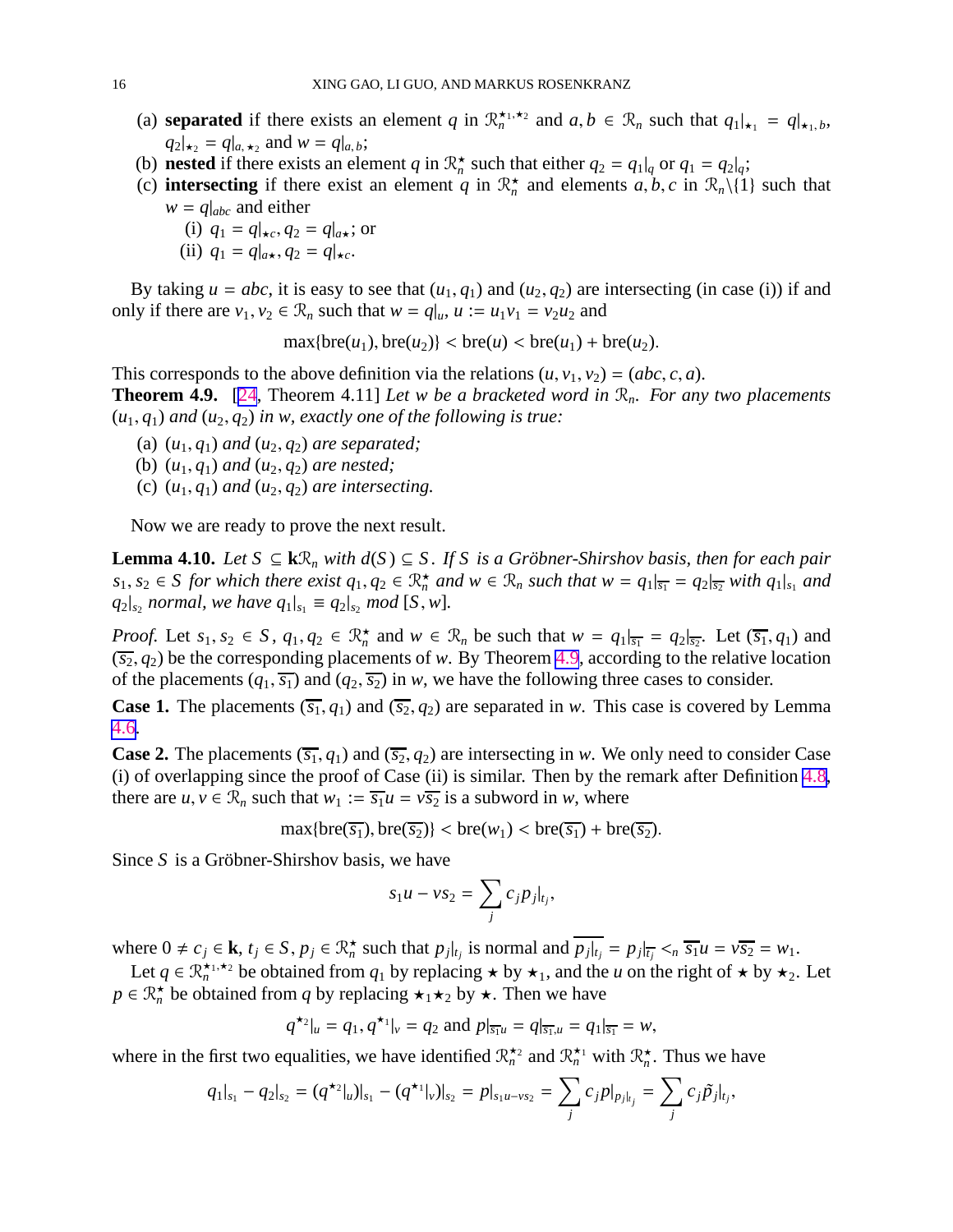<span id="page-17-0"></span>where  $\tilde{p}_j := p|_{p_j} \in \mathbb{R}_n^{\star}$ . By Lemma [4.5,](#page-13-0) for each *j*, we may suppose that

$$
\tilde{p_j}|_{t_j} = \sum_{\ell} c_{j\ell} p_{j\ell}|_{t_{j\ell}},
$$

where  $0 \neq c_{j\ell} \in \mathbf{k}$ ,  $t_{jl} \in S$ ,  $p_{jl} \in \mathcal{R}_n^{\star}$ ,  $p_{j\ell}|_{t_{j\ell}}$  is normal and  $\overline{p_{j\ell}|_{t_{j\ell}}} \leq_n \overline{\tilde{p}_{j}|_{t_{j}}}$ . So

$$
q_1|_{s_1} - q_2|_{s_2} = \sum_j c_j \tilde{p}_j|_{t_j} = \sum_{j,\ell} c_j c_{j\ell} p_{j\ell}|_{t_{j\ell}}.
$$

Since  $\overline{p_j|_{t_j}} <_n w_1$  and  $p|_{w_1} = w \in \mathcal{R}_n$  is normal, by Definition [3.6](#page-10-0), we have |

$$
\overline{\tilde{p}_j|_{t_j}} = \overline{p|_{p_j|_{t_j}}} = \overline{p|_{\overline{p_j|_{t_j}}}} <_{n} \overline{p|_{w_1}} = p|_{w_1} = w
$$

and so

$$
\overline{p_{j\ell}|_{t_{j\ell}}} \leq_n \overline{\tilde{p}_{j}|_{t_j}} <_n w.
$$

Hence

$$
q_1|_{s_1} \equiv q_2|_{s_2} \bmod [S, w].
$$

**Case 3.** The placements  $(\overline{s_1}, q_1)$  and  $(\overline{s_2}, q_2)$  are nested. Without loss of generality, we may suppose  $q_2 = q_1|_q$  for some  $q \in \mathbb{R}^{\star}_n$ . Then  $q_1|_{\overline{s_1}} = q_2|_{\overline{s_2}} = (q_1|_q)|_{\overline{s_2}}$  and hence  $\overline{s_1} = q|_{\overline{s_2}}$ . Since  $\overline{s_1} = q|_{\overline{s_2}} \in \mathcal{R}_n$ , it follows that  $q|_{s_2}$  is normal by Definition [3.4](#page-10-0) and  $\overline{q|_{s_2}} = q|_{\overline{s_2}}$ . For the inclusion composition  $(s_1, s_2)$ <sup>q</sup><sub>s</sub>  $\frac{q}{s_1}$ , since *S* is a Gröbner-Shirshov basis, we have

$$
(s_1, s_2)_{\overline{s_1}}^q = s_1 - q|_{s_2} = \sum_j c_j p_j|_{t_j},
$$

where  $0 \neq c_j \in \mathbf{k}$ ,  $p_j \in \mathbb{R}_n^*$ ,  $t_j \in S$  and  $p_j|_{t_j}$  is normal with  $\overline{p_j|_{t_j}} \leq_n \overline{s_1}$ . Thus

$$
q_2|_{s_2}-q_1|_{s_1}=q_1|_{q|_{s_2}}-q_1|_{s_1}=-q_1|_{s_1-q|_{s_2}}=-\sum_j c_j q_1|_{p_j|_{t_j}}=-\sum_j c_j \tilde{p}_j|_{t_j},
$$

where  $\tilde{p}_j := q_1|_{p_j} \in \mathbb{R}_n^*$ . By Lemma [4.5](#page-13-0), for each *j*, we may write

$$
\tilde{p}_j|_{t_j} = \sum_{\ell} c_{j\ell} p_{j\ell}|_{t_{j\ell}},
$$

where  $0 \neq c_{j\ell} \in \mathbf{k}$ ,  $p_{j\ell}|_{t_{j\ell}}$  is normal and  $\overline{p_{j\ell}|_{t_{j\ell}}} \leq_n \overline{\tilde{p}_{j}|_{t_{j}}}$ . So |

$$
q_2|_{s_2}-q_1|_{s_1}=-\sum_{j,\ell}c_jc_{j\ell}p_{j\ell}|_{t_{j\ell}}.
$$

Since  $\overline{p_j|_{t_j}} <_{n} \overline{s_1}$  and  $q_1|_{\overline{s_1}} = w \in \mathcal{R}_n$  is normal, by Definition [3.6](#page-10-0), we have |

$$
\overline{\tilde{p}_j|_{t_j}} = \overline{q_1|_{p_j|_{t_j}}} = \overline{q_1|_{p_j|_{t_j}}} <_{n} \overline{q_1|_{s_1}} = q_1|_{s_1} = w
$$

and so  $p_{j\ell}|_{t_{j\ell}} \leq_n \tilde{p}_j|_{t_j} <_n w$ . Hence  $q_2|_{s_2} - q_1|_{s_1} \equiv 0 \mod [S, w]$ . | |

This completes the proof of Lemma  $4.10$ .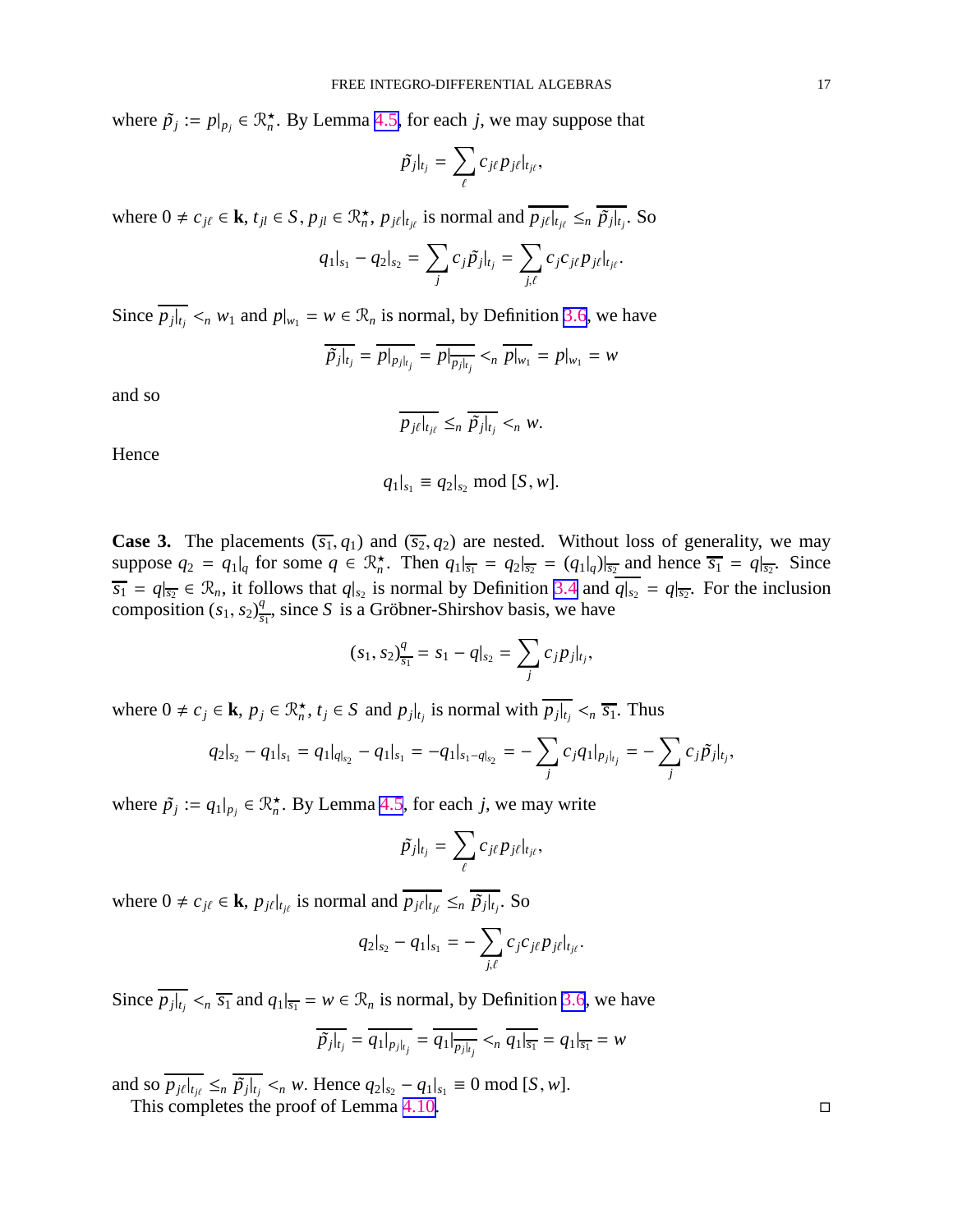**Lemma 4.11.** Let  $S \subseteq k\mathcal{R}_n$  with  $d(S) \subseteq S$  and  $\text{Irr}(S) := \mathcal{R}_n \setminus \{q_{\overline{s}} \mid q \in \mathcal{R}_n^{\star}, s \in S, q_{\overline{s}} \text{ is normal } \}.$ *Then any*  $f \in \mathbf{k} \mathcal{R}_n$  *has an expression* 

$$
f = \sum_i c_i u_i + \sum_j d_j q_j \big|_{s_j},
$$

where for each i, j, we have  $0 \neq c_i, d_j \in \mathbf{k}, u_i \in \text{Irr}(S), \overline{u_i} \leq_n \overline{f}, q_j \in \mathcal{R}^\star_n$ ,  $s_j \in S$  such that  $q_j|_{s_j}$  is *normal and*  $q_j |_{\overline{s_j}} \leq_n f$ .

*Proof.* Suppose the lemma does not hold and let f be a counterexample with  $\overline{f}$  minimal. Write  $f = \sum_i c_i u_i$  where  $0 \neq c_i \in \mathbf{k}$ ,  $u_i \in \mathcal{R}_n$  and  $u_1 >_n u_2 >_n \cdots$ . If  $u_1 \in \text{Irr}(S)$ , then let  $f_1 := f - c_1 u_1$ . If  $u_1 \notin \text{Irr}(S)$ , that is, there exists  $s_1 \in S$  such that  $u_1 = q_1 |_{\overline{s_1}}$  and  $q_1 |_{s_1}$  is normal, then let  $f_1 := f - c_1 q_1 |_{s_1}$ . In both cases  $f_1 \leq_n f$ . By the minimality of *f*, we have that  $f_1$  has the desired expression. Then  $f$  also has the desired expression. This is a contradiction.  $\Box$ 

Now we are ready to derive the Composition-Diamond Lemma.

**Theorem 4.12.** *(Composition-Diamond Lemma) Let S be a set of monic DRB polynomials in* **k** $\mathcal{R}_n$  *with d*(*S*) ⊆ *S and* **Id**(*S*) *the differential Rota-Baxter ideal of* **k** $\mathcal{R}_n$  *generated by S. Then the following conditions are equivalent:*

- (a) *S* is a Gröbner-Shirshov basis in  $\mathbf{k}\mathcal{R}_n$ .
- (b) *If*  $0 \neq f \in \text{Id}(S)$ , then  $\overline{f} = q |_{\overline{s}}$  for some  $q \in \mathbb{R}^{\star}_{n}$ ,  $s \in S$  and  $q |_{s}$  is normal.
- (c)  $\text{Irr}(S) = \mathcal{R}_n \setminus \{q|_{\overline{s}} \mid q \in \mathcal{R}_n^{\star}, s \in S, q|_{s} \text{ is normal} \}$  is a **k**-basis of **k** $\mathcal{R}_n/\text{Id}(S)$ *. In other words,*  $\mathbf{k}$ Irr $(S) \oplus \mathrm{Id}(S) = \mathbf{k} \mathcal{R}_n$ .

*Proof.* [\(a\)](#page-17-0)  $\Rightarrow$  [\(b\)](#page-17-0): Let  $0 \neq f \in Id(S)$ . Then by Lemmas [3.2](#page-9-0) and [4.5,](#page-13-0)

(15) 
$$
f = \sum_{i=1}^{k} c_i q_i |_{s_i}, \text{ where } 0 \neq c_i \in \mathbf{k}, q_i \in \mathcal{R}_n^{\star}, s_i \in S, q_i |_{s_i} \text{ is normal}, 1 \leq i \leq k.
$$

Let  $w_i = q_i |_{\overline{s_i}}$ ,  $1 \le i \le k$ . We rearrange them in non-increasing order by

$$
w_1 = w_2 = \cdots = w_m >_n w_{m+1} \geq_n \cdots \geq_n w_k.
$$

If for each  $0 \neq f \in Id(S)$ , there is a choice of the above sum such that  $m = 1$ , then  $\overline{f} = q_1 |_{\overline{s_1}}$  and we are done. So suppose the implication (a)  $\Rightarrow$  (b) does not hold. Then there is an  $0 \neq f \in Id(S)$ such that for any expression in Eq. [\(15](#page-17-0)), we have that  $m \geq 2$ . Fix such an f and choose an expression in Eq. [\(15](#page-17-0)) such that  $q_1|_{\overline{s_1}}$  is minimal and then with  $m \geq 2$  minimal, that is, with the fewest  $q_i|_{s_i}$  such that  $q_i|_{\overline{s_i}} = q_1|_{\overline{s_1}}$ . Since  $m \ge 2$ , we have  $q_1|_{\overline{s_1}} = w_1 = w_2 = q_2|_{\overline{s_2}}$ .

Since *S* is a Gröbner-Shirshov basis in  $k\mathcal{R}_n$ , by Lemma [4.10,](#page-15-0) we have

$$
q_2|_{s_2}-q_1|_{s_1}=\sum_j d_j p_j|_{r_j},
$$

where each  $0 \neq d_j \in \mathbf{k}$ ,  $r_j \in S$ ,  $p_j \in \mathbb{R}_n^*$  and  $p_j|_{r_j}$  are normal with  $p_j|_{\overline{r_j}} <_n w_1$ . Hence

$$
f = \sum_{i=1}^k c_i q_i |_{s_i} = (c_1 + c_2) q_1 |_{s_1} + c_3 q_3 |_{s_3} + \cdots + c_m q_m |_{s_m} + \sum_{i=m+1}^k c_i q_i |_{s_i} + \sum_j c_2 d_j p_j |_{r_j}.
$$

By the minimality of *m*, we must have  $c_1 + c_2 = c_3 = \cdots = c_m = 0$ . Then we obtain an expression of *f* in the form of Eq. [\(15](#page-17-0)) for which  $q_1|_{\overline{s_1}}$  is even smaller, a contradiction.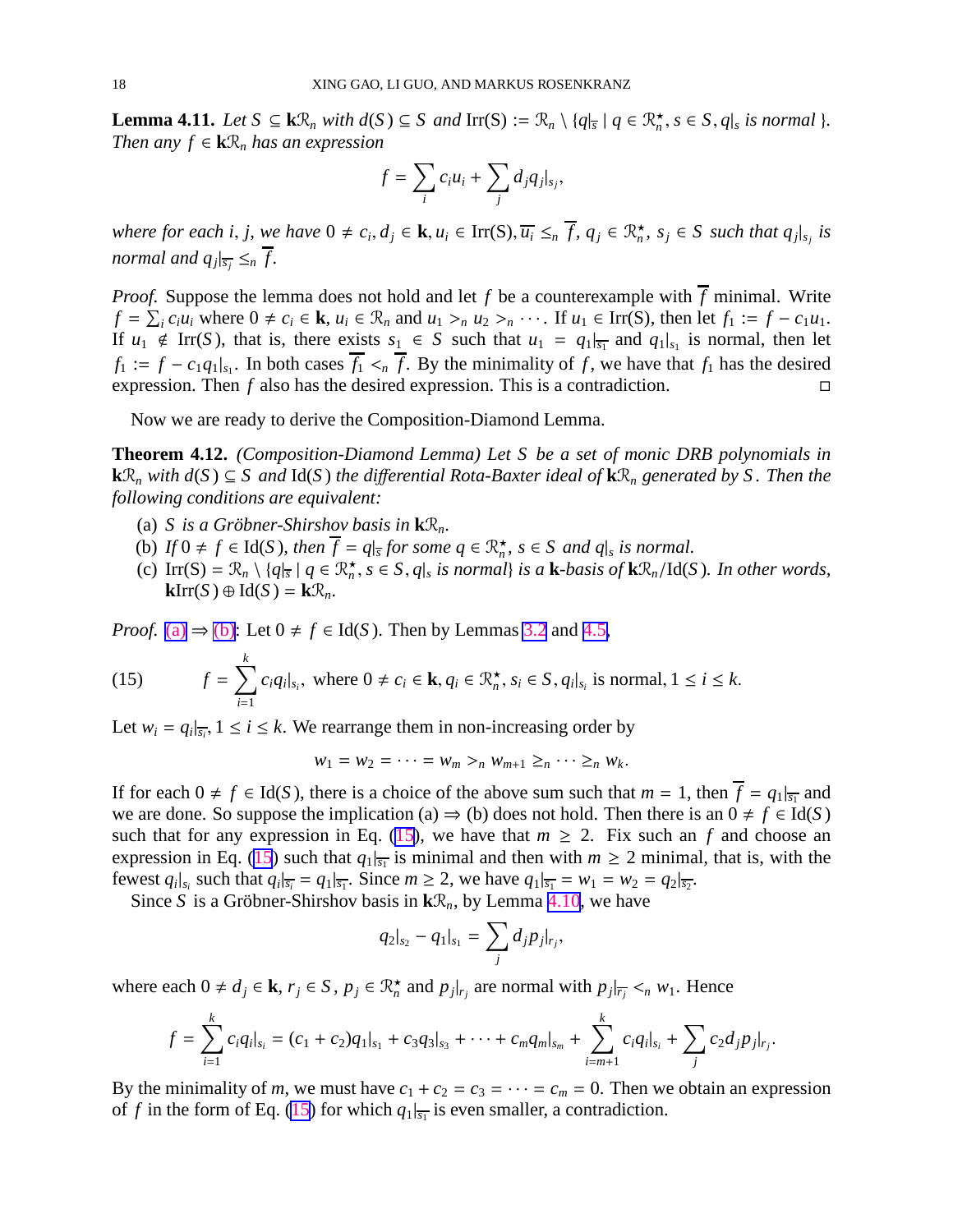<span id="page-19-0"></span>[\(b\)](#page-17-0) ⇒ (*[c](#page-17-0)*): Obviously 0 ∈ **k**Irr(*S* ) + Id(*S* ) ⊆ **k**R*n*. Suppose the inclusion is proper. Then **k** $\mathcal{R}_n$  \ (**k**Irr(*S*) + Id(*S*)) contains only nonzero elements. Let *f* ∈ **k** $\mathcal{R}_n$  \ (**k**Irr(*S*) + Id(*S*)) be such that

$$
\overline{f} = \min{\{\overline{g} \mid g \in \mathbf{k}\mathcal{R}_n \setminus (\mathbf{kIrr}(S) + \mathrm{Id}(S))\}}.
$$

**Case 1.**  $\overline{f} \in \text{Irr}(S)$ . Then  $f \neq \overline{f}$  since  $f \notin \text{Irr}(S)$ . By  $\overline{f} - \overline{f} \leq_n \overline{f}$  and the minimality of  $\overline{f}$ , we must have

$$
f - \overline{f} \in \mathbf{k} \mathrm{Irr}(S) + \mathrm{Id}(S)
$$

and so

$$
f \in \mathbf{k} \mathrm{Irr}(S) + \mathrm{Id}(S),
$$

a contradiction.

**Case 2.**  $\overline{f} \notin \text{Irr}(S)$ . Then by the definition of Irr(S), we have  $\overline{f} = q|_{\overline{s}}$  for some  $q \in \mathbb{R}^{\star}(\Delta X)$ ,  $s \in S$  and  $q|_s$  is normal. Thus  $q|_s = q|_{\overline{s}} = f$  and so  $f - q|_s <_n f$ . If  $f = q|_s$ , then  $f \in Id(S)$ , a contradiction. If  $f \neq q|_s$ , then  $f - q|_s \neq 0$  with  $\overline{f - q|_s} <_{n} \overline{f}$ . By the minimality of  $\overline{f}$ , we have

$$
f - q|_{s} \in \mathbf{k} \mathrm{Irr}(S) + \mathrm{Id}(S).
$$

This implies that

$$
f \in \mathbf{k} \text{Irr}(S) + \text{Id}(S),
$$

again a contradiction.

Hence  $\textbf{k}$ Irr(*S*) + Id(*S*) =  $\textbf{k} \mathcal{R}_n$ . Suppose  $\textbf{k}$ Irr(*S*) ∩ Id(*S*)  $\neq$  0 and let 0  $\neq$  *f*  $\in$   $\textbf{k}$ Irr(*S*) ∩ Id(*S*). Then by  $f \in \text{Irr}(S)$ , we may assume that

$$
f = c_1v_1 + c_2v_2 + \cdots + c_kv_k,
$$

where  $v_1 >_n v_2 >_n \cdots >_n v_k \in \text{Irr}(S)$ . Since  $f \in \text{Id}(S)$ , by Item (b), we have  $v_1 = \overline{f} = q|_{\overline{s}}$  for some  $q \in \mathbb{R}_n^*$ ,  $s \in S$  and  $q|_s$  is normal. This is a contradiction to the definition of Irr(S). Therefore **k**Irr(*S*) ⊕ Id(*S*) = **k** $\mathcal{R}_n$  and Irr(*S*) is a **k**-basis of **k** $\mathcal{R}(\Delta X) / Id(S)$ .

 $(c) \Rightarrow (a)$  $(c) \Rightarrow (a)$  $(c) \Rightarrow (a)$  $(c) \Rightarrow (a)$ : Suppose  $f, g \in S$  give an intersection or inclusion composition. With the notations in the definitions of compositions, let  $F = fu$  and  $G = vg$  in the case of intersection composition and let  $F = f$  and  $G = q|g$  in the case of inclusion composition. Then we have  $w := \overline{F} = \overline{G}$ . If  $(f, g)_w = F - G = 0$ , there is nothing to prove. If  $(f, g)_w \neq 0$ , we have

$$
(f,g)_w = \sum_{i=1}^k c_i u_i, \quad 0 \neq c_i \in \mathbf{k}, u_1 >_n u_2 >_n \cdots >_n u_k \in \mathcal{R}_n.
$$

Then  $u_i \leq n \overline{F} = \overline{G} = w$ . Since  $(f, g)_w \in \text{Id}(S)$  and  $\text{klrr}(S) \cap \text{Id}(S) = 0$  by Item [\(c\),](#page-17-0) we have  $u_i \notin \text{Irr}(S)$  for  $i = 1, \dots, k$ . So by the definition of  $\text{Irr}(S)$ , there are  $q_i \in \mathbb{R}^{\star}_n$ ,  $s_i \in S$  such that  $u_i = q_i|_{\overline{s_i}}$  and  $q_i|_{s_i}$  is normal for each  $1 \le i \le k$ . Since  $q_i|_{s_i} = q_i|_{\overline{s_i}} = u_i \lt_n w$ , we have  $(f, g)_w \equiv 0$ mod [*S*, *w*].

For any composition of right multiplication *fu* where  $f \in S$ ,  $\overline{f} \in \mathcal{R}_n P(\mathcal{R}_n)$  and  $u \in P(\mathcal{R}_n)$ , we have  $fu \in Id(S)$ . By Item [\(c\),](#page-17-0) we have  $\text{klrr}(S) \cap Id(S) = 0$ . This implies from Lemma [4.11](#page-17-0) that  $fu = \sum_{j} d_{j}q_{j}|_{s_{j}}$ , where  $0 \neq d_{j} \in \mathbf{k}$ ,  $s_{j} \in S$  such that  $q_{j} \in \mathbb{R}_{n}^{\star}$ ,  $q_{j}|_{s_{j}}$  is normal and  $q_{j}|_{\overline{s_{j}}} \leq_{n} \overline{fu}$ . Thus  $fu \equiv 0 \mod [S]$ . With a similar argument, we can show that the compositions of left multiplication are trivial [*S* ].

Therefore *S* is a Gröbner-Shirshov basis.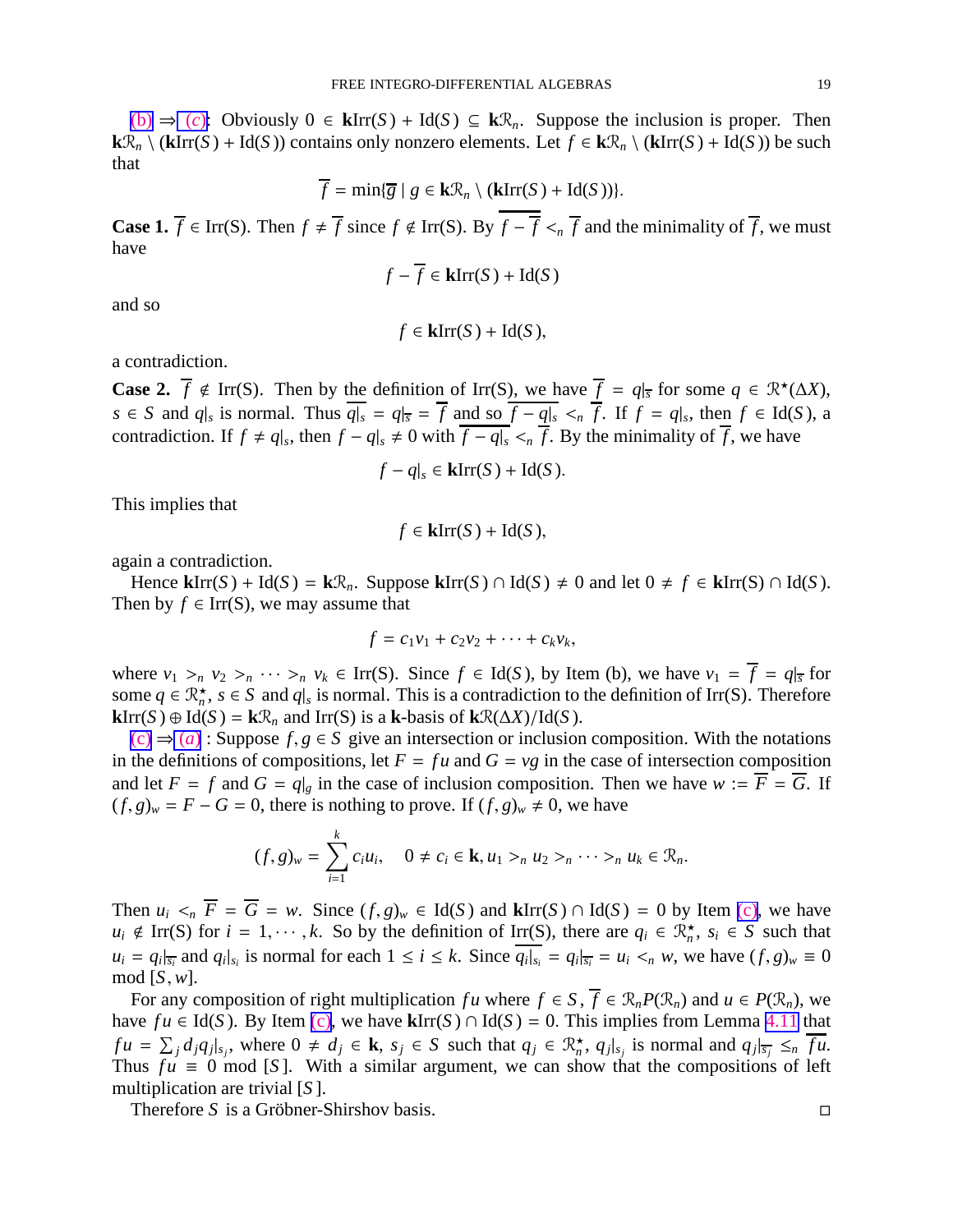#### 5. GRÖBNER-SHIRSHOV BASES AND FREE INTEGRO-DIFFERENTIAL ALGEBRAS

<span id="page-20-0"></span>In this section we begin with a finite set *X* and  $n \ge 1$  and prove that the idea  $I_{\text{ID},n}$  of  $\mathbf{k}\mathcal{R}_n$ possesses a Gröbner-Shirshov basis. This is done in Section [5.1.](#page-19-0) Then in Section [5.2,](#page-26-0) we apply the Composition-Diamond Lemma in Theorem [4.12](#page-17-0) to construct a canonical basis for  $k\mathcal{R}_n/I_{\text{ID.n.}}$ Letting *n* to go to infinity, we obtain a canonical basis of the free integro-differential algebra  $kR(\Delta X)/I_{\text{ID}}$  on the finite set *X*. Finally for any well-ordered set *X*, by showing that the canonical basis of the free integro-differential algebra on each finite subset of *X* is compatible with the inclusions of the subsets of *X*, we obtain a canonical basis of the free integro-differential algebra on *X*.

#### 5.1. **Gröbner-Shirshov basis.** In this subsection,  $X$  is a finite set. Let

$$
S_n := \{ \phi_1(u, v), \phi_2(u, v) \mid u, v \in \mathcal{R}_n \}
$$

be the set of generators in Eq. [\(11](#page-9-0)) corresponding to the integration by parts axiom Eq. ([4\)](#page-5-0). Then  $I_{ID,n}$  is the differential Rota-Baxter ideal Id( $S_n$ ) of  $\mathbf{k} \mathcal{R}_n$  generated by  $S_n$ .

**Remark 5.1.** Let  $u = 1$ . Then  $\phi_1(u, v) = \phi_1(1, v) = 0$  $\phi_1(u, v) = \phi_1(1, v) = 0$  $\phi_1(u, v) = \phi_1(1, v) = 0$  is in  $S_n$ . By Eqs. (1) and [\(3](#page-5-0)), we have

(16) 
$$
d(\phi_1(u, v)) = d(u)P(v) - d(uP(v)) + uv + \lambda d(u)v = 0,
$$

and hence is in  $S_n$ . Similarly,  $d(\phi_2(u, v)) = 0$ . So  $d(S_n) \subseteq S_n$ .

Next, we show that  $S_n$  is a Gröbner-Shirshov basis of the differential Rota-Baxter ideal  $I_{ID,n}$  =  $Id(S_n) ⊆ kR_n$ .

**Lemma 5.2.** Let  $u = u_0u_1 \cdots u_k \in M(\Delta X)$  with  $u_0, \cdots, u_k \in \Delta X$ . Then  $\overline{d(u)} = u_0u_1 \cdots u_{k-1}d(u_k)$ . *If*  $u \in M(\Delta_n X)$ , then  $\overline{d(u)} = u_0 u_1 \cdots u_{k-1} d(u_k)$  provided  $u_k \in \Delta_{n-1} X$ .

*Proof.* This follows from Eq. ([6\)](#page-5-0) and the definitions of the order on ∆*X*.

Let 
$$
A_d := \{d(u) \mid u \in S(\Delta X)\}, A_{n,d} := A_d \cap M(\Delta_n X)
$$
 and  
(17) 
$$
\mathcal{Z}_n := \{x_0^{(n)} \cdots x_k^{(n)} \mid x_0, \cdots, x_k \in X, k \ge 0\}.
$$

Note that  $d(u) = 0$  for  $u \in M(\Delta_n X)$  if and only if  $u = 1$  or  $u \in \mathcal{Z}_n$ .

**Lemma 5.3.** *We have*

$$
\left\{\overline{\phi_1(u,v)} \mid u,v \in \mathcal{R}_n\right\} = P(\mathcal{R}_n \mathcal{A}_{n,d} P(\mathcal{R}_n)) \bigcup \left(\bigcup_{r \ge 1} P(\mathcal{R}_n \mathcal{A}_{n,d} (P(\mathcal{R}_n) \mathcal{Z}_n)^r P(\mathcal{R}_n))\right)
$$

$$
\bigcup \left(P((\Lambda(\mathcal{Z}_n, \mathcal{R}_n) \setminus P(\mathcal{R}_n)) \mathcal{R}_n) \bigcap \mathcal{R}_n\right) \bigcup \{0\}.
$$

*Here we take the intersection with*  $\mathcal{R}_n$  *to ensure that the right hand side is in*  $\mathcal{R}_n$ *.* 

*Proof.* We first show that the left hand side of the equation is contained in the right hand side. If  $u = 1$ , then  $\phi_1(u, v) = 0 = \overline{\phi_1(u, v)}$ . If  $u \in P(\mathcal{R}_n)$ , let  $u = P(u_0)$  for some  $u_0 \in \mathcal{R}_n$ , then

$$
\phi_1(u, v) = P(u_0 P(v)) - P(u_0)P(v) + P(P(u_0)v) + \lambda P(u_0 v) = 0
$$

and so  $\overline{\phi_1(u, v)} = 0$ . Suppose that  $u \neq 1$  and  $u \notin P(\mathcal{R}_n)$ . Note that

$$
\deg_{\Delta_n X}(\overline{P(d(u)P(v))}) = \deg_{\Delta_n X}(\overline{uP(v)}) = \deg_{\Delta_n X}(\overline{P(uv)}) = \deg_{\Delta_n X}(\overline{P(d(u)v)}).
$$

**Case 1.** deg<sub>*P*</sub>( $d(u)$ ) = deg<sub>*P*</sub>( $u$ ). Then  $\deg_P(P(d(u)P(v))) > \deg_P(uP(v))$ ,  $\deg_P(P(uv))$ ,  $\deg_P(P(d(u)v))$ 

$$
\Box
$$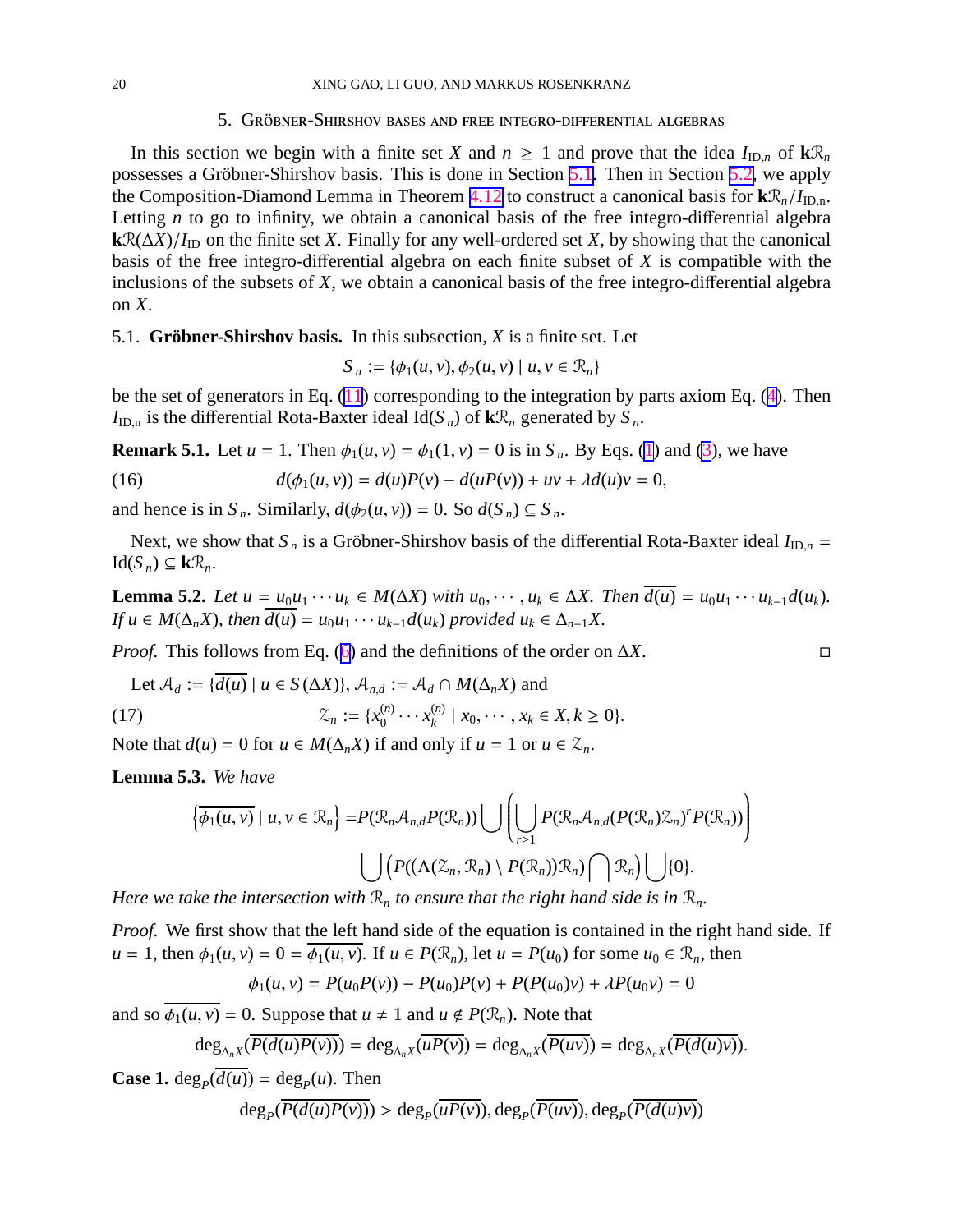<span id="page-21-0"></span>and so  $\overline{\phi_1(u, v)} = \overline{P(d(u)P(v))} = P(d(u)P(v))$ . According to Eq. [\(7](#page-7-0)), we have four subcases to consider. Consider first that  $u = u_0 P(\tilde{u}_0) \cdots u_k P(\tilde{u}_k) u_{k+1}$  with  $u_0, \cdots, u_{k+1} \in S(\Delta_n X)$  and  $\tilde{u}_0, \dots, \tilde{u}_{k+1} \in \mathbb{R}_n$ . Since  $\deg_P(\overline{d(u)}) = \deg_P(u)$ , there is at least one  $u_i$  with  $0 \le i \le k+1$ such that  $u_i \notin \mathcal{Z}_n$ . If  $u_{k+1} \notin \mathcal{Z}_n$ , then  $d(u_{k+1}) \neq 0$  and

$$
\overline{\phi_1(u,v)}=P(\overline{d(u)P(v)})=P(u_0P(\tilde{u}_0)\cdots u_kP(\tilde{u}_k)\overline{d(u_{k+1})}P(v))\in P(\mathcal{R}_n\mathcal{A}_{n,d}P(\mathcal{R}_n)).
$$

If  $u_{k+1} \in \mathcal{Z}_n$ , suppose that  $u_i$  with  $0 \le i \le k$  is right most such that  $u_i \notin \mathcal{Z}_n$ , then

$$
\overline{d(u)} = u_0 P(\tilde{u}_0) \cdots u_{i-1} P(\tilde{u}_{i-1}) \overline{d(u_i)} P(\tilde{u}_i) u_{i+1} P(\tilde{u}_{i+1}) \cdots u_k P(\tilde{u}_k) u_{k+1}
$$

and so

$$
\overline{\phi_1(u,v)} = P(\overline{d(u)}P(v)) \in \cup_{r \geq 1} P(\mathcal{R}_n \mathcal{A}_{n,d}(P(\mathcal{R}_n) \mathcal{Z}_n)^r P(\mathcal{R}_n)).
$$

For the other subcases, with a similar argument, we can obtain that

$$
\overline{\phi_1(u,v)} \in P(\mathcal{R}_n \mathcal{A}_{n,d} P(\mathcal{R}_n)) \cup (\cup_{r \geq 1} P(\mathcal{R}_n \mathcal{A}_{n,d} (P(\mathcal{R}_n) \mathcal{Z}_n)^r P(\mathcal{R}_n))).
$$

**Case 2.**  $deg_P(\overline{d(u)}) \neq deg_P(u)$ . Then  $u \in \Lambda(\mathcal{Z}_n, \mathcal{R}_n) \setminus P(\mathcal{R}_n)$  and  $deg_P(\overline{d(u)}) = deg_P(u) - 1$ . So  $deg_P(P(d(u)P(v))) = deg_P(uP(v)) = deg_P(P(uv)) = deg_P(P(d(u)v)) + 1.$ 

If  $u \notin \mathcal{R}_n P(\mathcal{R}_n)$ , then  $\overline{uP(v)} = uP(v)$  and  $\overline{P(uv)} = P(uv)$ . By the definition of  $\leq_n$ , we have  $uP(v) \leq n P(uv)$ . If  $u \in \mathcal{R}_n P(\mathcal{R}_n)$ , let  $u = u_0 P(u_1)$  with  $u_0, u_1 \in \mathcal{R}_n$ . Then by the definition of  $\leq n$ , we have

$$
\overline{uP(v)} = \overline{u_0P(u_1)P(v)} = u_0P(\overline{P(u_1)v}) <_{n} P(\overline{u_0P(u_1)v}) = \overline{P(uv)}
$$

Since  $\overline{d(u)} <_n u$ , we have  $\overline{P(d(u)P(v))}$ ,  $\overline{P(d(u)v)} <_n \overline{P(uv)}$ . Hence  $\overline{\phi_1(u,v)} = \overline{P(uv)} = P(\overline{uv}) \in$  $P(\Lambda(\mathcal{Z}_n,\mathcal{R}_n)\mathcal{R}_n)$ .

We next prove the reverse inclusion. If  $w = P(u_0\overline{d(u_1)}P(v)) \in P(\mathcal{R}_n\mathcal{A}_{n,d}P(\mathcal{R}_n))$  with  $u_0, v \in \mathcal{R}_n$ and  $\overline{d(u_1)} \in \mathcal{A}_{n,d}$ , let  $u = u_0u_1$ . Then  $\overline{d(u)} = u_0\overline{d(u_1)}$  and

$$
\overline{\phi_1(u,v)} = \overline{P(d(u)P(v))} = P(\overline{d(u)}P(v)) = P(u_0\overline{d(u_1)}P(v)) = w.
$$

If

$$
w = P(u_0\overline{d(u_1)}u_2P(v)) \in \bigcup_{r \geq 1} P(\mathcal{R}_n\mathcal{A}_{n,d}(P(\mathcal{R}_n)\mathcal{Z}_n)^r P(\mathcal{R}_n))
$$

with  $u_0, v \in \mathcal{R}_n$ ,  $\overline{d(u_1)} \in \mathcal{A}_{n,d}$  and  $u_2 \in \bigcup_{r \geq 1} (P(\mathcal{R}_n)\mathcal{Z}_n)^r$ , let  $u = u_0u_1u_2$ . Then  $\overline{d(u)} = u_0\overline{d(u_1)}u_2$  and

$$
\phi_1(u, v) = P(d(u)P(v)) = P(d(u)P(v)) = P(u_0d(u_1)u_2P(v)) = w.
$$

If  $w = P(uv) \in P(\Lambda(\mathcal{Z}_n, \mathcal{R}_n)\mathcal{R}_n)$  with  $u \in \Lambda(\mathcal{Z}_n, \mathcal{R}_n)$  and  $v \in \mathcal{R}_n$ , then  $\phi_1(u, v) = P(uv) = w$ . **Lemma 5.4.** *We have*

$$
\left\{\overline{\phi_2(u,v)}\mid u,v\in\mathcal{R}_n\right\}=\mathcal{R}_n\bigcap\left(P(P(\mathcal{R}_n)\mathcal{R}_n\mathcal{A}_{n,d})\bigcup\Big(\bigcup_{r\geq 1}P(P(\mathcal{R}_n)\mathcal{R}_n\mathcal{A}_{n,d}(P(\mathcal{R}_n)\mathcal{Z}_n)^r)\Big)\right\}
$$

$$
\bigcup\Big(\bigcup_{r\geq 1}P(P(\mathcal{R}_n)\mathcal{R}_n\mathcal{A}_{n,d}(P(\mathcal{R}_n)\mathcal{Z}_n)^rP(\mathcal{R}_n))\Big)\bigcup P\big(\mathcal{R}_n(\Lambda(\mathcal{Z}_n,\mathcal{R}_n)\setminus P(\mathcal{R}_n))\big)\bigcup\{0\}.
$$

*Here we take the intersection with*  $\mathcal{R}_n$  *to ensure that the right hand side is in*  $\mathcal{R}_n$ *.* 

*Proof.* The proof is similar to that of Lemma [5.3.](#page-19-0) □

Note that only the first union components of Lemmas [5.3](#page-19-0) and [5.4](#page-20-0) do not involve  $\mathcal{Z}_n$ . Thus we have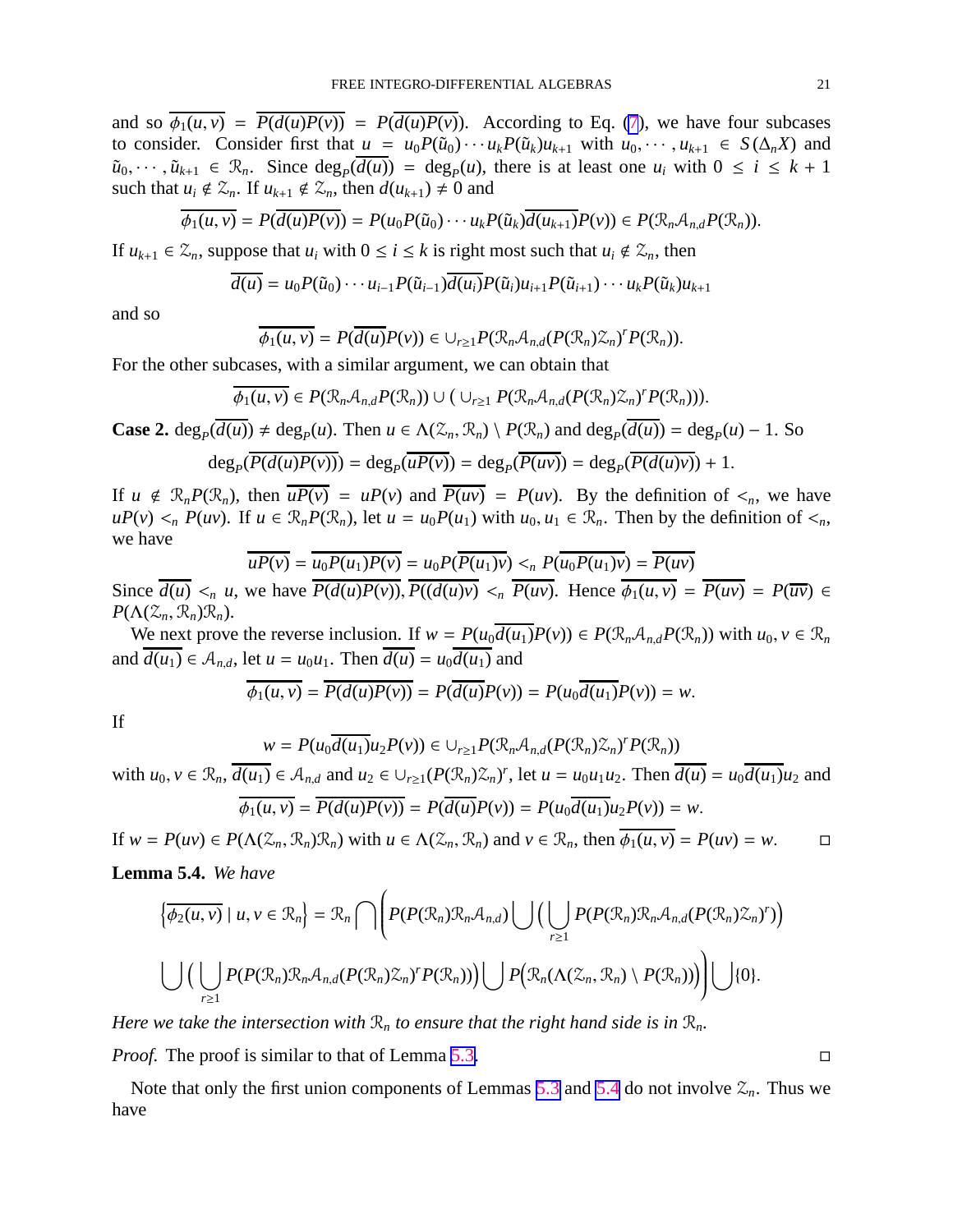**Proposition 5.5.**  $\{\overline{\phi_1(u,v)}, \overline{\phi_2(u,v)} \mid u, v \in \mathcal{R}_n\} = P(\mathcal{R}_n \mathcal{A}_{n,d} P(\mathcal{R}_n)) \cup P(P(\mathcal{R}_n) \mathcal{R}_n \mathcal{A}_{n,d}) \cup \epsilon(\Delta_n X),$ *where*

$$
\epsilon(\Delta_n X) := \mathcal{R}_n \cap \left( \left( \bigcup_{r \geq 1} P(\mathcal{R}_n \mathcal{A}_{n,d}(P(\mathcal{R}_n) \mathcal{Z}_n)^r P(\mathcal{R}_n)) \right) \bigcup P((\Lambda(\mathcal{Z}_n, \mathcal{R}_n) \setminus P(\mathcal{R}_n)) \mathcal{R}_n) \right)
$$
  

$$
\bigcup \left( \bigcup_{r \geq 1} P(P(\mathcal{R}_n) \mathcal{R}_n \mathcal{A}_{n,d}(P(\mathcal{R}_n) \mathcal{Z}_n)^r) \right)
$$
  

$$
\bigcup \left( \bigcup_{r \geq 1} P(P(\mathcal{R}_n) \mathcal{R}_n \mathcal{A}_{n,d}(P(\mathcal{R}_n) \mathcal{Z}_n)^r P(\mathcal{R}_n)) \right) \bigcup P(\mathcal{R}_n(\Lambda(\mathcal{Z}_n, \mathcal{R}_n) \setminus P(\mathcal{R}_n)) \big) \right) \cup \{0\}.
$$

Every term in  $\epsilon(\Delta_n X)$  has a factor in  $\mathcal{Z}_n$  and will thus disappear as *n* goes to infinity.

**Lemma 5.6.** *The compositions of multiplication are trivial modulo*  $[S_n]$ *.* 

*Proof.* Let  $f \in S_n$ . Then  $f = \phi_1(u, v)$  or  $f = \phi_2(u, v)$  for some  $u, v \in \mathcal{R}_n$ . We only consider the case when

$$
f = \phi_1(u, v) = P(d(u)P(v)) - uP(v) + P(uv) + \lambda P(d(u)v), u, v \in \mathcal{R}_n,
$$

since the case for  $f = \phi_2(u, v)$  is similar. It is sufficient to show that  $\phi_1(u, v)P(w)$  and  $P(w)\phi_1(u, v)$ are trivial modulo  $[S_n]$ . We first show that  $\phi_1(u, v)P(w)$  is trivial modulo  $[S_n]$ . Note that  $\overline{\phi_1(u, v)} \in$  $P(\mathcal{R}_n)$ . From Eq. [\(2](#page-5-0)) we obtain

(18)  
\n
$$
\phi_1(u, v)P(w) = P(d(u)P(v))P(w) - uP(v)P(w) + P(uv)P(w) + \lambda P(d(u)v)P(w)
$$
\n
$$
= P(P(d(u)P(v))w) + P(d(u)P(v)P(w)) + \lambda P(d(u)P(v)w)
$$
\n
$$
- uP(v)P(w) + P(uv)P(w) + \lambda P(d(u)v)P(w)
$$
\n
$$
= P(P(d(u)P(v))w) + P(d(u)P(P(v)w + vP(w) + \lambda vw)) + \lambda P(d(u)P(v)w)
$$
\n
$$
- uP(P(v)w) - uP(vP(w)) - \lambda uP(vw) + P(P(uv)w) + P(uvP(w))
$$
\n
$$
+ \lambda P(uvw) + \lambda P(P(d(u)v)w) + \lambda P(d(u)vP(w)) + \lambda^2 P(d(u)vw).
$$

By the definition of  $\phi_1(u, v)$ , we have

(19) 
$$
P(P(d(u)P(v))w) = P(\phi_1(u,v)w) + P(uP(v)w) - P(P(uv)w) - \lambda P(P(d(u)v)w),
$$

and

$$
P(d(u)P(P(v)w + vP(w) + \lambda vw))
$$
  
=  $\phi_1(u, P(v)w + vP(w) + \lambda vw) + uP(P(v)w + vP(w) + \lambda vw)$   
(20) 
$$
-P(u(P(v)w + vP(w) + \lambda vw)) - \lambda P(d(u)(P(v)w + vP(w) + \lambda vw))
$$
  
=  $\phi_1(u, P(v)w + vP(w) + \lambda vw) + uP(P(v)w) + uP(vP(w)) + \lambda uP(vw) - P(uP(v)w)$   
-  $P(uvP(w)) - \lambda P(uvw) - \lambda P(d(u)P(v)w) - \lambda P(d(u)vP(w)) - \lambda^2 P(d(u)vw)$ 

Substituting Eqs.  $(19)$  $(19)$  and  $(20)$  $(20)$  into Eq.  $(18)$  $(18)$ , we have

$$
\phi_1(u, v)P(w) = P(\phi_1(u, v)w) + \phi_1(u, P(v)w + vP(w) + \lambda vw)
$$
  
=  $P(\phi_1(u, v)w) + \phi_1(u, P(v)w) + \phi_1(u, vP(w)) + \lambda \phi_1(u, vw).$ 

The last three terms are already in  $S_n$  and hence are of the form  $q|_s$  with  $q = \star$  and  $s \in S_n$ . So to show that they are trivial modulo [*S* ] we just need to bound the leading terms.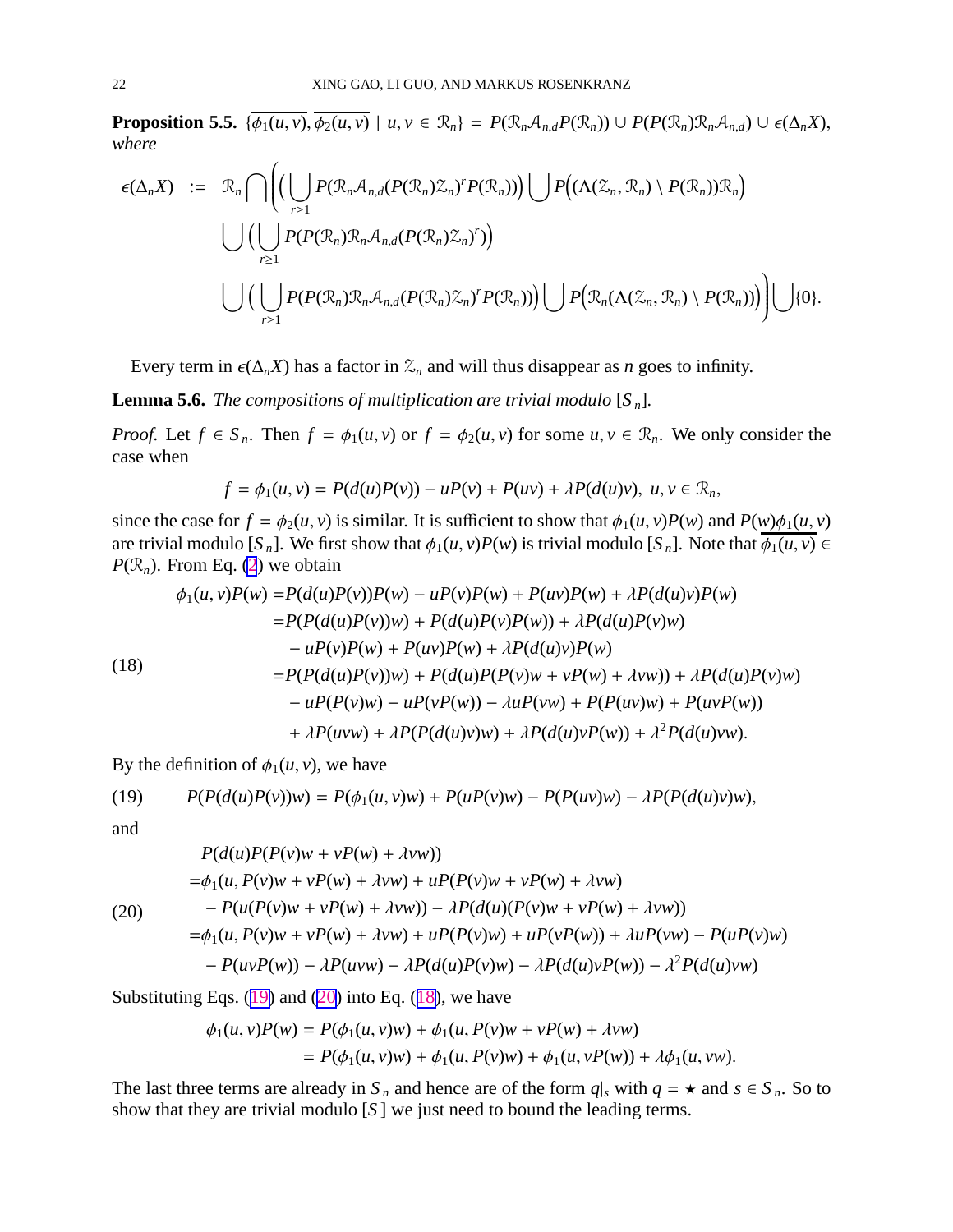<span id="page-23-0"></span>Note that

$$
\overline{P(aP(b))}, \overline{P(P(a)b)}, \overline{P(ab)} \leq_n \overline{P(a)P(b)} \text{ for } a, b \in \mathcal{R}_n.
$$

If  $deg_P(u) = deg_P(d(u))$ , that is, if we are in Case 1 of Lemma [5.3](#page-19-0), then we have

$$
\overline{\phi_1(u, P(v)w)} = \overline{P(d(u)P(P(v)w))} \leq_n \overline{P(d(u)P(v)P(w))} \leq_n \overline{P(d(u)P(v))P(w)} = \overline{\phi_1(u, v)P(w)},
$$
  

$$
\overline{\phi_1(u, vP(w))} = \overline{P(d(u)P(vP(w)))} \leq_n \overline{P(d(u)P(v)P(w))} \leq_n \overline{P(d(u)P(v))P(w)} = \overline{\phi_1(u, v)P(w)},
$$
  

$$
\overline{\phi_1(u, vw)} = \overline{P(d(u)P(vw))} \leq_n \overline{P(d(u)P(v)P(w))} \leq_n \overline{P(d(u)P(v))P(w)} = \overline{\phi_1(u, v)P(w)}.
$$

If  $\deg_P(u) \neq \deg_P(\overline{d(u)})$ , that is, if we are in Case 2 of Lemma [5.3](#page-19-0), then we have

$$
\overline{\phi_1(u, P(v)w)} = \overline{P(uP(v)w)} \leq_n \overline{P(P(uv)w)} \leq_n \overline{P(uv)P(w)} = \overline{\phi_1(u, v)P(w)},
$$
  
\n
$$
\overline{\phi_1(u, vP(w))} = \overline{P(uvP(w))} \leq_n \overline{P(uv)P(w)} = \overline{\phi_1(u, v)P(w)},
$$
  
\n
$$
\overline{\phi_1(u, vw)} = \overline{P(uvw)} \leq_n \overline{P(uv)P(w)} = \overline{\phi_1(u, v)P(w)}.
$$

Thus

$$
\phi_1(u, P(v)w) + \phi_1(u, vP(w)) + \lambda \phi_1(u, vw) \equiv 0 \bmod [S_n, \phi_1(u, v)P(w)]
$$

and so  $\phi_1(u, v)P(w) \equiv 0 \text{ mod } [S_n]$  if and only if  $P(\phi_1(u, v)w) \equiv 0 \text{ mod } [S_n, \phi_1(u, v)P(w)]$ . Let  $w = w_1 w_2 \cdots w_k$  be the standard decomposition of *w*. We prove the latter statement by induction on dep $(w_1)$ .

If dep( $w_1$ ) = 0, that is,  $w_1 \in M(\Delta_n X)$ , let  $q := P(\star w) \in \mathbb{R}_n^{\star}$ . Then

$$
q|_{\phi_1(u,v)} = P(\phi_1(u,v)w) = P(\phi_1(u,v)w_1w_2\cdots w_k)
$$

and  $q|_{\phi_1(u,v)}$  is normal by  $w_1 \in M(\Delta_n X)$ . If  $\deg_P(u) = \deg_P(d(u))$ , then

$$
\overline{P(\phi_1(u,v)w)} = \overline{P(P(d(u)P(v))w)} \leq_n \overline{P(d(u)P(v))P(w)} = \overline{\phi_1(u,v)P(w)},
$$

If  $deg_P(u) \neq deg_P(\overline{d(u)})$ , then

$$
\overline{P(\phi_1(u,v)w)} = \overline{P(P(uv)w)} \leq_n \overline{P(uv)P(w)} = \overline{\phi_1(u,v)P(w)}.
$$

Hence  $P(\phi_1(u, v)w) \equiv 0 \text{ mod } [S_n].$ 

If dep( $w_1$ ) > 0, we may suppose  $w_1 = P(\tilde{w})$  with  $\tilde{w} \in \mathcal{R}_n$ . Then  $w_2 \in \Delta_n X$ , as  $w = w_1 w_2 \cdots w_k$ is the standard decomposition of *w*. Since  $dep(W)$  <  $dep(W_1)$ , by the induction hypothesis, we may assume that

$$
\phi_1(u,v)P(\tilde{w})=\sum_i c_i p_i|_{s_i},
$$

where  $0 \neq c_i \in \mathbf{k}, p_i \in \mathcal{R}_n^{\star}, s_i \in S_n$ ,  $p_i|_{s_i}$  is normal and  $\overline{p_i|_{s_i}} \leq \overline{\phi_1(u, v)P(\tilde{w})}$ . Let  $q_i :=$  $P(p_i w_2 \cdots w_k)$ . Since  $p_i|_{s_i}$  is normal and  $w_2 \in \Delta_n X$ , it follows that  $q_i|_{s_i}$  is normal. Furthermore, we have

$$
P(\phi_1(u, v)w) = P(\phi_1(u, v)w_1w_2\cdots w_k) = P(\phi_1(u, v)P(\tilde{w})w_2\cdots w_k)
$$
  
= 
$$
\sum_i c_i P(p_i|_{s_i}w_2\cdots w_k) = \sum_i c_i q_i|_{s_i}
$$

and

$$
\overline{q_i|_{s_i}} = \overline{P(p_i|_{s_i}w_2\cdots w_k)} \leq_n \overline{P(\phi_1(u,v)P(\tilde{w})w_2\cdots w_k)} = \overline{P(\phi_1(u,v)w)} \leq_n \overline{\phi_1(u,v)P(w)}.
$$

Therefore  $P(\phi_1(u, v)w) \equiv 0 \mod [S_n, \phi_1(u, v)P(w)]$ . This completes the induction. Hence  $\phi_1(u, v)P(w) \equiv$ 0 mod  $[S_n]$ , as needed.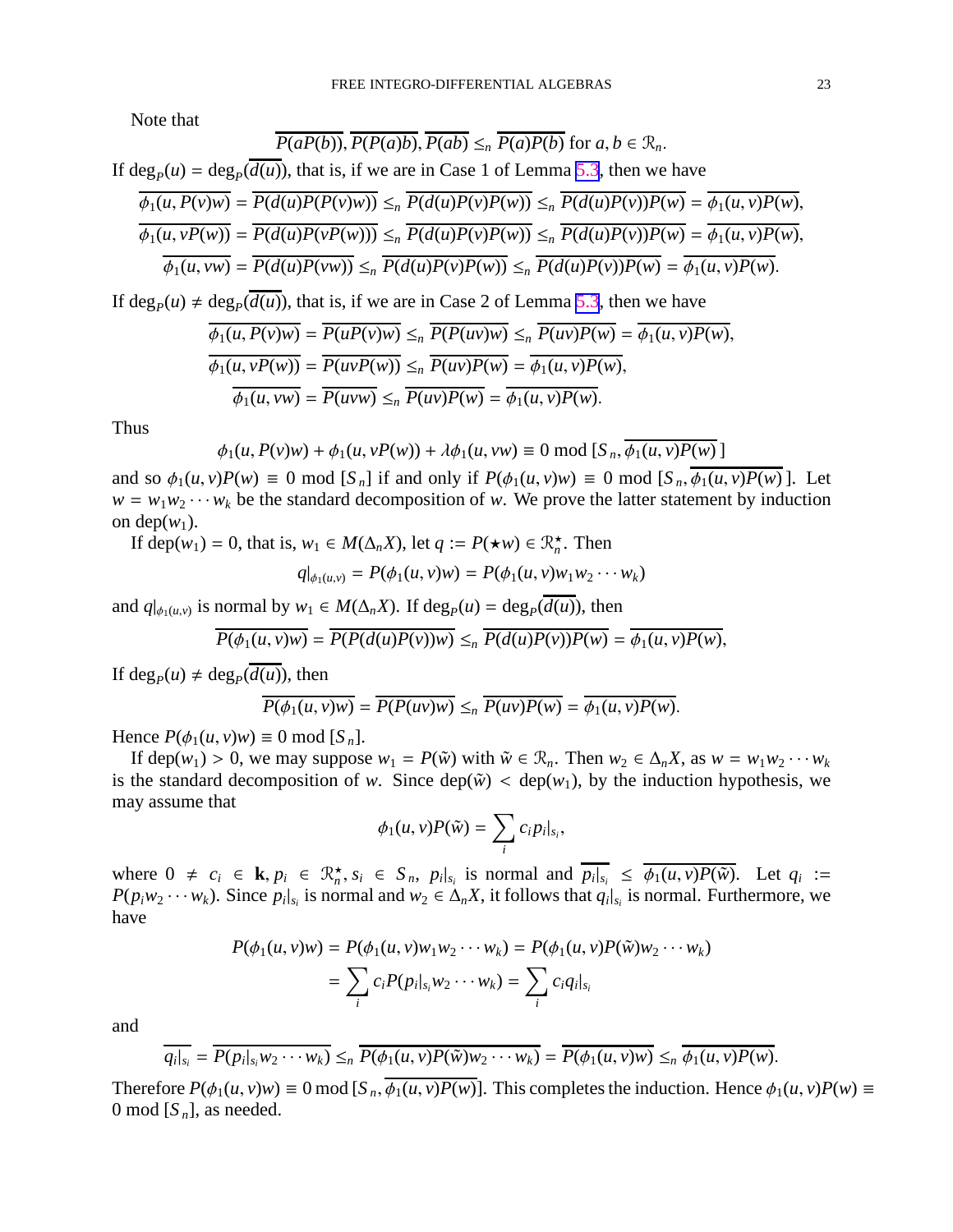<span id="page-24-0"></span>With a similar argument, we can show that  $P(w)\phi_1(u, v) \equiv 0 \text{ mod } [S_n]$ .

**Lemma 5.7.** *There are no intersection compositions in S <sup>n</sup>.*

*Proof.* Let  $f, g \in S_n$ . By Lemmas [5.3](#page-19-0) and [5.4](#page-20-0), we have bre( $\overline{f}$ ) = 1 = bre( $\overline{g}$ ). Suppose  $w := \overline{f}u$  =  $v\overline{g}$  gives an intersection composition. Then by the definition of intersection composition, we have  $1 < \text{bre}(w) < 2$ . This is a contradiction. Thus there are no intersection compositions in  $S_n$ .  $\Box$ 

**Lemma 5.8.** *The including compositions in*  $S_n$  *are trivial.* 

*Proof.* We first list all possible inclusion compositions from  $f, g \in S_n$ , namely those  $f, g \in S_n$ such that  $w := \overline{f} = q|_{\overline{g}}$  for some  $q \in \mathbb{R}_n^*$ .

We begin with the case when  $q = \star$ . Then we have  $w := \overline{f} = \overline{g}$ . From Lemmas [5.3](#page-19-0) and [5.4](#page-20-0), we must have

$$
f = \phi_1(u, v) = g
$$
, or  $f = \phi_2(u, v) = g$ .

Hence  $f - g$  is trivial modulo  $[S_n, w]$ , as needed.

We next consider the case when  $q \neq \star$ . We need  $\overline{f} = q|_{\overline{g}}$  where  $\overline{f}$  is of the form  $\overline{P(w)}$  with  $w = d(u)P(v)$ ,  $w = P(u)d(v)$  or  $w = uv$  while  $\overline{g}$  is also of the form  $P(d(r)P(s))$ ,  $P(P(r)d(s))$  or *P*(*rs*). Thus *q* is of the forms

$$
P(d(p)P(v))
$$
,  $P(d(u)P(p))$ ,  $P(P(p)d(v))$ ,  $P(P(u)d(p))$ ,  $P(pv)$ ,  $P(up)$ ,  $P(d(u)\star)$ ,  $P(\star d(v))$ ,

where  $p \in \mathbb{R}_n^*$  and where the  $\star$  in *p* or by itself is replaced by  $\overline{g}$  which can be of the forms  $P(d(r)P(s))$ ,  $P(P(r)d(s))$  or  $P(rs)$ . Thus there are 24 possibilities. The last two cases in the displayed list occur when the *P* in  $P(q)$  and the *P* in  $\overline{g}$  coincide. Thus all the including compositions  $\overline{f} = q|_{\overline{g}}$  with  $q \neq \star$  are of the forms

 $P(d(p|_{\overline{g}})P(v)), P(d(u)P(p|_{\overline{g}})), P(P(p|_{\overline{g}})d(v)), P(P(u)d(p|_{\overline{g}})), P(p|_{\overline{g}}v), P(up|_{\overline{g}}), P(d(u)\star|_{\overline{g}}), P(\star|_{\overline{g}}d(v)),$ with  $\bar{g} = P(d(r)P(s))$ ,  $P(P(r)d(s))$  or  $P(rs)$ .

With a similar argument as in [[18,](#page-29-0) Lemma 5.7], we can show the triviality of the ambiguities of the compositions

$$
P(d(u)P(p|_{P(d(r)P(s))}))
$$
,  $P(d(p|_{P(d(r)P(s))})P(v))$ ,  $P(d(u)P(d(r)P(s)))$ ,  $P(P(d(r)P(s))d(v))$ .

We next check that the ambiguity of the composition  $P(d(u)P(p|_{P(P(v)d(w)})))$  is trivial. This is the case when  $w = \overline{f} = q|_{\overline{g}}$  where  $q = P(d(u)P(p))$  for some  $p \in \mathbb{R}^{\star}_{n}$ . Then f and g of  $S_n$  are of the form

$$
f = \phi_1(u, v) = P(d(u)P(v)) - uP(v) + P(uv) + \lambda P(d(u)v),
$$
  
\n
$$
g = \phi_2(r, s) = P(P(r)d(s)) - P(r)s + P(rs) + \lambda P(rd(s)),
$$

where  $f = P(d(u)P(v))$  and  $\overline{g} = P(P(r)d(s))$ . Further  $v = p|_{\overline{g}} = p|_{\overline{\phi_2(r,s)}} = p|_{\overline{P(P(r)d(s))}}$  for some  $p \in \mathcal{R}_n^{\star}$  and

$$
w = \overline{f} = \overline{\phi_1(u, v)} = \overline{P(d(u)P(v))} = \overline{P(d(u)P(p)|_{\overline{g}})} = \overline{q|_{\overline{g}}} = q|_{\overline{g}}
$$

with  $q = P(d(u)P(p)) \in \mathbb{R}_n^*$  and  $q|_g$  being normal. Then

$$
f = \phi_1(u, v) = P(d(u)P(p|_{P(P(r)d(s))})) - uP(p|_{P(P(r)d(s))}) + P(up|_{P(P(r)d(s))}) + \lambda P(d(u)p|_{P(P(r)d(s))})
$$

and

$$
q|_{g} = q|_{\phi_2(r,s)} = P(d(u)P(p|_{P(P(r)d(s))})) - P(d(u)P(p|_{P(r)s})) + P(d(u)P(p|_{P(rs)})) + \lambda P(d(u)P(p|_{P(rd(s))})).
$$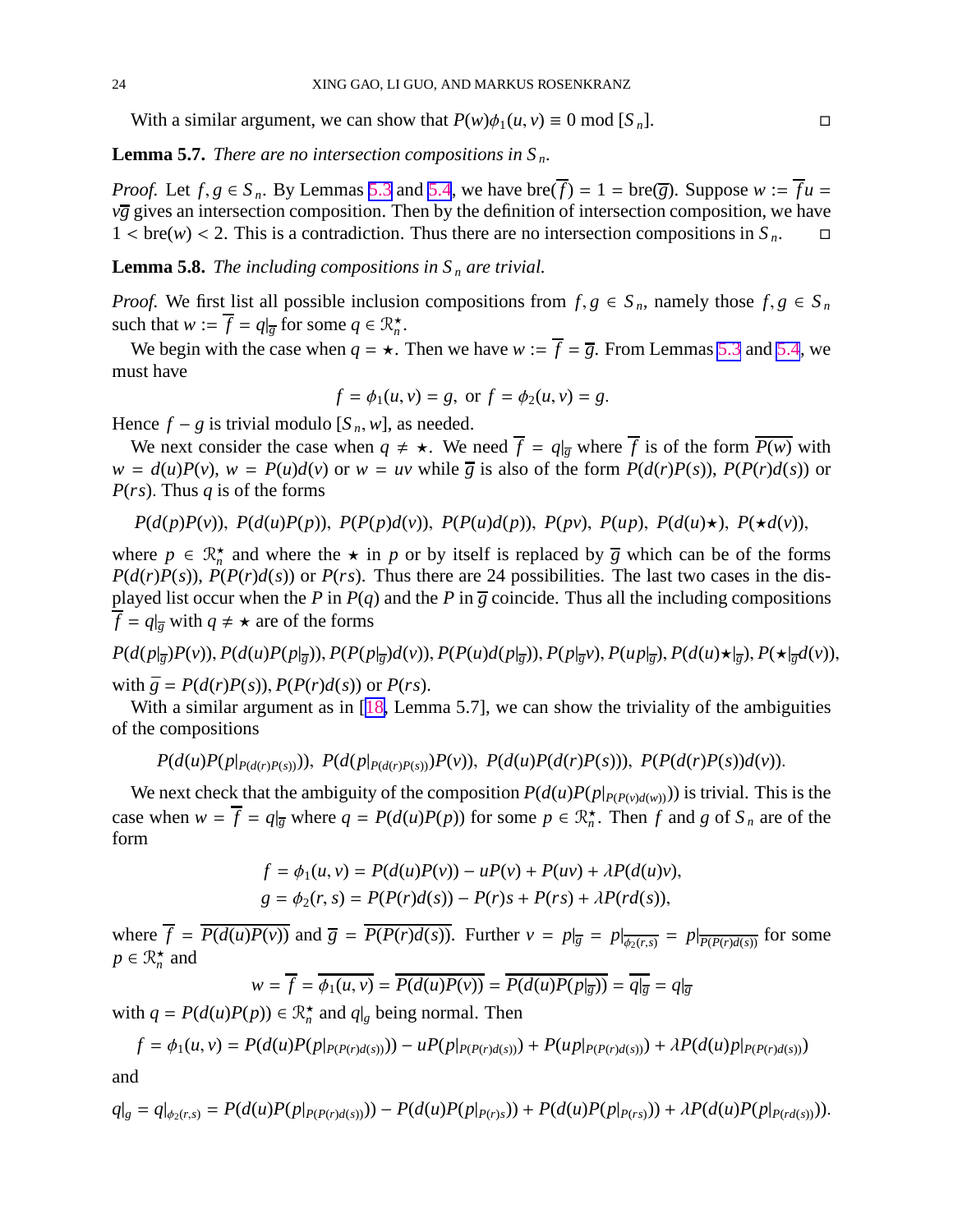<span id="page-25-0"></span>So we have

(21) 
$$
(f,g)_w = f - q|_g = -uP(p|_{P(P(r)d(s))}) + P(u p|_{P(P(r)d(s))}) + \lambda P(d(u)p|_{P(P(r)d(s))}) + P(d(u)P(p|_{P(rs)})) - P(d(u)P(p|_{P(rs)})) - \lambda P(d(u)P(p|_{P(rd(s))})).
$$

From the definition of  $\phi_1(u, v)$  and  $\phi_2(r, s)$ , we have

$$
-uP(p|_{P(P(r)d(s))}) = -uP(p|_{\phi_2(r,s)}) - uP(p|_{P(r)s}) + uP(p|_{P(rs)}) + \lambda uP(p|_{P(rd(s))}),
$$
  
\n
$$
P(up|_{P(P(r)d(s))}) = P(up|_{\phi_2(r,s)}) + P(up|_{P(r)s}) - P(up|_{P(rs)}) - \lambda P(up|_{P(rd(s))}),
$$
  
\n
$$
\lambda P(d(u)p|_{P(P(r)d(s))}) = \lambda P(d(u)p|_{\phi_2(r,s)}) + \lambda P(d(u)p|_{P(r)s}) - \lambda P(d(u)p|_{P(rs)}) - \lambda^2 P(d(u)p|_{P(rd(s))}),
$$
  
\n
$$
P(d(u)P(p|_{P(r)s})) = \phi_1(u, p|_{P(rs)}) + uP(p|_{P(rs)}) - P(up|_{P(rs)}) - \lambda P(d(u)p|_{P(rs)}),
$$
  
\n
$$
-P(d(u)P(p|_{P(rs)})) = -\phi_1(u, p|_{P(rs)}) - uP(p|_{P(rs)}) + P(up|_{P(rs)}) + \lambda P(d(u)p|_{P(rs)}),
$$
  
\n
$$
- \lambda P(d(u)P(p|_{P(rd(s))})) = -\lambda \phi_1(u, p|_{P(rd(s))}) - \lambda uP(p|_{P(rd(s))}) + \lambda P(up|_{P(rd(s))}) + \lambda^2 P(d(u)p|_{P(rd(s))}).
$$

From Eqs. ([21\)](#page-24-0) and ([22\)](#page-24-0), it follows that

 $(f,g)_w = -uP(p|_{\phi_2(r,s)}) + P(u p|_{\phi_2(r,s)}) + \lambda P(d(u)p|_{\phi_2(r,s)}) + \phi_1(u,p|_{P(r)s}) - \phi_1(u,p|_{P(rs)}) - \lambda \phi_1(u,p|_{P(rd(s))}).$ By Lemma [3.2](#page-9-0), we have

$$
uP(p|_{\phi_2(r,s)})
$$
,  $P(up|_{\phi_2(r,s)})$ ,  $P(d(u)p|_{\phi_2(r,s)}) \in \text{Id}(S_n)$ 

and

$$
\phi_1(u, p|_{P(r)s}), \phi_1(u, p|_{P(rs)}), \phi_1(u, p|_{P(rd(s))}) \in S_n \subseteq \text{Id}(S_n).
$$

Since

$$
\overline{uP(p|_{\phi_2(r,s)})},\ \overline{P(up|_{\phi_2(r,s)})},\ \overline{P(d(u)p|_{\phi_2(r,s)})} <_{n} \overline{\phi_1(u,p|_{\phi_2(r,s)})} = \overline{\phi_1(u,v)} = w
$$

and

$$
\overline{\phi_1(u,p|_{P(r)s})}, \overline{\phi_1(u,p|_{P(rs)})}, \overline{\phi_1(u,p|_{P(rd(s))})} <_{n} \overline{\phi_1(u,p|_{\overline{\phi_2(r,s)}})} = \overline{\phi_1(u,v)} = w,
$$

we conclude that  $(f, g)_w \equiv 0 \text{ mod } [S_n, w]$ .

Next, we check that the ambiguity of composition  $P(P(u)d(q|_{P(d(v)P(w)}))$  is trivial. This is the case when  $w = \overline{f} = q|_{\overline{g}}$  for some  $q = P(P(u)d(p))$  for some  $p \in \mathbb{R}_n^*$ . Then the two elements  $f$  and *g* of  $S_n$  are of the form

$$
f = \phi_2(u, v) = P(P(u)d(v)) - P(u)v + P(uv) + \lambda P(ud(v)),
$$
  
\n
$$
g = \phi_1(r, s) = P(d(r)P(s)) - rP(s) + P(rs) + \lambda P(d(r)s),
$$

where  $\overline{f} = \overline{P(P(u)d(v))}$  and  $\overline{g} = \overline{P(d(r)P(s))}$ . Thus  $v = p|_{\overline{g}} = p|_{\overline{\phi_1(r,s)}} = p|_{\overline{P(d(r)P(s))}}$  for some  $p \in \mathbb{R}_n^*$ and

$$
w = \overline{f} = \overline{\phi_2(u, v)} = \overline{P(P(u)d(v))} = \overline{P(P(u)d(p|_{\overline{g}}))} = \overline{q|_{\overline{g}}} = q|_{\overline{g}}
$$

with  $q = P(P(u)d(p)) \in \mathbb{R}_n^*$  and  $q|_g$  being normal. Then

$$
f = \phi_2(u, v) = P(P(u)d(p|_{P(d(r)P(s))})) - P(u)p|_{P(d(r)P(s))} + P(up|_{P(d(r)P(s))}) + \lambda P(ud(p|_{P(d(r)P(s))}))
$$

and

$$
q|_{g} = q|_{\phi_{1}(r,s)} = P(P(u)d(p|_{P(d(r)P(s))})) - P(P(u)d(p|_{rP(s)})) + P(P(u)d(p|_{P(rs)})) + \lambda P(P(u)d(p|_{P(d(r)s)})).
$$
  
So we have

(23)  
\n
$$
(f,g)_w = f - q|_g
$$
\n
$$
= -P(u)p|_{P(d(r)P(s))} + P(up|_{P(d(r)P(s))}) + \lambda P(ud(p|_{P(d(r)P(s))}))
$$
\n
$$
+ P(P(u)d(p|_{rP(s)})) - P(P(u)d(p|_{P(s)})) - \lambda P(P(u)d(p|_{P(d(r)s)})).
$$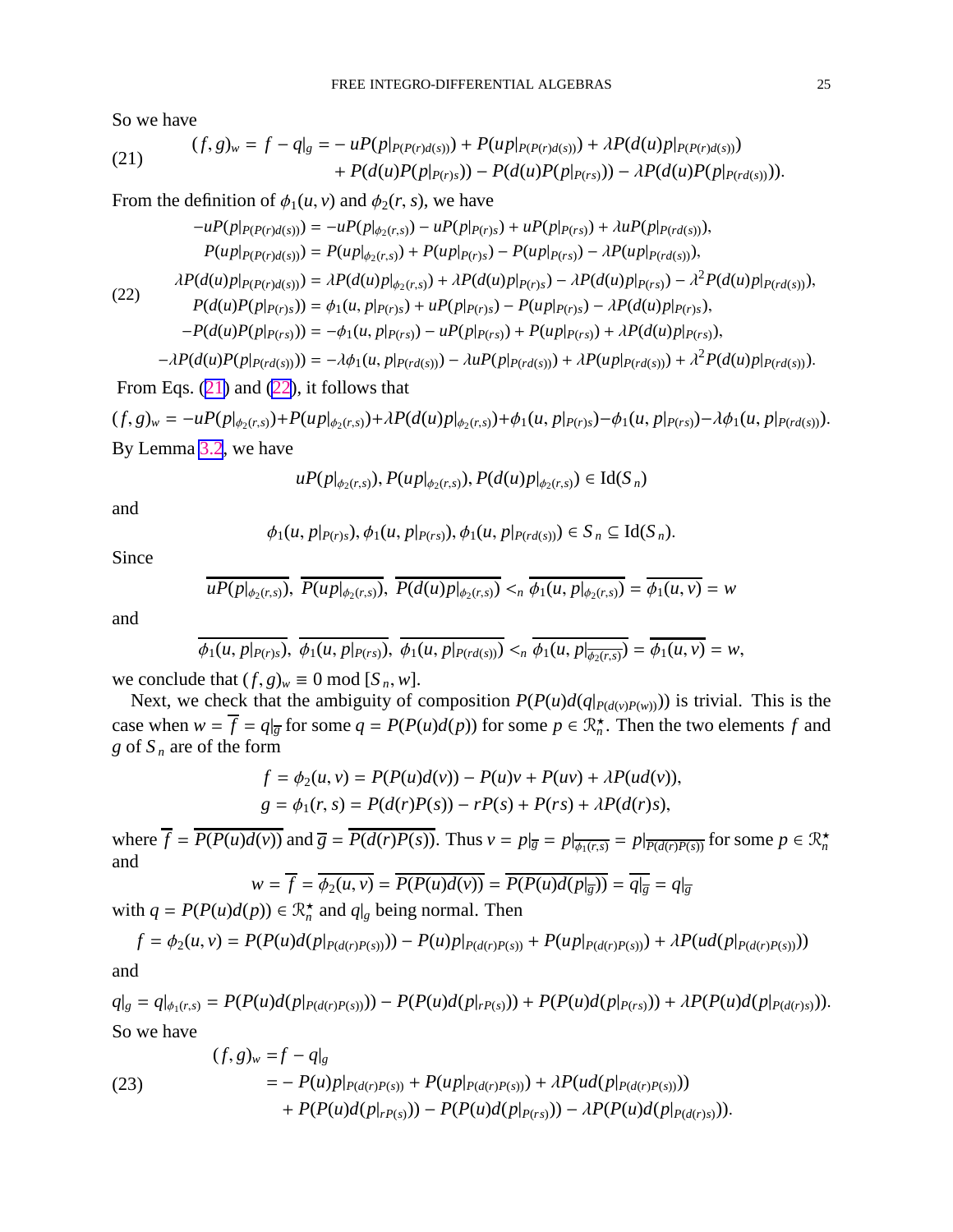<span id="page-26-0"></span>By the definition of  $\phi_1(r, s)$  and  $\phi_2(u, v)$ , we have

$$
-P(u)p|_{P(d(r)P(s))} = -P(u)p|_{\phi_1(r,s)} - P(u)p|_{P(s)} + P(u)p|_{P(rs)} + \lambda P(u)p|_{P(d(r)s)},
$$
  
\n
$$
P(u p|_{P(d(r)P(s))}) = P(u p|_{\phi_1(r,s)}) + P(u p|_{P(s)}) - P(u p|_{P(rs)}) - \lambda P(u p|_{P(d(r)s)}),
$$
  
\n
$$
\lambda P(u d(p|_{P(d(r)P(s))})) = \lambda P(u d(p|_{\phi_1(r,s)})) + \lambda P(u d(p|_{rP(s)})) - \lambda P(u d(p|_{P(rs)})) - \lambda^2 P(u d(p|_{P(d(r)s)})),
$$
  
\n
$$
P(P(u) d(p|_{rP(s)})) = \phi_2(u, p|_{rP(s)}) + P(u) p|_{rP(s)} - P(u p|_{rP(s)}) - \lambda P(u d(p|_{rPs})),
$$
  
\n
$$
-P(P(u) d(p|_{P(rs)})) = -\phi_2(u, p|_{P(rs)}) - P(u) p|_{P(rs)} + P(u p|_{P(rs)}) + \lambda P(u d(p|_{P(rs)})),
$$
  
\n
$$
\lambda P(P(u) d(p|_{rps})) = -\lambda^2 P(u, p|_{P(rs)}) - P(u) p|_{P(rs)} + P(u p|_{P(rs)}) + \lambda P(u d(p|_{P(rs)})),
$$

 $-\lambda P(P(u)d(p|_{P(d(r)s)})) = -\lambda \phi_2(u, p|_{P(d(r)s)}) - \lambda P(u)p|_{P(d(r)s)} + \lambda P(up|_{P(d(r)s)}) + \lambda^2 P(ud(p|_{P(d(r)s)})).$ 

Then Eq. ([23\)](#page-24-0) becomes

$$
(f, g)_w = -P(u)p|_{\phi_1(r,s)} + P(u p|_{\phi_1(r,s)}) + \lambda P(ud(p|_{\phi_1(r,s)})) + \phi_2(u, p|_{rP(s)}) - \phi_2(u, p|_{P(rs)}) - \lambda \phi_2(u, p|_{P(d(r)s)}).
$$
  
From Lemma 3.2, we have

$$
P(u)p|_{\phi_1(r,s)}, P(up|_{\phi_1(r,s)}), P(ud(p|_{\phi_1(r,s)})) \in \text{Id}(S_n)
$$

and

$$
\phi_2(u, p|_{rP(s)})
$$
,  $\phi_2(u, p|_{P(rs)})$ ,  $\phi_2(u, p|_{P(d(r)s)}) \in S_n \subseteq \text{Id}(S_n)$ .

Since

$$
P(u)p|_{\phi_1(r,s)},\ P(up|_{\phi_1(r,s)}),\ P(ud(p|_{\phi_1(r,s)})) <_n \phi_2(u,p|_{\phi_1(r,s)}) = \overline{\phi_2(u,v)} = w
$$

and

$$
\overline{\phi_2(u,p|_{rP(s)})},\ \overline{\phi_2(u,p|_{P(rs)})},\ \overline{\phi_2(u,p|_{P(d(r)s)})} <_{n} \overline{\phi_2(u,p|_{\overline{\phi_1(r,s)}})} = \overline{\phi_2(u,v)} = w,
$$

we have that  $(f, g)_w \equiv 0 \text{ mod } [S_n, w]$ .

We last check the ambiguity of composition  $P(p|_{P(d(r)P(s))}v)$  is trivial. This is the case when  $w = \overline{f} = \overline{q|g}$ , where  $q = P(pv)$  for some  $p \in \mathbb{R}_n^*$ . Then *f* and *g* of *S<sub>n</sub>* are of the form

 $f = \phi_1(p|_{P(d(r)P(s))}, v) = P(p|_{P(d(r)P(s))}v) + P(d(p|_{P(d(r)P(s))})P(v)) - p|_{P(d(r)P(s))}P(v) + \lambda P(d(p|_{P(d(r)P(s))})v)$  $g = \phi_1(r, s) = P(d(r)P(s)) - rP(s) + P(rs) - \lambda P(d(r)s),$ 

where 
$$
\overline{f} = \overline{P(p|_{P(d(r)P(s))}v)}
$$
 and  $\overline{g} = \overline{P(d(r)P(s))}$ . Then  
\n
$$
(f, g)_w = f - q|_g
$$
\n
$$
= P(d(p|_{P(d(r)P(s))})P(v)) - p|_{P(d(r)P(s))}P(v) + \lambda P(d(p|_{P(d(r)P(s))})v)
$$
\n
$$
+ P(p|_{rP(s)}v) - P(p|_{P(s)}v) - \lambda P(p|_{P(d(r)s)}v).
$$

Since

$$
P(d(p|_{P(d(r)P(s))})P(v)) = P(d(p|_{\phi_1(r,s)})P(v)) + P(d(p|_{rP(s)})P(v)) - P(d(p|_{P(rs)})P(v)) - \lambda P(d(p|_{P(d(r)s)})P(v))
$$
  
\n
$$
-p|_{P(d(r)P(s))}P(v) = -p|_{\phi_1(r,s)}P(v) - p|_{rP(s)}P(v) + p|_{P(rs)}P(v) + \lambda p|_{P(d(r)s)}P(v)
$$
  
\n
$$
\lambda P(d(p|_{P(d(r)P(s))})v) = \lambda P(d(p|_{\phi_1(r,s)})v) + \lambda P(d(p|_{rP(s)})v) - \lambda P(d(p|_{P(rs)})v) - \lambda^2 P(d(p|_{P(d(r)s)})v)
$$
  
\n
$$
P(p|_{rP(s)}v) = \phi_1(p|_{rP(s)}, v) - P(d(p|_{rP(s)})P(v)) + p|_{rP(s)}P(v) - \lambda P(d(p|_{rP(s)})v)
$$
  
\n
$$
-P(p|_{P(rs)}v) = -\phi_1(p|_{P(rs)}, v) + P(d(p|_{P(rs)})P(v)) - p|_{P(rs)}P(v) + \lambda P(d(p|_{P(rs)})v)
$$
  
\n
$$
-\lambda P(p|_{P(d(r)s)}v) = -\lambda\phi_1(p|_{P(d(r)s)}, v) + \lambda P(d(p|_{P(d(r)s)})P(v)) - \lambda p|_{P(d(r)s)}P(v) + \lambda^2 P(d(p|_{P(d(r)s)})v),
$$

Eq. [\(24](#page-25-0)) becomes

$$
f-q|_{g} = P(d(p|_{\phi_1(r,s)})P(v)) - p|_{\phi_1(r,s)}P(v) + \lambda P(d(p|_{\phi_1(r,s)})v) + \phi_1(p|_{rP(s)}, v) - \phi_1(p|_{P(rs)}, v) - \lambda \phi_1(p|_{P(d(r)s)}, v).
$$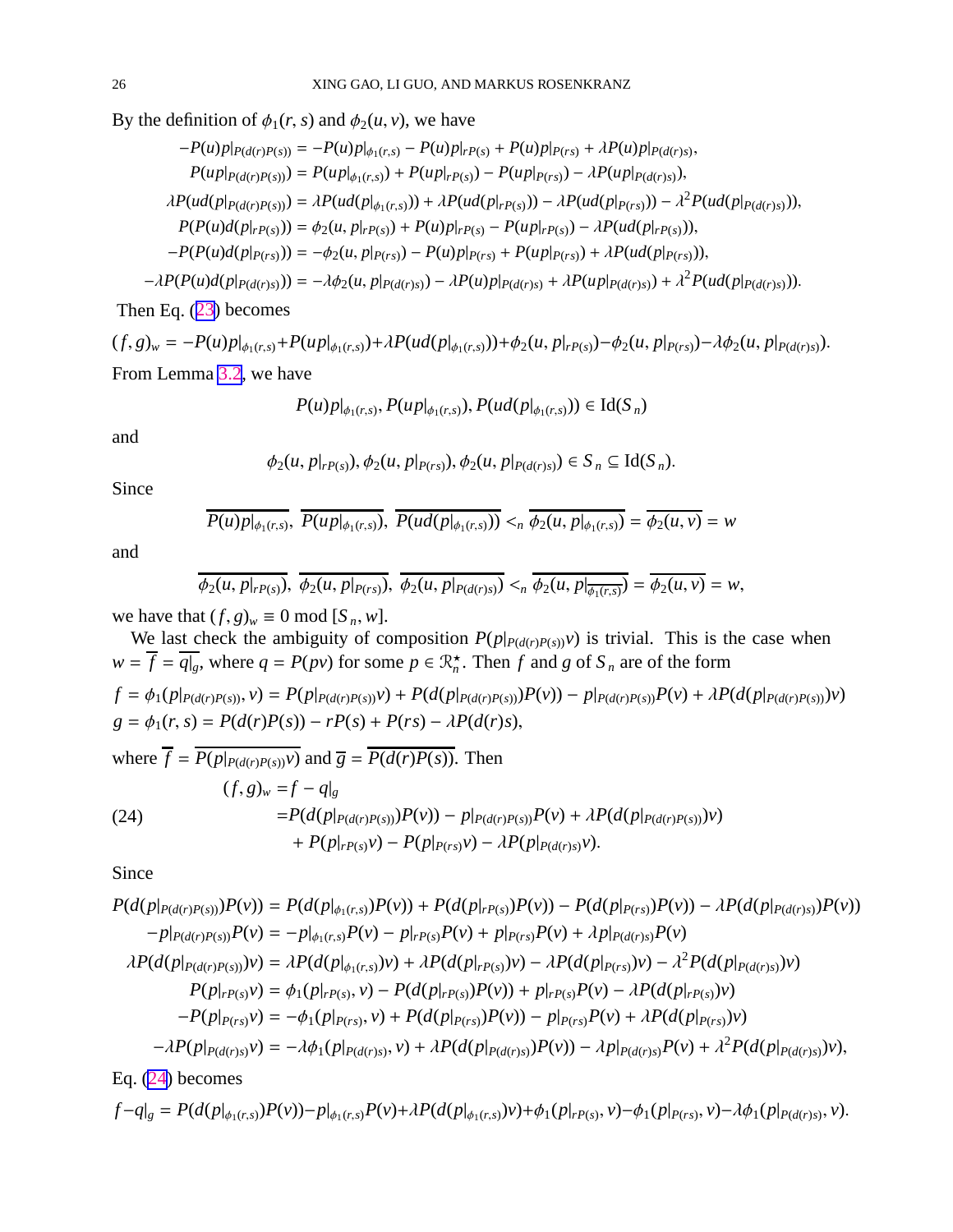<span id="page-27-0"></span>From Lemma [3.2](#page-9-0), we have

$$
P(d(p|_{\phi_1(r,s)})P(v)), p|_{\phi_1(r,s)}P(v), P(d(p|_{\phi_1(r,s)})v) \in \text{Id}(S_n)
$$

and

$$
\phi_1(p|_{rP(s)}, v), \phi_1(p|_{P(rs)}, v), \phi_1(p|_{P(d(r)s)}, v) \in S_n \subseteq \text{Id}(S_n).
$$

Since

$$
\overline{P(d(p|_{\phi_1(r,s)})P(v))}, \overline{p|_{\phi_1(r,s)}P(v)}, \overline{P(d(p|_{\phi_1(r,s)})v)} <_n \overline{P(p|_{\phi_1(r,s)}v)} = \overline{f} = w
$$

and

$$
\phi_1(p|_{rP(s)}, v), \phi_1(p|_{P(rs)}, v), \phi_1(p|_{P(d(r)s)}, v) <_{n} \phi_1(p|_{P(d(r)P(s))}, v) = q|_{g} = w,
$$
\nwe have that

\n
$$
(f, g)_w \equiv 0 \mod [S_n, w].
$$

With a similar argument, we can show the triviality of the ambiguities of the other compositions.

By Lemmas [5.6](#page-21-0), [5.7](#page-23-0) and [5.8](#page-23-0), it follows immediately that

**Theorem 5.9.**  $S_n$  *is a Gröbner-Shirshov basis in*  $\mathbf{k} \mathcal{R}_n$ *. Hence*  $\text{Irr}(S_n)$  *in Theorem [4.12](#page-17-0) is a*  $\mathbf{k}$ *-basis*  $of$ **k** $\mathcal{R}_n$ /Id( $S_n$ ).

5.2. **Bases for free integro-differential algebras.** We next identify  $\text{Irr}(S_n)$  and thus obtaining a canonical basis of  $k\mathcal{R}_n/\text{Id}(S_n)$ .

For any  $u, v \in M(\Delta_n X)$ , let  $u = u_1 \cdots u_\ell$  and  $v = v_1 \cdots v_m$  with  $u_i, v_j \in \Delta X$ ,  $1 \le i \le \ell$ ,  $1 \le j \le m$ . Note that, by the definition of  $\leq_n$ , we have

$$
u <_n v \Leftrightarrow \begin{cases} \ell < m, \\ \text{or } \ell = m \text{ and } \exists 1 \le i_0 \le \ell \text{ such that } u_i = v_i \text{ for } 1 \le i < i_0 \text{ and } u_{i_0} < v_{i_0}, \end{cases}
$$

We now introduce the key concept to identify  $\text{Irr}(S_n)$ .

**Definition 5.10.** For any  $u \in M(\Delta X)$ , *u* has a unique decomposition

$$
u = u_0 \cdots u_k
$$
, where  $u_0, \cdots, u_k \in \Delta X$ .

Call *u* **functional** if either  $u = 1$  or  $u_k \in X$ . Write

$$
\mathcal{A}_f := \{ u \in M(\Delta X) \mid u \text{ is functional } \}, \ \mathcal{A}_{n,f} := \mathcal{A}_f \cap M(\Delta_n X) \text{ and } A_f := \mathbf{k} \mathcal{A}_f
$$

**Lemma 5.11.** *M*( $\Delta X$ ) =  $\mathcal{A}_d \sqcup \mathcal{A}_f$  *and M*( $\Delta_n X$ ) =  $\mathcal{A}_{n,d} \sqcup \mathcal{A}_{n,f}$ .

*Proof.* First we show that  $A_d \cap A_f = \emptyset$ . Let  $\overline{d(u)} \in A_d$  with  $u \in S(\Delta X)$ . Suppose  $u =$  $u_0 \cdots u_k$ , where  $u_0, \cdots, u_k \in \Delta X$ . Then by Lemma [5.2,](#page-19-0) we have  $d(u) = u_0 \cdots u_{k-1} d(u_k)$ . So  $\overline{d(u)}$  ∉  $A_f$ . Next we show that  $M(\Delta X) = A_d \cup A_f$ . Let  $u \in M(\Delta X) \setminus A_f$ . From the definition of being functional, we may suppose that

$$
u = u_0 \cdots u_{k-1} u_k
$$
, where  $u_0, \cdots, u_{k-1} \in \Delta X, u_k \in \Delta X \setminus X$ .

Suppose  $u_k = x^{(\ell)}$  for some  $x \in X$  and  $\ell \ge 1$ . Let  $v = u_0 \cdots u_{k-1} x^{(\ell-1)}$ . By Lemma [5.2,](#page-19-0) we have  $u = \overline{d(v)} \in \mathcal{A}_d$ . Hence  $M(\Delta X) = \mathcal{A}_d \sqcup \mathcal{A}_f$ .

Since 
$$
M(\Delta_n X) \subseteq M(\Delta X)
$$
 and  $M(\Delta X) = \mathcal{A}_d \sqcup \mathcal{A}_f$ , we have that  $M(\Delta_n X) = \mathcal{A}_{n,d} \sqcup \mathcal{A}_{n,f}$ .  $\square$ 

We now give the notion to identify the canonical basis of  $\mathbf{k}\mathcal{R}(\Delta X)/I_{\text{Id}}$ . Write  $\mathcal{A}_{n,f}^0 := \mathcal{A}_{n,f} \setminus \{1\}$ .

**Definition 5.12.** Let  $\mathcal{B}(\Delta_n X)$  denote the subset of  $\mathcal{R}_n$  consisting of those  $w \in \mathcal{R}_n$  with

- (a) if *w* has a subword  $P(u_1u_2P(u_3))$  with  $u_1, u_3 \in \mathcal{R}_n$  and  $u_2 \in S(\Delta_nX)$ , then  $u_2$  is in  $\mathcal{A}_{n,f}^0$ ;
- (b) if *w* has a subword  $P(P(u_1)u_2u_3)$  with  $u_1, u_2 \in \mathcal{R}_n$  and  $u_3 \in S(\Delta_n X)$ , then  $u_3$  is in  $\mathcal{A}_{n,f}^0$ .

.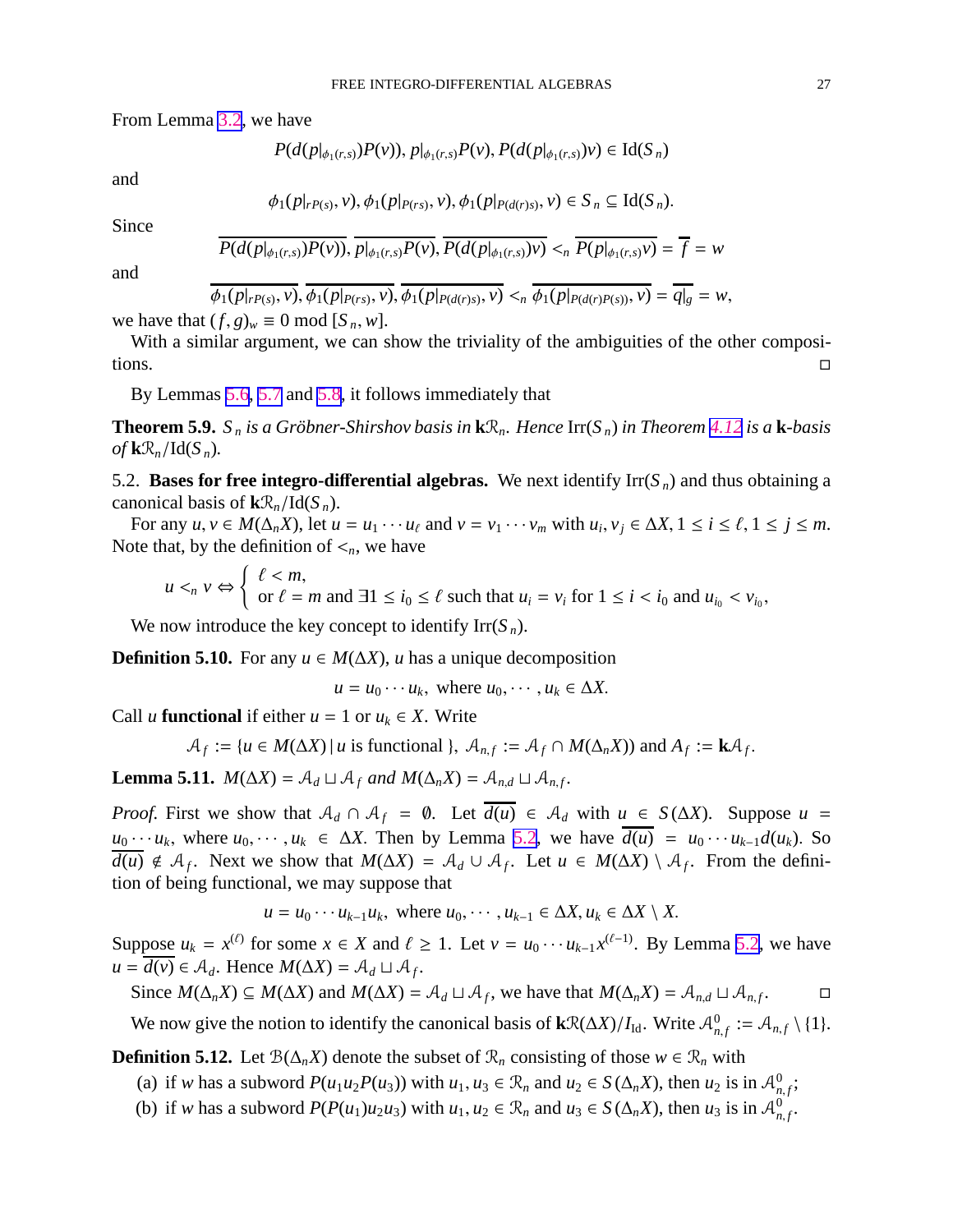<span id="page-28-0"></span>The subset  $\mathcal{R}_n$  can be defined by the following recursion based on the observation that restrictions on an element in  $\mathcal{B}(\Delta_n X)$  is imposed only to its subwords inside *P*.

For a nonempty set *Y* and nonempty subsets *U* and *V* of  $\mathfrak{M}(Y)$ , define the following subset of  $Λ(U, V)$ :

$$
\Lambda'(U,V):=\left(\bigcup_{r\geq 0} (UP(V))^rU\right)\bigcup\left(\bigcup_{r\geq 0} (UP(V))^rA^0_{n,f}P(V)\right)\\ \qquad \qquad \bigcup\left(\bigcup_{r\geq 0} (P(V)U)^rP(V){\mathcal{A}}^0_{n,f}P(V)\right)\bigcup\left(\bigcup_{r\geq 0} (P(V)U)^rP(V){\mathcal{A}}^0_{n,f}\right).
$$

We define a sequence  $\mathcal{B}_m := \mathcal{B}(\Delta_n X)_m, m \ge 0$ , by taking

$$
\mathcal{B}_0:=\mathcal{B}_0':=M(\Delta_nX),
$$

and for  $m \geq 0$ , recursively defining

$$
\mathcal{B}_{m+1}:=\Lambda(S(\Delta_nX),\mathcal{B}'_m),\ \mathcal{B}'_{m+1}:=\Lambda'(S(\Delta_nX),\mathcal{B}'_m).
$$

Then  $B_m$ ,  $m \geq 0$ , define an increasing sequence and we define

$$
\mathcal{B}(\Delta_n X) := \lim_{m \to \infty} \mathcal{B}_m = \cup_{m \geq 0} \mathcal{B}_m.
$$

**Proposition 5.13.** *We have*

$$
\mathrm{Irr}(S_n)=\mathcal{B}(\Delta_n X)\setminus\left\{q|_s\,\big|\,q\in\mathcal{R}_n^\star,\,s\in\epsilon(\Delta_n X)\,\,and\,\,q|_s\,\,is\,\,normal\,\right\}.
$$

*Proof.* By Theorems [4.12](#page-17-0) and [5.9](#page-26-0), we have

$$
\mathrm{Irr}(S_n)=\mathcal{R}_n\setminus\left\{q|_s\,\,\bigg|q\in\mathcal{R}_n^\star,\,s\in\left\{\overline{\phi_1(u,v)},\overline{\phi_2(u,v)}\,\big|\,u,v\in\mathcal{R}_n\right\}\,\,\text{and}\,\,q|_s\,\,\text{is normal}\right\}.
$$

By Proposition [5.5](#page-21-0), we have

$$
\left\{\overline{\phi_1(u,v)},\overline{\phi_2(u,v)}\,\middle|\,u,v\in\mathcal{R}_n\right\}=P(\mathcal{R}_n\mathcal{A}_{n,d}P(\mathcal{R}_n))\cup P(P(\mathcal{R}_n)\mathcal{R}_n\mathcal{A}_{n,d})\cup \epsilon(\Delta_nX).
$$

The first and second union components correspond to restrictions imposed in items [\(a\)](#page-26-0) and [\(b\)](#page-26-0) of Definition [5.12](#page-26-0) respectively.

$$
\mathcal{B}(\Delta_n X) = \mathcal{R}_n \setminus \left\{ q \vert_s \vert q \in \mathcal{R}_n^\star, s \in P(\mathcal{R}_n \mathcal{A}_{n,d} P(\mathcal{R}_n)) \cup P(P(\mathcal{R}_n) \mathcal{R}_n \mathcal{A}_{n,d}), q \vert_s \text{ is normal} \right\}.
$$

Thus we have

$$
\text{Irr}(S_n) = \mathcal{B}(\Delta_n X) \setminus \left\{ q \big|_s \; \big| \; q \in \mathcal{R}_n^\star, \, s \in \epsilon(\Delta_n X) \text{ and } q \big|_s \text{ is normal} \right\},
$$

and the proposition follows.  $\Box$ 

Let

(25) 
$$
S := \{ \phi_1(u, v), \phi_2(u, v) \mid u, v \in \mathcal{R}(\Delta X) \}
$$

be the set of generators corresponding to the integration by parts axiom Eq. [\(4](#page-5-0)). Then, with a similar argument to Eq.([16\)](#page-19-0), we have  $d(S) \subseteq S$ .

**Lemma 5.14.** *Let*  $I_{ID,n}$  (*resp.*  $I_{ID}$ ) *be the differential Rota-Baxter ideal of*  $\mathbf{k}\mathbb{R}_n$  (*resp.*  $\mathbf{k}\mathbb{R}(\Delta X)$ ) *generated by*  $S_n$  (*resp.* S). Then as **k***-modules we have*  $I_{ID,1} \subseteq I_{ID,2} \subseteq \cdots \subseteq I_{ID} = \bigcup_{n\geq 1} I_{ID,n}$  and  $I_{\text{ID},n} = I_{\text{ID}} \cap k\mathcal{R}_n$ .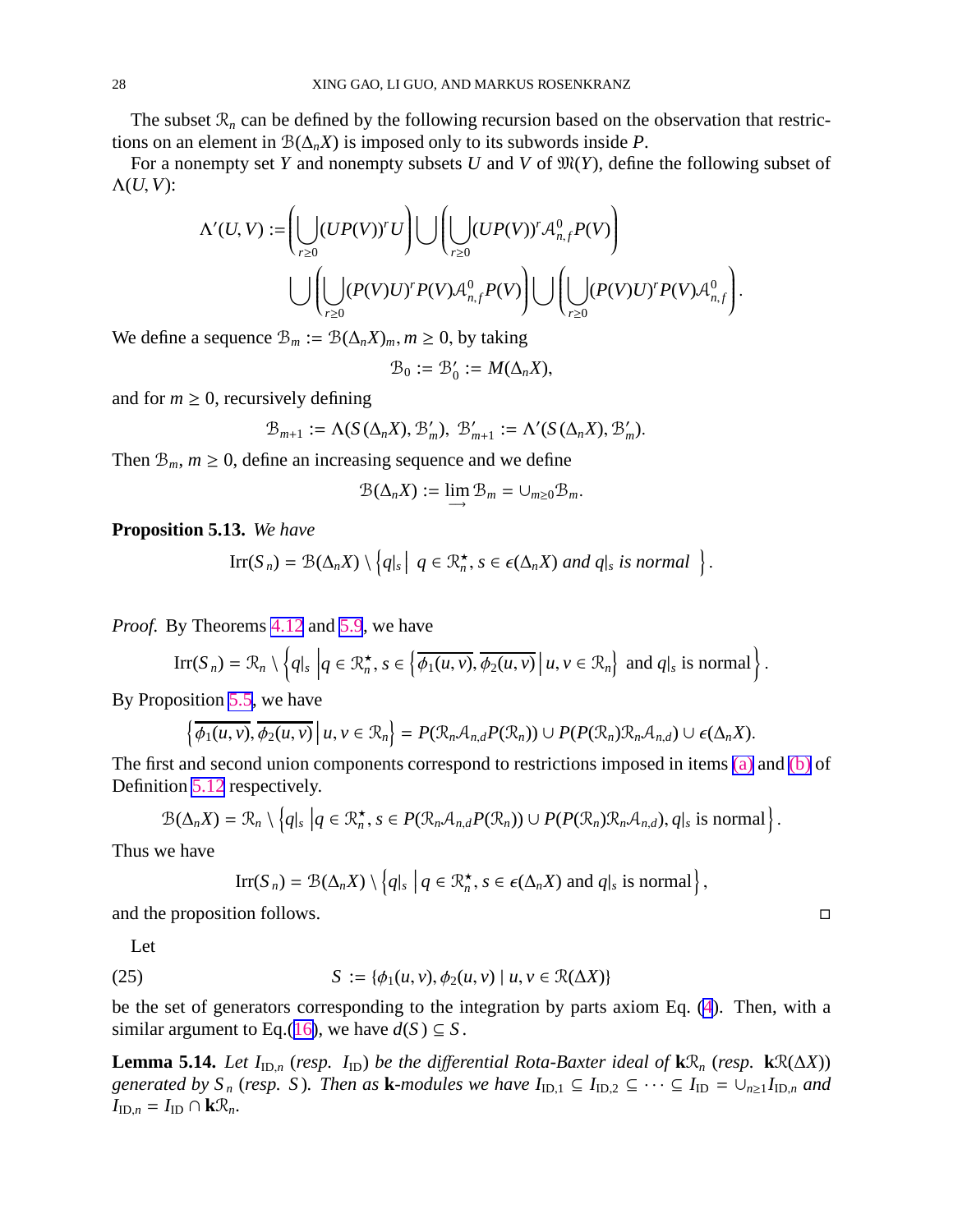<span id="page-29-0"></span>*Proof.* Since  $S_n \subseteq S_{n+1}$  and  $k\mathcal{R}_n \subseteq k\mathcal{R}_{n+1}$  for any  $n \ge 1$ , we have  $I_{ID,1} \subseteq I_{ID,2} \subseteq \cdots$  and  $I_{ID} =$  $\cup_{n\geq 1} I_{\text{ID},n}$ . We next show  $I_{\text{ID},n} = I_{\text{ID}} \cap \mathbf{k} \mathcal{R}_n$ . Obviously,  $I_{\text{ID},n} \subseteq I_{\text{ID}} \cap \mathbf{k} \mathcal{R}_n$ . So we only need to verify *I*D ∩ **k** $\mathcal{R}_n$  ⊆ *I*<sub>ID,*n*</sub>. By Theorem [5.9,](#page-26-0) we have **k** $\mathcal{R}_n$  = **k**Irr(*S*<sub>*n*</sub>) ⊕ *I*<sub>ID,*n*</sub>. Also **k**Irr(*S*<sub>1</sub>) ⊆ **k**Irr(*S*<sub>2</sub>) ⊆  $\cdots$ . Let *n* ≥ 1 and *k* ≥ 0. Since **k**Irr( $S_{n+k}$ ) ∩  $I_{ID,n+k}$  = 0 and **k**Irr( $S_n$ ) ⊆ **k**Irr( $S_{n+k}$ ), we have **k**Irr(*S<sub>n</sub>*) ∩ *I*<sub>ID,*n*+*k*</sub> = 0. Since *I*<sub>ID,*n*</sub> ⊆ *I*<sub>ID,*n*+*k*</sub>, by the modular law we have

$$
(26) \qquad I_{\text{ID},n+k} \cap \mathbf{k} \mathcal{R}_n = I_{\text{ID},n+k} \cap (\mathbf{k} \text{Irr}(S_n) \oplus I_{\text{ID},n}) = (I_{\text{ID},n+k} \cap \mathbf{k} \text{Irr}(S_n)) \oplus I_{\text{ID},n} = I_{\text{ID},n}.
$$

Let *u* ∈ *I*<sub>ID</sub> ∩ **k** $\mathcal{R}_n$ . By *I*<sub>ID</sub> = ∪<sub>*n*≥1</sub>*I*<sub>ID,*n*</sub>, we have *u* ∈ *I*<sub>ID,*N*</sub> for some *N* ∈  $\mathbb{Z}_{\geq 1}$ . If *N* ≥ *n*, then  $u \in I_{\text{ID},N} \cap k\mathcal{R}_n = I_{\text{ID},n}$  by Eq. [\(26](#page-28-0)). If  $N < n$ , then  $u \in I_{\text{ID},N} \subseteq I_{\text{ID},n}$ . Hence  $I_{\text{ID}} \cap k\mathcal{R}_n \subseteq I_{\text{ID},n}$  and so  $I_{\text{ID}} \cap k\mathcal{R}_n = I_{\text{ID},n}$ .

Still assuming that *X* is finite, we define

$$
\mathcal{R}(\Delta X)_f := \lim_{\longrightarrow} \mathcal{B}(\Delta_n X).
$$

Write  $A_f^0 := A_f \setminus \{1\}$ . Then by Definition [5.12,](#page-26-0)  $\mathcal{R}(\Delta X)_f \subseteq \mathcal{R}(\Delta X)$  consists of  $w \in \mathcal{R}(\Delta X)$  with the properties that

- (a) if *w* has a subword  $P(u_1u_2P(u_3))$  with  $u_1, u_3 \in \mathcal{R}(\Delta X)$  and  $u_2 \in S(\Delta X)$ , then  $u_2$  is in  $\mathcal{A}_f^0$ ;
- (b) if *w* has a subword  $P(P(u_1)u_2u_3)$  with  $u_1, u_2 \in \mathcal{R}(\Delta X)$  and  $u_3 \in S(\Delta X)$ , then  $u_3$  is in  $\mathcal{A}_{f}^0$ .

Now we are ready to prove the main result of this paper.

**Theorem 5.15.** *Let X be a nonempty well-ordered set,* **k**R(∆*X*) *the free di*ff*erential Rota-Baxter*  $a$ lgebra on X and  $I<sub>ID</sub>$  the ideal of  $\mathbf{k} \mathcal{R}(\Delta X)$  generated by S defined in Eq. ([25\)](#page-27-0). Then the composi*tion*

$$
\mathbf{k}\mathcal{R}(\Delta X)_f \hookrightarrow \mathbf{k}\mathcal{R}(\Delta X) \to \mathbf{k}\mathcal{R}(\Delta X)/I_{\text{ID}}
$$

*of the inclusion and the quotient map is a linear isomorphism. In other words, as* **k***-modules*

$$
\mathbf{k}\mathcal{R}(\Delta X) \cong \mathbf{k}\mathcal{R}(\Delta X)_f \oplus I_{\text{ID}}.
$$

*Proof.* First assume that *X* is a finite ordered set. By Theorem [4.12](#page-17-0) and Lemma [5.14](#page-27-0) we have

$$
\mathbf{k} \text{Irr}(S_n) \cong \mathbf{k} \mathcal{R}_n / I_{\text{ID},n} = \mathbf{k} \mathcal{R}_n / (I_{\text{ID}} \cap \mathbf{k} \mathcal{R}_n) \cong (\mathbf{k} \mathcal{R}_n + I_{\text{ID}}) / I_{\text{ID}}
$$

From Proposition [5.13](#page-27-0) we have

$$
\mathcal{B}(\Delta_n X) \hookrightarrow \operatorname{Irr}(S_{n+1}) \hookrightarrow \mathcal{B}(\Delta_{n+1} X).
$$

Thus when *n* goes to infinity, we have  $\lim_{n \to \infty} B(\Delta_n X) = \lim_{n \to \infty} \text{Irr}(S_n)$ . Therefore we have

$$
\mathbf{k}\mathcal{R}(\Delta X)_f = \lim_{\longrightarrow} (\mathbf{k}\mathcal{B}(\Delta_n X)) = \lim_{\longrightarrow} (\mathbf{k}\mathrm{Irr}(S_n)) \cong \lim_{\longrightarrow} ((\mathbf{k}\mathcal{R}_n + I_{\mathrm{ID}})/I_{\mathrm{ID}}) = \mathbf{k}\mathcal{R}(\Delta X)/I_{\mathrm{ID}},
$$

since  $\lim_{n \to \infty} \mathcal{R}_n = \mathcal{R}(\Delta X)$ .

Now let *X* be a given nonempty well-ordered set and  $u \in k\mathbb{R}(\Delta X)$ . Then there is a finite *ordered* subset  $Y \subseteq X$  such that *u* is in  $kR(\Delta Y)$ . Then by the case of finite sets proved above, *u* ∈ **k** $\mathbb{R}(\Delta Y)_f$  + *I*<sub>*Y*,ID</sub>. By definition, we have **k** $\mathbb{R}(\Delta Y)_f$  ⊆ **k** $\mathbb{R}(\Delta X)_f$  and *I<sub><i>X*,ID</sub> ⊆ *I*<sub>ID</sub>. Hence  $u \in \mathbf{k}\mathcal{R}(\Delta X)_f + I_{\text{ID}}$ . This proves  $\mathbf{k}\mathcal{R}(\Delta X) = \mathbf{k}\mathcal{R}(\Delta X)_f + I_{\text{ID}}$ .

Further, if  $0 \neq u$  is in *I*<sub>ID</sub>, then there is a finite ordered subset  $Y \subseteq X$  such that *u* is in *I*<sub>*X*,ID</sub>. Thus  $u \notin k\mathcal{R}(\Delta Y)_f$  since  $k\mathcal{R}(\Delta Y)_f \cap I_{Y,\text{ID}} = 0$ . By the definition of  $k\mathcal{R}(\Delta X)_f$ , we have  $k\mathcal{R}(\Delta Y) \cap I_{Y,\text{ID}} = 0$ . **k** $\mathbb{R}(\Delta X)_f$  = **k** $\mathbb{R}(\Delta Y)_f$ . Therefore  $u \notin \mathbf{k} \mathbb{R}(\Delta X)_f$ . This proves  $\mathbf{k} \mathbb{R}(\Delta X)$  =  $\mathbf{k} \mathbb{R}(\Delta X)_f \oplus I_{X,\text{ID}}$ .  $\Box$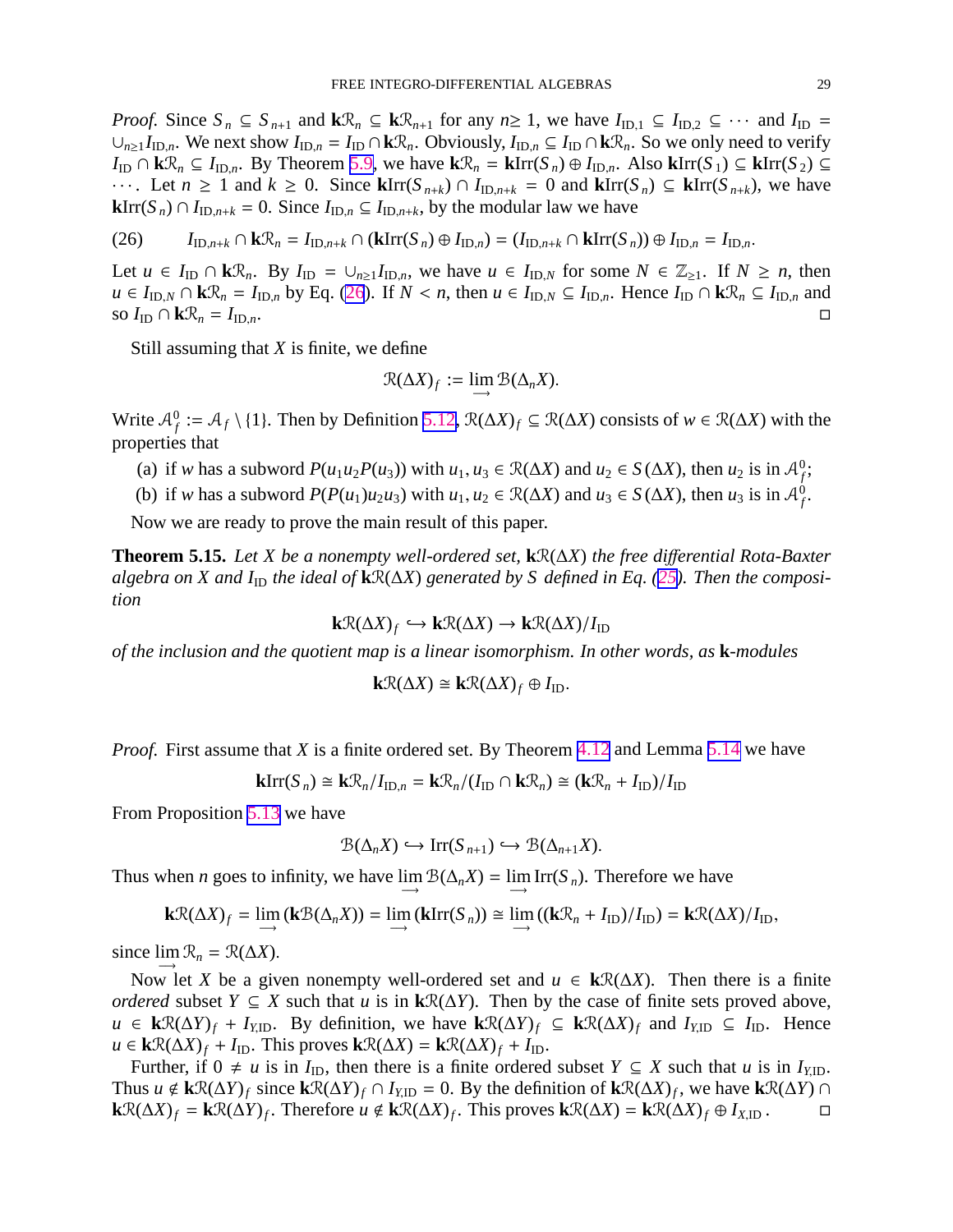<span id="page-30-0"></span>**Acknowledgements**: This work was supported by the National Natural Science Foundation of China (Grant No. 11201201, 11371177 and 11371178), Fundamental Research Funds for the Central Universities (Grant No. lzujbky-2013-8), the Natural Science Foundation of Gansu Province (Grant No. 1308RJZA112), the National Science Foundation of US (Grant No. DMS 1001855) and the Engineering and Physical Sciences Research Council of UK (Grant No. EP/I037474/1).

#### **REFERENCES**

- [1] F. Baader T. and Nipkow, Term Rewriting and All That, Cambridge U. P., Cambridge, 1998. [9](#page-8-0), [11](#page-10-0)
- [2] F. Bergeron, G. Labelle and P. Laroux, Combinatorial species and tree-like structures, *Encyclopaedia of Mathematics and its Applications* **67**, Cambridge University Press, 1998. [5](#page-4-0)
- [3] G. M. Bergman, The diamond lemma for ring theory, *Adv. Math.* **29** (1978), 178-218. [5](#page-4-0)
- [4] L. A. Bokut, Imbeddings into simple associative algebras, *Algebra i Logika* **15** (1976), 117-142. [5](#page-4-0)
- [[5](#page-4-0)] L. A. Bokut and Y. Chen, Gröbner-Shirshov bases and their calculation, preprint. 5
- [6] L. A. Bokut, Y. Chen, Y. Chen, Composition-Diamond lemma for tensor product of free algebras, *J. Algebra* **323** (2010), 2520-2537. [5](#page-4-0)
- [7] L. A. Bokut, Y. Chen and X. Deng, Gröbner-Shirshov bases for Rota-Baxter algebras, *Siberian Math. J.* **51** (2010), 978-988. [5,](#page-4-0) [11,](#page-10-0) [12,](#page-11-0) [14](#page-13-0)
- [8] L. A. Bokut, Y. Chen and Y. Li, Gröbner-Shirshov bases for categories, in "Operads and Universal Algebra", World Scientific Press, (2012) 1-23. [5](#page-4-0)
- [9] L. A. Bokut, Y. Chen and J. Qiu, Greobner-Shirshov bases for associative algebras with multiple operators and free Rota-Baxter algebras, *J. Pure Appl. Algebra* **214** (2010) 89-110. [5,](#page-4-0) [7](#page-6-0)
- [10] M. Bezem, J.W. Klop, R. de Vrijer, *Term Rewriting Systems* (TERESE), Cambridge Tracts in Theoretical Computer Science, Vol. 55, Cambridge University Press, 2003. Excerpts available under www.cs.vu. nl/˜tcs/trs/tereselite06.pdf. [15](#page-14-0)
- [11] L.A. Bokut, V. Latyshev, I. Shestakov, E. Zelmanov (Eds.), Selected Works of A.I. Shirshov, Birkhäser, Basel, Boston, Berlin, 2009, vii, 241 pp. transl. M. Bremner, M. Kotchetov. [5](#page-4-0)
- [12] B. Buchberger, An algorithm for finding a basis for the residue class ring of a zero-dimensional polynomial ideal [in German], Ph.D. thesis, University of Innsbruck, Austria, 1965. [5](#page-4-0)
- [13] P. M. Cohn, Algebra, Vol. 3, 2nd ed., J. Wiley & Sons, Chichester, 1991. [9](#page-8-0)
- [14] R. D´ıaz and E. Pariguan, Super, quantum and non-commutative species, *Afr. Diaspora J. Math.* **8**/**1** (2009), 90-130. [5](#page-4-0)
- [15] C.A. Deavours, The quaternion calculus, *The American Mathematical Monthly* **80** (1973), 995-1008. [5](#page-4-0)
- [16] K. Ebrahimi-Fard and L. Guo, Mixable shuffles, quasi-shuffles and Hopf algebras, *J. Algebraic Combinatorics*, **24** (2006), 83-101, [arXiv:math.RA](http://arxiv.org/abs/math/0506418)/0506418. [8](#page-7-0), [9](#page-8-0)
- [17] X. Gao and L. Guo, Constructions of free commutative integro-differential algebras, *Proc. ACA 2013* to appear. [5](#page-4-0)
- [18] X. Gao, L. Guo and S.H. Zheng, Free commutative integro-differential algebras and Gröbner-Shirshov bases, Journal of Algebra and Its Applicationsk, **13** (2014), 1350160. [4](#page-3-0), [5](#page-4-0), [24](#page-23-0)
- [19] L. Guo, Operated semigroups, Motzkin paths and rooted trees, *J. Algebraic Combin.* **29** (2009), 35-62. [7,](#page-6-0) [8](#page-7-0)
- [20] L. Guo, Introduction to Rota-Baxter Algebra, Higher Education Press and International Press, 2012. [3,](#page-2-0) [7,](#page-6-0) [8](#page-7-0)
- [21] L. Guo and W. Keigher, On differential Rota-Baxter algebras, *J. Pure Appl. Algebra*, **212** (2008), 522- 540. [5,](#page-4-0) [7,](#page-6-0) [9](#page-8-0)
- [22] L. Guo, G. Regensburger and M. Rosenkranz, On integro-differential algebras, *J. Pure Appl. Algebra* **218** (2014), 456-471. [3,](#page-2-0) [4,](#page-3-0) [5,](#page-4-0) [6](#page-5-0)
- [23] L. Guo, W. Sit and R. Zhang, Differemtail type operators and Gröbner-Shirshov bases, *J. Symbolic Computation* **52** (2013), 97-123. [7](#page-6-0)
- [24] L. Guo and S. Zheng, Relative locations of subwords in free operated semigroups, [arXiv:1401.7385](http://arxiv.org/abs/1401.7385) [math.RA]. [15](#page-14-0), [16](#page-15-0)
- [25] H. Hironaka, Resolution of singulatities of an algebraic variety over a field if characteristic zero, I, *Ann. Math.* **79** (1964), 109-203. [5](#page-4-0)